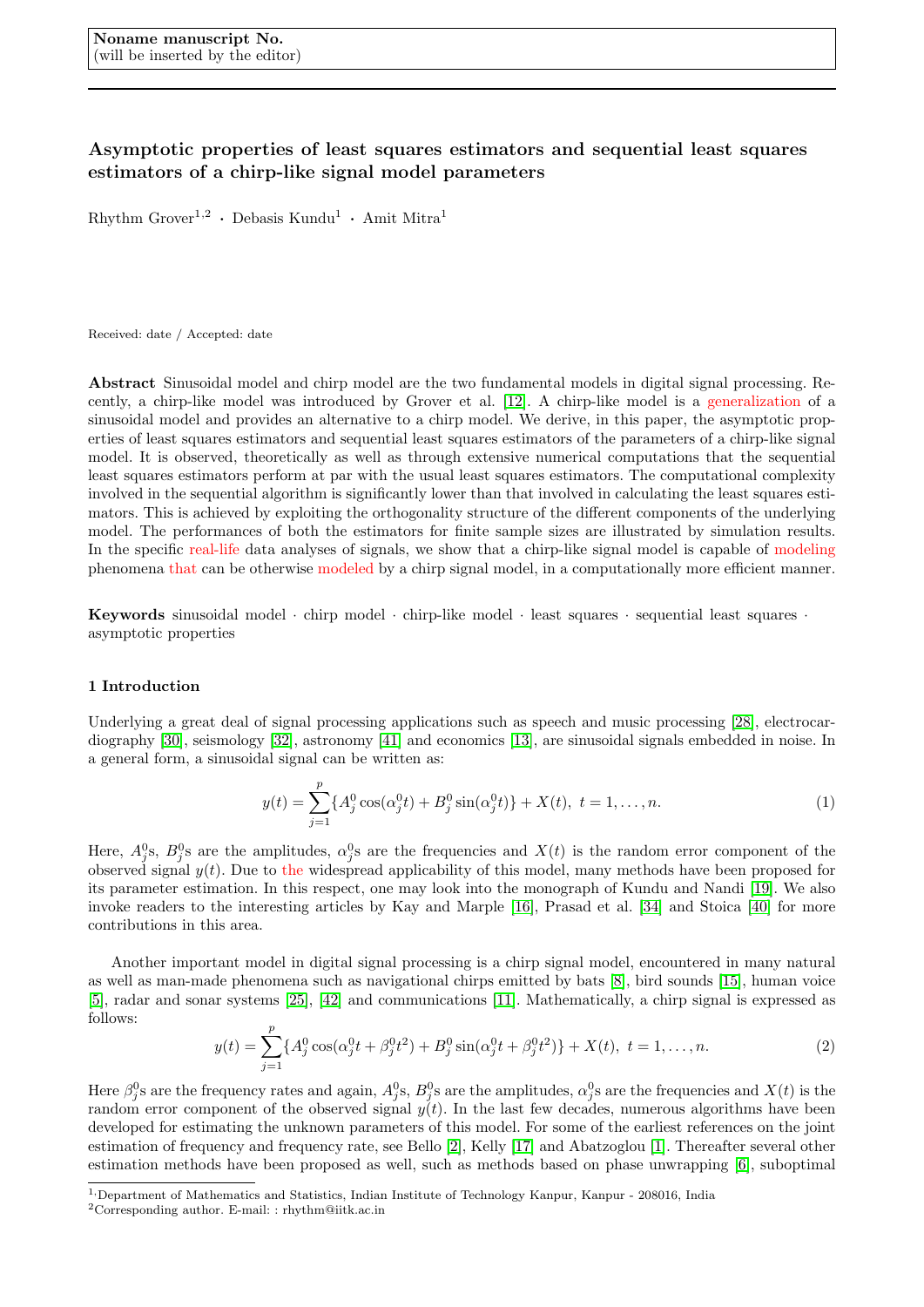FFT [\[33\]](#page-27-5), quadratic phase transform [\[14\]](#page-26-15), maximum likelihood [\[37\]](#page-27-6), nonlinear least squares [\[31\]](#page-27-7), least absolute deviation [\[21\]](#page-26-16), MCMC based bayesian sampling [\[26\]](#page-26-17), linear prediction approach [\[10\]](#page-26-18), Sigmoid transform [\[23\]](#page-26-19), modified discrete chirp Fourier transform [\[39\]](#page-27-8) and many more.

Of particular interest to us here, is the method of least squares principle. It is the most commonly used method and is one of the first methods in classical estimation theory. For the chirp model in presence of stationary noise, the least squares estimators (LSEs) are strongly consistent and asymptotically normally distributed. In fact, if the errors are assumed to be Gaussian, LSEs achieve the Cramer Rao lower bound [\[18\]](#page-26-20). However, despite these optimal statistical properties, finding them in practice is computationally challenging. The reason behind this is the highly non-linear nature of the least squares surface. Recently, Lahiri et al. [\[22\]](#page-26-21) proposed the sequential LSEs which have the same statistical properties as the usual LSEs but they reduce the complexity involved in finding the LSEs to a great extent. This is obtained by breaking the multi-dimensional search into multiple two-dimensional searches, using the orthogonality structure of different chirp components present in the model. Nevertheless, there is still a huge computational cost involved in finding the sequential LSEs and there is a need to develop computationally more efficient algorithms for practical implementation.

The subject of the present paper is to introduce a novel model, a chirp-like model, mathematically expressed as follows:

<span id="page-1-0"></span>
$$
y(t) = \sum_{j=1}^{p} \{A_j^0 \cos(\alpha_j^0 t) + B_j^0 \sin(\alpha_j^0 t)\} + \sum_{k=1}^{q} \{C_k^0 \cos(\beta_k^0 t^2) + D_k^0 \sin(\beta_k^0 t^2)\} + X(t), \ t = 1, \dots, n,
$$
 (3)

where,  $A_j^0$ s,  $B_j^0$ s,  $C_k^0$ s and  $D_k^0$ s are the amplitudes,  $\alpha_j^0$ s are the frequencies and  $\beta_k^0$ s are the frequency rates.  $X(t)$ accounts for the noise present in the signal. This new model is a linear combination of a sinusoidal model [\(1\)](#page-0-0) and an elementary chirp model<sup>[1](#page-0-1)</sup>. This choice is made mainly because of the following three reasons:

– First, it is observed that this model exhibits same type of behavior as the chirp model [\(2\)](#page-0-2) and is capable of modeling similar physical phenomena. To demonstrate, we analyze a speech signal data set "UUU" using both a chirp model and a chirp-like model. The corresponding "best" fittings are plotted together in the following figure:



Fig. 1 Fitted chirp signal (red solid line) and fitted chirp-like signal (pink dashed line) to the "UUU" sound data

It is evident from the above figure that the two signals are well-matched.

- Second, this model not only provides an alternative to a chirp model but can be seen as a generalization of a sinusoidal model also. For the special case of  $C_k^0 = D_k^0 = 0$  for all  $k = 1, \ldots, q$ , the proposed model [\(3\)](#page-1-0) reduces to the sinusoidal model [\(1\)](#page-0-0).
- Lastly, parameter estimation of this model using a sequential algorithm is computationally simpler and faster compared to the sequential LSEs of a chirp model.

<span id="page-1-1"></span>
$$
y(t) = C^{0} \cos(\beta^{0} t^{2}) + D^{0} \sin(\beta^{0} t^{2}) + X(t); \ t = 1, ..., n.
$$
 (4)

<sup>&</sup>lt;sup>1</sup>A simple elementary chirp model has the following mathematical expression:

Here  $C^0$ ,  $D^0$  are the amplitudes,  $\beta^0$  is the chirp rate, and  $X(t)$  is the noise. Although in recent years a lot of work has been done on a chirp model [\(2\)](#page-0-2), not much attention has been paid on an elementary chirp model. For the reference on model [\(4\)](#page-1-1), one may refer to Casazza and Fickus [\[4\]](#page-26-22) and Mboup and Adali [\[27\]](#page-26-23).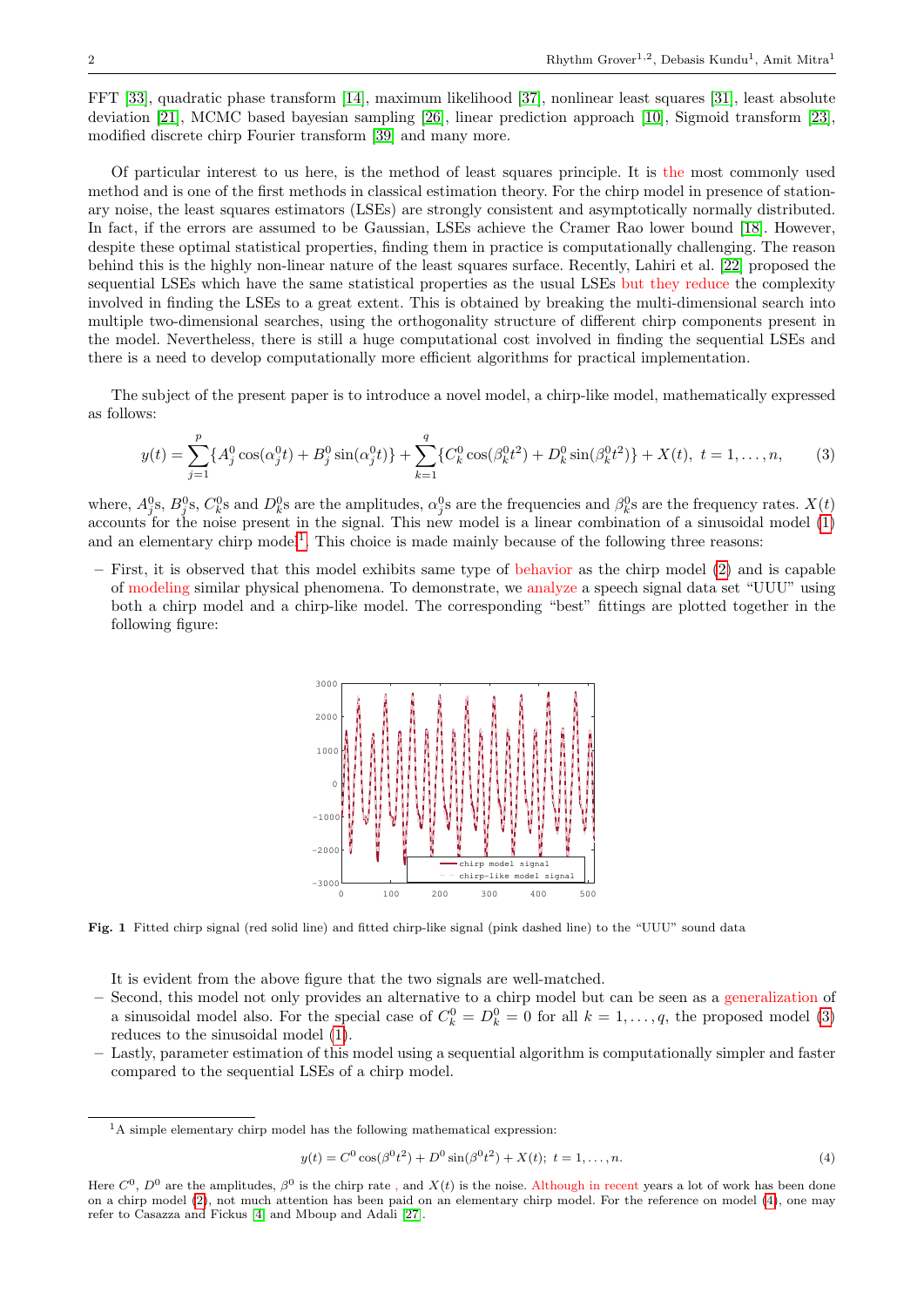Parameter estimation of a chirp-like model is first formulated as a multidimensional non-linear least squares estimation problem in this paper. We theoretically develop the statistical properties of the LSEs such as strong consistency and asymptotic normality. For a practical solution with computational simplicity, we propose a sequential algorithm. The proposed method turns the multidimensional optimization search into a string of one-dimensional optimization problems. We derive the large-sample properties of the sequential LSEs as well and observe that they have the same properties as the usual LSEs. The theoretical results are then corroborated through extensive simulation studies and a few data analyses.

The rest of the paper is organized as follows. In the next section, we define a one-component chirp-like model and study the asymptotic properties of the LSEs and the sequential LSEs of the parameters of this model. In section [3,](#page-5-0) we study the asymptotic properties of a more generalised model, a multiple-component chirp-like model [\(3\)](#page-1-0). In section [4,](#page-8-0) we perform simulations to validate the asymptotic results and in section [5,](#page-13-0) we analyze four speech signal data sets and a simulated data set to see how the proposed model performs in practice. We conclude the paper in section [6.](#page-17-0)

### 2 One Component Chirp-like Model

In this section we consider a one-component chirp-like model, expressed mathematically as follows:

$$
y(t) = A^{0} \cos(\alpha^{0} t) + B^{0} \sin(\alpha^{0} t) + C^{0} \cos(\beta^{0} t^{2}) + D^{0} \sin(\beta^{0} t^{2}) + X(t).
$$
\n(5)

Our problem is to estimate the unknown parameters of the model namely  $A^0$ ,  $B^0$ ,  $C^0$ ,  $D^0$ ,  $\alpha^0$  and  $\beta^0$  under the following assumption on the noise component:

<span id="page-2-2"></span>**Assumption 1** Let Z be the set of integers.  $\{X(t)\}\$ is a stationary linear process of the form:

<span id="page-2-0"></span>
$$
X(t) = \sum_{j = -\infty}^{\infty} a(j)e(t - j),
$$
\n(6)

where  $\{e(t); t \in Z\}$  is a sequence of independently and identically distributed (i.i.d.) random variables with  $E(e(t)) = 0, V(e(t)) = \sigma^2, \text{ and } a(j)s \text{ are real constants such that}$ 

<span id="page-2-3"></span>
$$
\sum_{j=-\infty}^{\infty} |a(j)| < \infty. \tag{7}
$$

For a stationary linear process, this is a standard assumption. This assumption covers a large class of stationary processes. For instance, any finite-dimensional stationary MA, AR, or ARMA process can be formulated in the above-stated representation.

We will use the following notations for further development:  $\theta = (A, B, \alpha, C, D, \beta)$ , the parameter vector,  $\theta^0 =$  $(A^0, B^0, \alpha^0, C^0, D^0, \beta^0)$ , the true parameter vector,  $\hat{\theta} = (\hat{A}, \hat{B}, \hat{\alpha}, \hat{C}, \hat{D}, \hat{\beta})$ , the LSE of  $\theta^0$  and  $\Theta = [-M, M] \times$ <br>[ M M]  $\times$  [0  $\pi$ ]  $\times$  [ M M]  $\times$  [ M M]  $\times$  [0  $\pi$ ] where M is a positive real num  $[-M, M] \times [0, \pi] \times [-M, M] \times [-M, M] \times [0, \pi]$ , where M is a positive real number. Also we make the following assumption on the unknown parameters:

**Assumption 2** The true parameter vector  $\theta^0$  is an interior point of the parametric space  $\Theta$ , and  $A^{0^2} + B^{0^2} +$  $C^{0^2} + D^{0^2} > 0.$ 

Under these assumptions, we discuss two estimation procedures: the least squares estimation method and the sequential least squares estimation method. We then study the asymptotic properties of the estimators obtained using these methods.

# 2.1 Least Squares Estimators

The usual LSEs of the unknown parameters of model [\(5\)](#page-2-0) can be obtained by minimising the error sum of squares:

$$
Q(\boldsymbol{\theta}) = \sum_{t=1}^{n} \left( y(t) - A\cos(\alpha t) - B\sin(\alpha t) - C\cos(\beta t^2) - D\sin(\beta t^2) \right)^2,
$$

with respect to A, B,  $\alpha$ , C, D and  $\beta$  simultaneously. In matrix notation,

<span id="page-2-1"></span>
$$
Q(\boldsymbol{\theta}) = (\boldsymbol{Y} - \boldsymbol{Z}(\alpha, \beta)\boldsymbol{\mu})^{\top} (\boldsymbol{Y} - \boldsymbol{Z}(\alpha, \beta)\boldsymbol{\mu}).
$$
\n(8)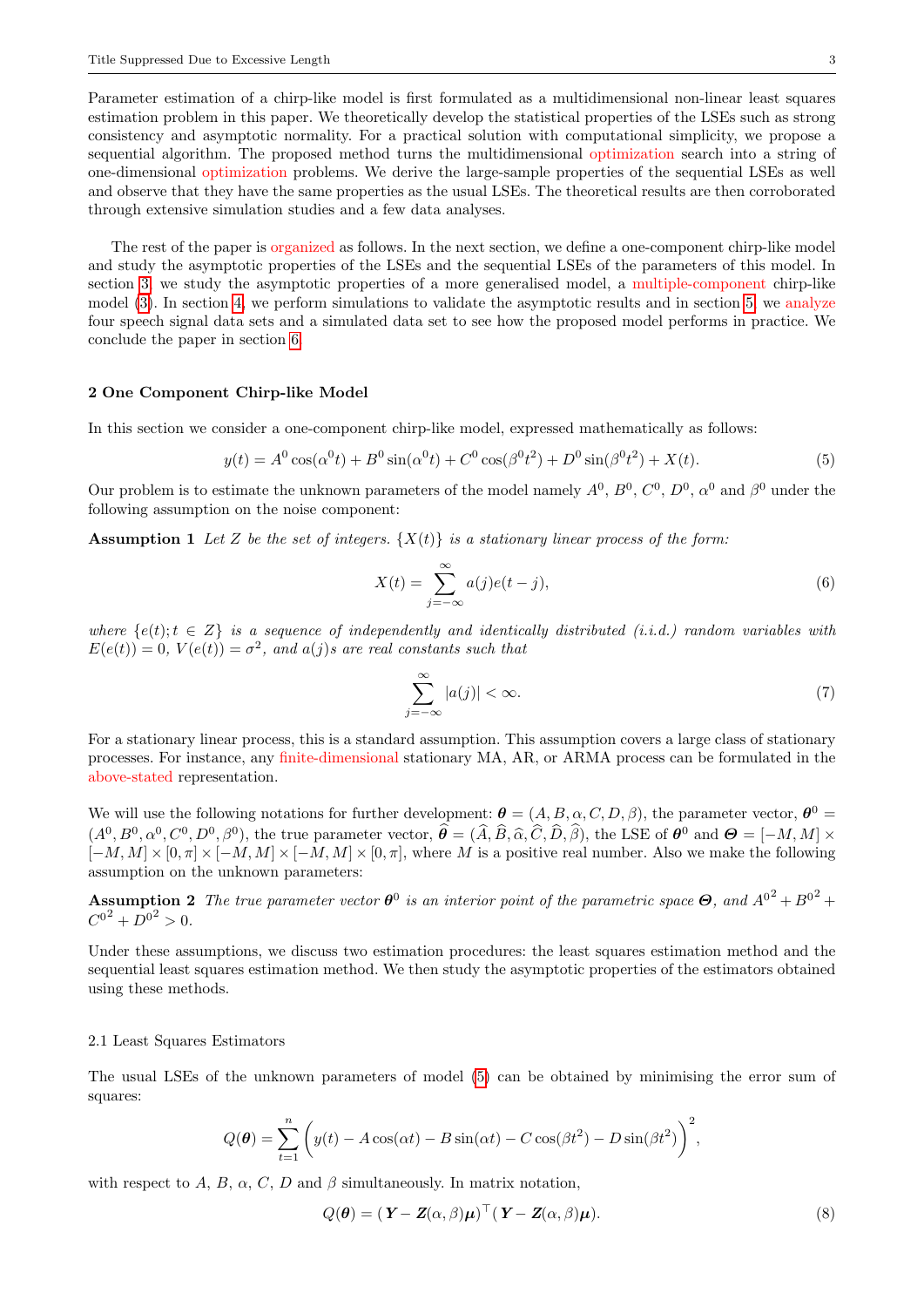Here,  $\boldsymbol{Y}_{n\times 1} = (y(1) \quad \cdots \quad y(n))^\top$ ,  $\boldsymbol{\mu}_{4\times 1} = (A \quad B \quad C \quad D)^\top$  and

$$
\mathbf{Z}(\alpha,\beta)_{n\times 4} = \begin{pmatrix} \cos(\alpha) & \sin(\alpha) & \cos(\beta) & \sin(\beta) \\ \vdots & \vdots & \vdots & \vdots \\ \cos(n\alpha) & \sin(n\alpha) & \cos(n^2\beta) & \sin(n^2\beta) \end{pmatrix}.
$$

Since  $\mu$  is a vector of conditionally linear parameters, by separable linear regression technique of Richards [\[37\]](#page-27-6), we have:

<span id="page-3-0"></span>
$$
\widehat{\boldsymbol{\mu}}(\alpha,\beta) = [\mathbf{Z}(\alpha,\beta)]^\top \mathbf{Z}(\alpha,\beta)]^{-1} \mathbf{Z}(\alpha,\beta)^\top \mathbf{Y}.
$$
\n(9)

<span id="page-3-2"></span> $\setminus$ .

Using  $(9)$  in  $(8)$ , we obtain:

$$
R(\alpha, \beta) = Q(\widehat{A}(\alpha, \beta), \widehat{B}(\alpha, \beta), \alpha, \widehat{C}(\alpha, \beta), \widehat{D}(\alpha, \beta), \beta)
$$
  
=  $\mathbf{Y}^{\top} (\mathbf{I} - \mathbf{Z}(\alpha, \beta) [\mathbf{Z}(\alpha, \beta)^{\top} \mathbf{Z}(\alpha, \beta)]^{-1} \mathbf{Z}(\alpha, \beta)^{\top}) \mathbf{Y}.$ 

To obtain  $\hat{\alpha}$  and  $\hat{\beta}$ , the LSEs of  $\alpha^0$  and  $\beta^0$  respectively, we minimise  $R(\alpha, \beta)$  with respect to  $\alpha$  and  $\beta$  simulta-<br>respectively. Once we althin  $\hat{\beta}$  and  $\hat{\beta}$  by substituting them in (0) we althi neously. Once we obtain  $\hat{\alpha}$  and  $\hat{\beta}$ , by substituting them in [\(9\)](#page-3-0), we obtain the LSEs of the linear parameters.

The following results provide the consistency and asymptotic normality properties of the LSEs.

**Theorem [1](#page-2-2)** Under Assumptions 1 and [2,](#page-2-3)  $\hat{\theta}$  is a strongly consistent estimator of  $\theta^0$ , that is,

$$
\widehat{\theta} \xrightarrow{a.s.} \theta^0 \text{ as } n \to \infty.
$$

Proof See section [B.1.](#page-18-0)

<span id="page-3-1"></span>Theorem 2 Under Assumptions [1](#page-2-2) and [2,](#page-2-3)

$$
(\widehat{\theta} - \theta^0) \mathcal{D}^{-1} \xrightarrow{d} \mathcal{N}(0, c\sigma^2 \mathcal{L}^{-1}(\theta^0)) \text{ as } n \to \infty,
$$

where  $\mathbf{D} = diag(\frac{1}{\sqrt{n}}, \frac{1}{\sqrt{n}}, \frac{1}{n\sqrt{n}}, \frac{1}{\sqrt{n}}, \frac{1}{\sqrt{n}}, \frac{1}{n^2\sqrt{n}}), c = \sum_{n=1}^{\infty}$ j=−∞  $a(j)^2$  and  $\boldsymbol{\Sigma}^{-1}(\boldsymbol{\theta}^0)=\left(\begin{array}{c|c} \boldsymbol{\Sigma}^{(1)}^{-1}(\boldsymbol{\theta}^0) & \mathbf{0}\ \hline \mathbf{0} & \mathbf{0}\ \hline \end{array}\right)$  $\boxed{0 \qquad \quad \mathcal{Z}^{(2)}}^{-1} (\theta^0)$ 

with

and

$$
\boldsymbol{\Sigma}^{(1)^{-1}}(\boldsymbol{\theta}^{0}) = \begin{pmatrix} \frac{2(A^{0^2} + 4B^{0^2})}{A^{0^2} + B^{0^2}} & \frac{-6A^{0}B^{0}}{A^{0^2} + B^{0^2}} & \frac{-12B^{0}}{A^{0^2} + B^{0^2}}\\ \frac{-6A^{0}B^{0}}{A^{0^2} + B^{0^2}} & \frac{2(4A^{0^2} + B^{0^2})}{A^{0^2} + B^{0^2}} & \frac{12A^{0}}{A^{0^2} + B^{0^2}}\\ \frac{-12B^{0}}{A^{0^2} + B^{0^2}} & \frac{12A^{0}}{A^{0^2} + B^{0^2}} & \frac{424}{A^{0^2} + B^{0^2}} \end{pmatrix}
$$

$$
\boldsymbol{\Sigma}^{(2)^{-1}}(\boldsymbol{\theta}^{0}) = \begin{pmatrix} \frac{4C^{0^2} + 9D^{0^2}}{2(C^{0^2} + D^{0^2})} & \frac{-5C^{0}D^{0}}{2(C^{0^2} + D^{0^2})} & \frac{-15D^{0}}{2(C^{0^2} + D^{0^2})}\\ \frac{-5C^{0}D^{0}}{2(C^{0^2} + D^{0^2})} & \frac{9C^{0^2} + 4D^{0^2}}{15C^{0}} & \frac{15C^{0}}{2(C^{0^2} + D^{0^2})}\\ \frac{-15D^{0}}{2(C^{0^2} + D^{0^2})} & \frac{15C^{0}}{2(C^{0^2} + D^{0^2})} & \frac{45}{2(C^{0^2} + D^{0^2})} \end{pmatrix}.
$$

Proof See section [B.1.](#page-18-0)

Note that to estimate the frequency and frequency rate parameters, we need to solve a 2D nonlinear optimization problem. Even for a special case of this model, when  $C^0 = D^0 = 0$ , it has been observed that the least squares surface is highly nonlinear and has several local minima near the true parameter value (for details, see Rice and Rosenblatt [\[36\]](#page-27-9)). Therefore, it is evident that computation of the LSEs is a numerically challenging problem for the proposed model as well.

It is important to note that under stronger assumptions of *i.i.d.* Gaussian distribution on the error random variables  $X(t)$ , the asymptotic variances of the LSEs coincide with the corresponding CRLBs.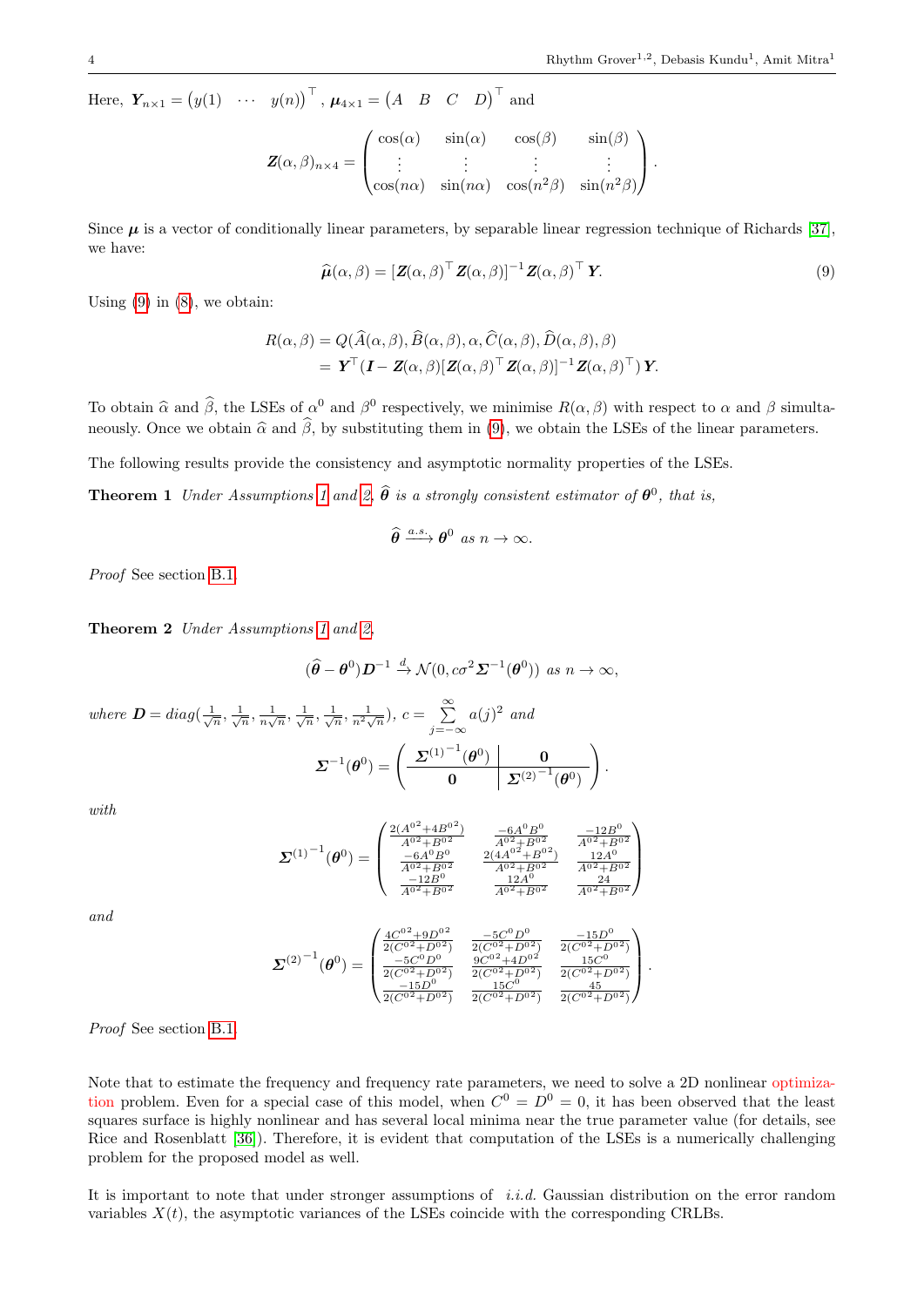### <span id="page-4-4"></span>2.2 Sequential Least Squares Estimators

To overcome the computational difficulty of finding the LSEs without compromising on the efficiency of the estimates, we propose a sequential procedure to find the estimates of the unknown parameters of model [\(5\)](#page-2-0). In this section, we present the algorithm to obtain the sequential estimators and study the asymptotic properties of these estimators.

Note that the matrix  $\mathbf{Z}(\alpha, \beta)$  can be partitioned into two  $n \times 2$  blocks as follows:

$$
\mathbf{Z}(\alpha,\beta) = \begin{pmatrix} \mathbf{Z}^{(1)}(\alpha) & \mathbf{Z}^{(2)}(\beta) \end{pmatrix}
$$

Here

$$
\mathbf{Z}^{(1)}(\alpha)_{n\times 2} = \begin{pmatrix} \cos(\alpha) & \sin(\alpha) \\ \vdots & \vdots \\ \cos(n\alpha) & \sin(n\alpha) \end{pmatrix} \text{ and } \mathbf{Z}^{(2)}(\beta)_{n\times 2} = \begin{pmatrix} \cos(\beta) & \sin(\beta) \\ \vdots & \vdots \\ \cos(n^2\beta) & \sin(n^2\beta) \end{pmatrix}.
$$

Similarly, the linear parameter vector can be written as:

$$
\boldsymbol{\mu} = \left( \begin{array}{c} \boldsymbol{\mu}^{(1)}^\top & \boldsymbol{\mu}^{(2)}^\top \end{array} \right)^\top,
$$

where  $\boldsymbol{\mu}_{2\times 1}^{(1)} = (A, B)^{\top}$  and  $\boldsymbol{\mu}_{2\times 1}^{(2)} = (C, D)^{\top}$ . Also, the parameter vector,

$$
\boldsymbol{\theta} = \left( \begin{array}{c|c} \boldsymbol{\theta}^{(1)} & \boldsymbol{\theta}^{(2)} \end{array} \right),
$$

with  $\theta^{(1)} = (A, B, \alpha)$  and  $\theta^{(2)} = (C, D, \beta)$ . The parameter space can be written as  $\Theta^{(1)} \times \Theta^{(2)}$  so that  $\boldsymbol{\theta}^{(1)} \in \boldsymbol{\Theta}^{(1)}$  and  $\boldsymbol{\theta}^{(2)} \in \boldsymbol{\Theta}^{(2)}$ , with  $\boldsymbol{\Theta}^{(1)} = \boldsymbol{\Theta}^{(2)} = [-M, M] \times [-M, M] \times [0, \pi]$ .

Following is the algorithm to find the sequential estimators:

Step 1: First minimise the following error sum of squares:

<span id="page-4-0"></span>
$$
Q_1(\boldsymbol{\theta}^{(1)}) = (\boldsymbol{Y} - \boldsymbol{Z}^{(1)}(\alpha)\boldsymbol{\mu}^{(1)})^\top (\boldsymbol{Y} - \boldsymbol{Z}^{(1)}(\alpha)\boldsymbol{\mu}^{(1)})
$$
(10)

.

with respect to A, B and  $\alpha$ . Using separable linear regression technique, for fixed  $\alpha$ , we have:

<span id="page-4-1"></span>
$$
\widetilde{\boldsymbol{\mu}}^{(1)}(\alpha) = [\boldsymbol{Z}^{(1)}(\alpha)^{\top} \boldsymbol{Z}^{(1)}(\alpha)]^{-1} \boldsymbol{Z}^{(1)}(\alpha)^{\top} \boldsymbol{Y}.
$$
\n(11)

Now replacing  $\boldsymbol{\mu}^{(1)}$  by  $\widetilde{\boldsymbol{\mu}}^{(1)}(\alpha)$  in [\(10\)](#page-4-0), we have:

$$
R_1(\alpha) = \boldsymbol{Y}^\top (\boldsymbol{I} - \boldsymbol{Z}^{(1)}(\alpha) [\boldsymbol{Z}^{(1)}(\alpha)^\top \boldsymbol{Z}^{(1)}(\alpha)]^{-1} \boldsymbol{Z}^{(1)}(\alpha)^\top) \boldsymbol{Y}.
$$

Minimising  $R_1(\alpha)$ , we obtain  $\tilde{\alpha}$  and replacing  $\alpha$  by  $\tilde{\alpha}$  in [\(11\)](#page-4-1), we get the linear parameter estimates  $\tilde{A}$  and  $\tilde{B}$ .

Step 2: At this step, we eliminate the effect of the sinusoidal component from the original data, and obtain a new data vector:

$$
\boldsymbol{Y}_1 = \boldsymbol{Y} - \boldsymbol{Z}^{(1)}(\widetilde{\alpha})\widetilde{\boldsymbol{\mu}}^{(1)}.
$$

Now we minimise the error sum of squares:

<span id="page-4-2"></span>
$$
Q_2(\boldsymbol{\theta}^{(2)}) = (\mathbf{Y}_1 - \mathbf{Z}^{(2)}(\beta)\boldsymbol{\mu}^{(2)})^\top (\mathbf{Y}_1 - \mathbf{Z}^{(2)}(\beta)\boldsymbol{\mu}^{(2)}),
$$
\n(12)

with respect to C, D and  $\beta$ . Again by separable linear regression technique, we have:

<span id="page-4-3"></span>
$$
\widetilde{\boldsymbol{\mu}}^{(2)}(\boldsymbol{\beta}) = [\boldsymbol{Z}^{(2)}(\boldsymbol{\beta})^{\top} \boldsymbol{Z}^{(2)}(\boldsymbol{\beta})]^{-1} \boldsymbol{Z}^{(2)}(\boldsymbol{\beta})^{\top} \mathbf{Y}_1
$$
\n(13)

for a fixed  $\beta$ . Now replacing  $\mu^{(2)}$  by  $\tilde{\mu}^{(2)}$  in [\(12\)](#page-4-2), we obtain:

$$
R_2(\beta) = \mathbf{Y}_1^{\top} (\mathbf{I} - \mathbf{Z}^{(2)}(\beta) [\mathbf{Z}^{(2)}(\beta)^\top \mathbf{Z}^{(2)}(\beta)]^{-1} \mathbf{Z}^{(2)}(\beta)^\top) \mathbf{Y}_1.
$$

Minimizing  $R_2(\beta)$ , with respect to  $\beta$ , we obtain  $\tilde{\beta}$ , and using  $\tilde{\beta}$  in [\(13\)](#page-4-3), we obtain  $\tilde{C}$  and  $\tilde{D}$ , the linear parameter estimates.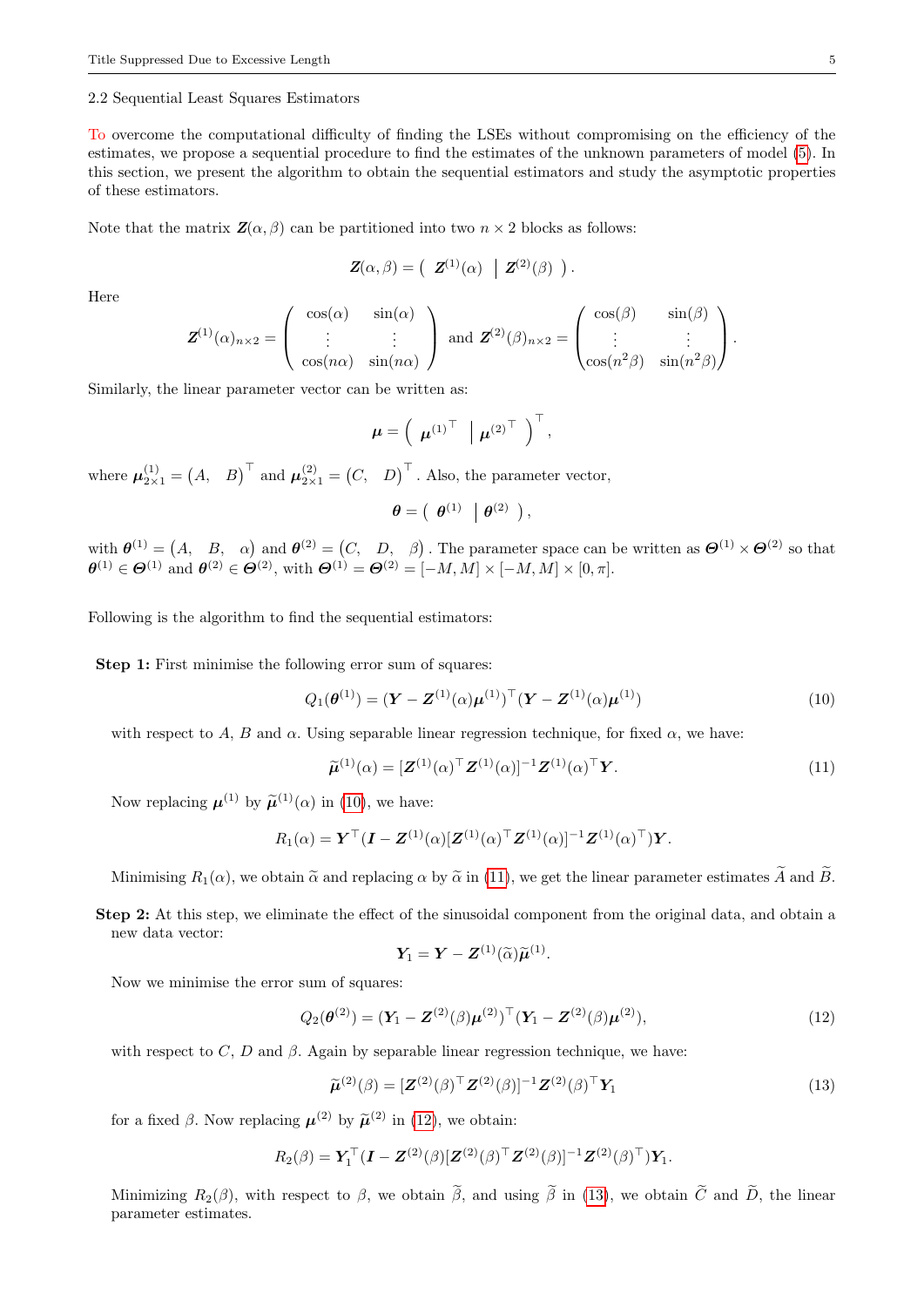We use the following notations:  $\boldsymbol{\theta}^{(1)}^0 = (A^0, B^0, \alpha^0)$  and  $\boldsymbol{\theta}^{(2)}^0 = (C^0, D^0, \beta^0)$  are the true parameter vectors,  $\widetilde{\theta}^{(1)} = (\widetilde{A}, \widetilde{B}, \widetilde{\alpha})$  is the sequential LSE of  $\theta^{(1)}$ <sup>0</sup> and  $\widetilde{\theta}^{(2)} = (\widetilde{C}, \widetilde{D}, \widetilde{\beta})$  that of  $\theta^{(2)}$ <sup>0</sup>.

In the following theorems, we prove that the proposed sequential LSEs are strongly consistent as the usual LSEs. Moreover, if Conjecture [1](#page-18-1) (see section [A\)](#page-17-1) holds true, the sequential LSEs have the same asymptotic distribution as the corresponding LSEs.

<span id="page-5-3"></span>**Theorem 3** Under Assumptions [1](#page-2-2) and [2,](#page-2-3)  $\tilde{\theta}^{(1)}$  and  $\tilde{\theta}^{(2)}$  are strongly consistent estimators of  $\theta^{(1)}$ <sup>0</sup> and  $\theta^{(2)}$ <sup>0</sup>, respectively, that is,

 $(a)$ 

$$
\widetilde{\theta}^{(1)} \xrightarrow{a.s.} \theta^{(1)^0} \text{ as } n \to \infty,
$$

(b)

$$
\widetilde{\theta}^{(2)} \xrightarrow{a.s.} \theta^{(2)} \text{ as } n \to \infty.
$$

Proof See section [B.2.](#page-21-0)

<span id="page-5-4"></span>Theorem 4 Under Assumptions [1](#page-2-2) and [2](#page-2-3) and presuming Conjecture [1](#page-18-1) (see section [A\)](#page-17-1) holds true,

(a)

$$
(\widetilde{\boldsymbol{\theta}}^{(1)} - {\boldsymbol{\theta}}^{(1)}^0) \boldsymbol{D}_1^{-1} \xrightarrow{d} \mathcal{N}_3(0, c\sigma^2 {\boldsymbol{\Sigma}}^{(1)}^{-1}) \text{ as } n \to \infty,
$$

(b)

$$
(\widetilde{\theta}^{(2)} - {\theta^{(2)}}^0) \mathcal{D}_2^{-1} \xrightarrow{d} \mathcal{N}_3(0, c\sigma^2 {\boldsymbol{\Sigma}}^{(2)}^{-1}) \text{ as } n \to \infty,
$$

where  $D_1$  and  $D_2$ , are sub-matrices of order  $3 \times 3$ , of the diagonal matrix  $D$  such that  $D = \begin{pmatrix} D_1 & 0 \\ 0 & D_1 \end{pmatrix}$  $\begin{array}{c|c} 0 & D_2 \end{array}$  $\cdot$  ) . Note that, **D**, c and  $\Sigma_1^{-1}(\boldsymbol{\theta}^0)$  and  $\Sigma_2^{-1}(\boldsymbol{\theta}^0)$  are as defined in Theorem [2.](#page-3-1)

Proof See section [B.2.](#page-21-0)

# <span id="page-5-0"></span>3 Multiple Component Chirp-like Model

To model real life data, we require a more adaptable model. In this section, we consider a multiple-component chirp-like model [\(3\)](#page-1-0), a natural generalization of the one-component model. Under certain assumptions in addition to Assumption [1](#page-2-2) on the noise component, that we state below, we study the asymptotic properties of the LSEs and provide the results in the following subsection.

Let us denote by  $\theta$  the parameter vector for model [\(3\)](#page-1-0),

$$
\boldsymbol{\vartheta} = (A_1, B_1, \alpha_1, \cdots, A_p, B_p, \alpha_p, C_1, D_1, \beta_1, \cdots, C_q, D_q, \beta_q).
$$

<span id="page-5-1"></span>Also, let  $\theta^0$  denote the true parameter vector and  $\hat{\theta}$ , the LSE of  $\theta^0$ .

**Assumption 3**  $\vartheta^0$  is an interior point of  $\mathcal{V} = \Theta_1^{(p+q)}$ , the parameter space and the frequencies  $\alpha_j^0 s$  are distinct for  $j = 1, \dots p$  and so are the frequency rates  $\beta_k^0 s$  for  $k = 1, \dots q$ . Note that  $\mathbf{\Theta}_1 = [-M, M] \times [-\dot{M}, M] \times [0, \pi]$ .

<span id="page-5-2"></span>**Assumption 4** The amplitudes,  $A_j^0s$  and  $B_j^0s$  satisfy the following relationship.

$$
2M^2 > A_1^{0^2} + B_1^{0^2} > A_2^{0^2} + B_2^{0^2} > \cdots > A_p^{0^2} + B_p^{0^2} > 0.
$$

Similarly,  $C_k^0$ s and  $D_k^0$ s satisfy the following relationship:

$$
2M^2 > C_1^{0^2} + D_1^{0^2} > C_2^{0^2} + D_2^{0^2} > \cdots > C_q^{0^2} + D_q^{0^2} > 0.
$$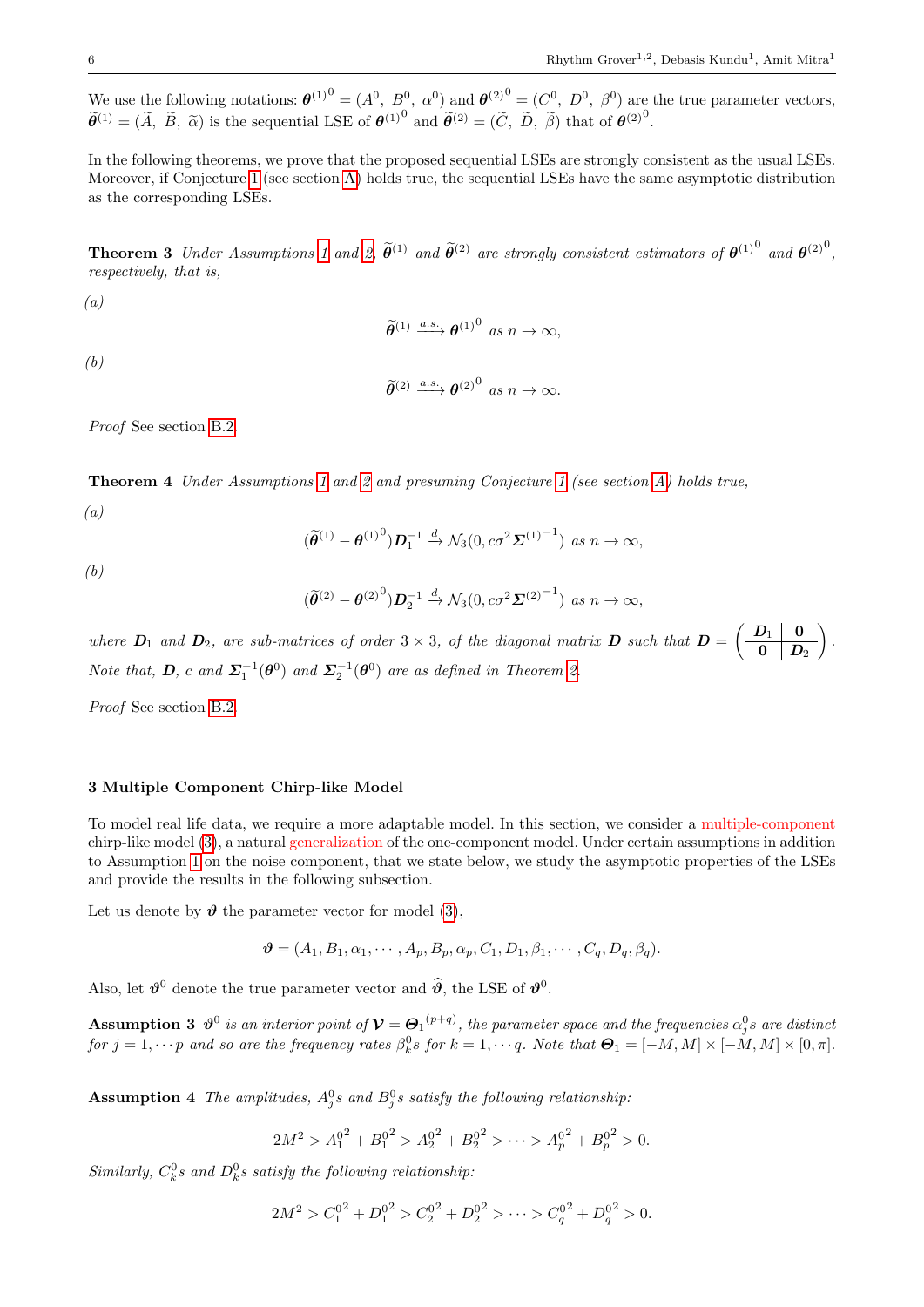#### 3.1 Least Squares Estimators

The LSEs of the unknown parameters of the proposed model, see [\(3\)](#page-1-0), can be obtained by minimising the error sum of squares:

$$
Q(\boldsymbol{\vartheta}) = \sum_{t=1}^{n} \left( y(t) - \sum_{j=1}^{p} \{ A_j \cos(\alpha_j t) + B_j \sin(\alpha_j t) \} - \sum_{k=1}^{q} \{ C_k \cos(\beta_k t^2) + D_k \sin(\beta_k t^2) \} \right)^2 \tag{14}
$$

with respect to  $A_1$ ,  $B_1$ ,  $\alpha_1$ ,  $\cdots$ ,  $A_p$ ,  $B_p$ ,  $\alpha_p$ ,  $C_1$ ,  $D_1$ ,  $\beta_1$ ,  $\cdots$ ,  $C_q$ ,  $D_q$  and  $\beta_q$  simultaneously. Similar to the one-component model,  $Q(\theta)$  can be expressed in matrix notation and then the LSE,  $\hat{\theta}$  of  $\theta^0$ , can be obtained along the similar lines.

Next, we examine the consistency property of the LSE  $\hat{\theta}$  along with its asymptotic distribution.

Theorem 5 If Assumptions, [1,](#page-2-2) [3](#page-5-1) and [4,](#page-5-2) hold true, then:

<span id="page-6-2"></span>
$$
\widehat{\boldsymbol{\vartheta}} \xrightarrow{a.s.} \boldsymbol{\vartheta}^0 \text{ as } n \to \infty.
$$

*Proof* The consistency of the LSE  $\hat{\theta}$  can be proved along the similar lines as the consistency of the LSE  $\hat{\theta}$ , for the one-component model.

<span id="page-6-0"></span>**Theorem 6** If the above Assumptions, [1,](#page-2-2) [3](#page-5-1) and [4,](#page-5-2) then:

$$
(\widehat{\boldsymbol{\vartheta}} - \boldsymbol{\vartheta}^0) \mathfrak{D}^{-1} \xrightarrow{d} \mathcal{N}_{3(p+q)}(0, c\sigma^2 \mathcal{E}^{-1}(\boldsymbol{\vartheta}^0)) \text{ as } n \to \infty.
$$

Here,  $\mathfrak{D} = diag(\boldsymbol{D}_1, \cdots \boldsymbol{D}_1)$  ${p \ times}$ ,  $\bm{D}_2, \cdots, \bm{D}_2$  ${q \ times}$ ), where  $D_1 = diag(\frac{1}{\sqrt{n}}, \frac{1}{\sqrt{n}}, \frac{1}{n\sqrt{n}})$  and  $D_2 = diag(\frac{1}{\sqrt{n}}, \frac{1}{\sqrt{n}}, \frac{1}{n^2\sqrt{n}})$ .

$$
\mathcal{E}(\boldsymbol{\vartheta}^{0}) = \begin{pmatrix} \boldsymbol{\Sigma}_{1}^{(1)} & 0 & \cdots & 0 & 0 \\ 0 & \ddots & 0 & \cdots & 0 \\ \vdots & \vdots & \boldsymbol{\Sigma}_{p}^{(1)} & 0 & \cdots & 0 \\ 0 & \cdots & 0 & \boldsymbol{\Sigma}_{1}^{(2)} & 0 & 0 \\ 0 & \cdots & \cdots & 0 & \ddots & 0 \\ 0 & \cdots & \cdots & 0 & \boldsymbol{\Sigma}_{q}^{(2)} \end{pmatrix},
$$
\nwith  $\boldsymbol{\Sigma}_{j}^{(1)} = \begin{pmatrix} \frac{1}{2} & 0 & \frac{B_{j}^{0}}{4} \\ 0 & \frac{1}{2} & -\frac{A_{j}^{0}}{4} \\ 0 & \frac{1}{2} & -\frac{A_{j}^{0}}{4} \\ \frac{B_{j}^{0}}{4} & -\frac{A_{j}^{0}}{4} & \frac{A_{j}^{02} + B_{j}^{02}}{6} \end{pmatrix}, j = 1, \cdots, p \text{ and } \boldsymbol{\Sigma}_{k}^{(2)} = \begin{pmatrix} \frac{1}{2} & 0 & \frac{D_{k}^{0}}{6} \\ 0 & \frac{1}{2} & -\frac{C_{k}^{0}}{6} \\ \frac{D_{k}^{0}}{6} & -\frac{C_{k}^{0}}{6} & \frac{C_{k}^{0} + D_{k}^{02}}{10} \end{pmatrix}, k = 1, \cdots, q.$ 

Proof See section [C.1.](#page-23-0)

### <span id="page-6-1"></span>3.2 Sequential Least Squares Estimators

For the multiple-component chirp-like model, if the number of components,  $p$  and  $q$  are very large, finding the LSEs becomes computationally challenging. To resolve this issue, we propose a sequential procedure to estimate the unknown parameters similar to the one-component model. Using the sequential procedure, the  $(p+q)$ -dimensional optimization problem can be reduced to  $p+q$ , 1D optimization problems. The algorithm for the sequential estimation is as follows:

Step 1: Perform Step 1 of the sequential algorithm for the one-component chirp-like model as explained in Section [2.2](#page-4-4) and obtain the estimate,  $\tilde{\theta}_1^{(1)} = (\tilde{A}_1, \tilde{B}_1, \tilde{\alpha}_1)$ .

Step 2: Eliminate the effect of the estimated sinusoidal component and obtain new data vector:

$$
y_1(t) = y(t) - \tilde{A}_1 \cos(\tilde{\alpha}_1 t) - \tilde{B}_1 \sin(\tilde{\alpha}_1 t).
$$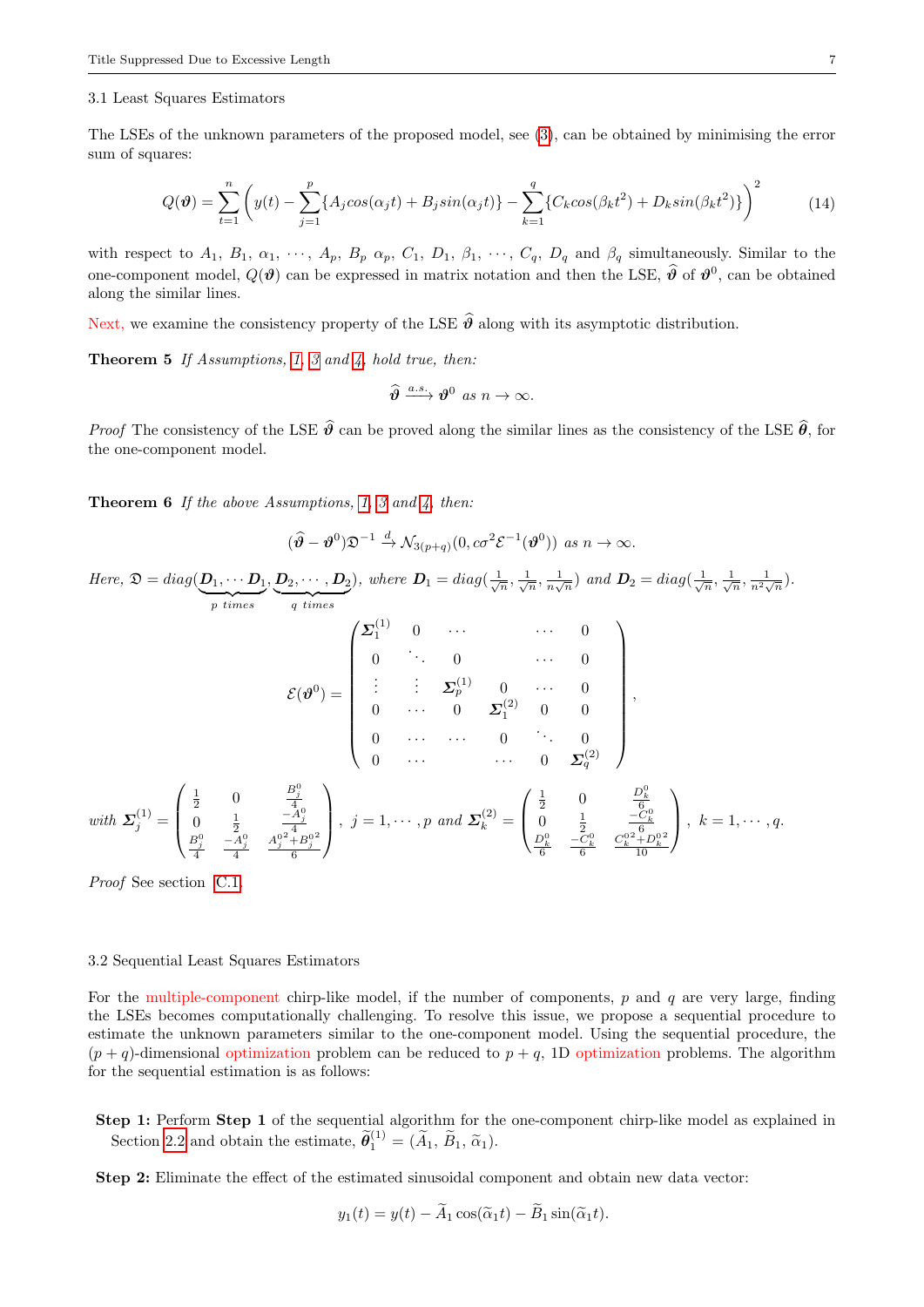**Step 3:** Minimize the following error sum of squares to obtain the estimates of the next sinusoid,  $\widetilde{\theta}_2^{(1)} = (\widetilde{A}_2, \widetilde{A}_3)$  $B_2, \tilde{\alpha}_2$ :

$$
Q_2(A, B, \alpha) = \sum_{t=1}^n \left( y_1(t) - A\cos(\alpha t) - B\sin(\alpha t) \right)^2.
$$

Repeat these steps until all the p sinusoids are estimated.

**Step p** + 1: At  $(p+1)$ -th step, we obtain the data:

$$
y_p(t) = y_{p-1}(t) - \widetilde{A}_p \cos(\widetilde{\alpha}_p t) - \widetilde{B}_p \sin(\widetilde{\alpha}_p t).
$$

**Step p** + 2: Using this data we estimate the first chirp component parameters, and obtain  $\widetilde{\theta}_1^{(2)} = (\widetilde{C}_1, \widetilde{D}_1, \widetilde{C}_2)$  $\beta_1$ ): by minimizing:

$$
Q_{p+1}(C, D, \beta) = \sum_{t=1}^{n} \left( y_p(t) - C \cos(\beta t^2) - D \sin(\beta t^2) \right)^2.
$$

Step p + 3: Now eliminate the effect of this estimated chirp component and obtain:  $y_{p+1}(t) = y_p(t)$  –  $\widetilde{C}_1 \cos(\widetilde{\beta}_1 t^2) - \widetilde{D}_1 \sin(\widetilde{\beta}_1 t^2)$  and minimize  $Q_{p+2}(C, D, \beta)$  to obtain  $\widetilde{\theta}_2^{(2)} = (\widetilde{C}_2, \widetilde{D}_2, \widetilde{\beta}_2)$ .

Continue to do so and estimate all the  $q$  chirp components.

We now investigate the consistency property of the proposed sequential estimators, when  $p$  and  $q$  are unknown. Thus, we consider the following two cases: (a) when the number of components of the fitted model is less than the actual number of components, and (b) when the number of components of the fitted model is more than the actual number of components.

<span id="page-7-1"></span>**Theorem 7** If Assumptions [1,](#page-2-2) [3](#page-5-1) and [4](#page-5-2) are satisfied, then the following are true:

(a)  

$$
\widetilde{\theta}_1^{(1)} \xrightarrow{a.s.} \theta_1^{(1)^0} \text{ as } n \to \infty,
$$

(b) 
$$
\widetilde{\theta}_1^{(2)} \xrightarrow{a.s.} \theta_1^{(2)^0} \text{ as } n \to \infty.
$$

Proof See section [C.2.](#page-24-0)

<span id="page-7-2"></span>Theorem 8 If Assumptions [1,](#page-2-2) [3](#page-5-1) and [4](#page-5-2) are satisfied, the following are true:

$$
\left( a\right)
$$

$$
\widetilde{\theta}_{j}^{(1)} \xrightarrow{a.s.} \theta_{j}^{(1)} \text{ as } n \to \infty, \text{ for all } j = 2, \cdots, p,
$$

$$
(b)
$$

$$
\widetilde{\theta}_k^{(2)} \xrightarrow{a.s.} \theta_k^{(2)}^0 \text{ as } n \to \infty, \text{ for all } k = 2, \cdots, q.
$$

Proof See section [C.2.](#page-24-0)

<span id="page-7-3"></span>Theorem 9 If Assumptions [1,](#page-2-2) [3](#page-5-1) and [4](#page-5-2) are true, then the following are true:

(a)

(a)

$$
\widetilde{A}_{p+k} \xrightarrow{a.s.} 0, \quad \widetilde{B}_{p+k} \xrightarrow{a.s.} 0 \text{ for } k = 1, 2, \dots, \text{ as } n \to \infty,
$$
  
(b)

 $\widetilde{C}_{q+k} \xrightarrow{a.s.} 0, \quad \widetilde{D}_{q+k} \xrightarrow{a.s.} 0 \text{ for } k = 1, 2, \dots, \text{ as } n \to \infty.$ 

Proof See section [C.2.](#page-24-0)

Next we determine the asymptotic distribution of the proposed estimators at each step through the following theorems:

<span id="page-7-0"></span>Theorem 10 If Assumptions [1,](#page-2-2) [3](#page-5-1) and [4](#page-5-2) are satisfied and presuming Conjecture [1](#page-18-1) (see section [A\)](#page-17-1) hold true, then:

$$
(\widetilde{\theta}_1^{(1)} - \theta_1^{0(1)}) \mathcal{D}_1^{-1} \xrightarrow{d} \mathcal{N}_3(0, c\sigma^2 {\boldsymbol{\Sigma}_1^{(1)}}^{-1}) \text{ as } n \to
$$

 $\infty$ .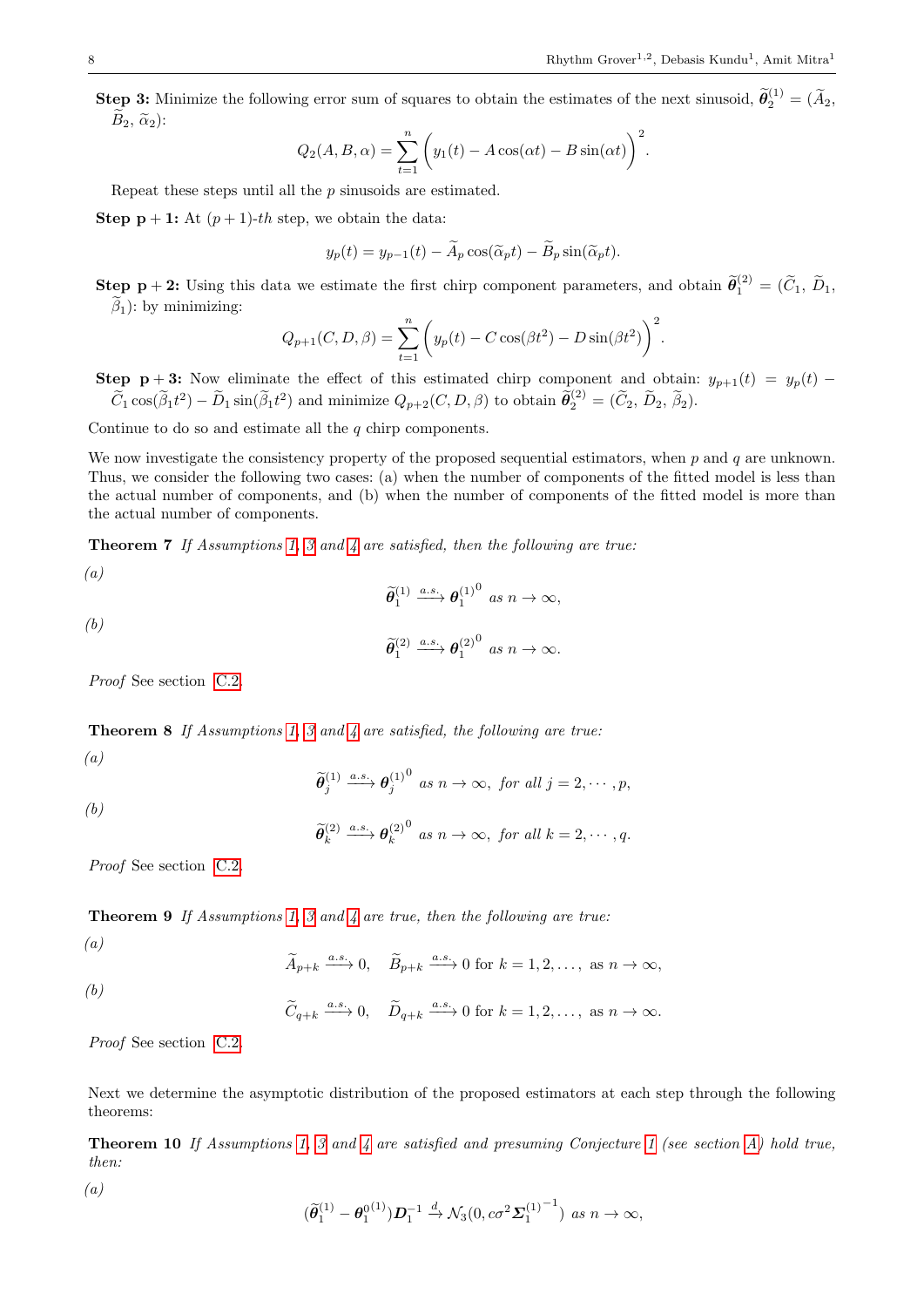(b)

$$
(\widetilde{\boldsymbol{\theta}}_1^{(2)} - {\boldsymbol{\theta}}_1^{0(2)}) \mathbf{D}_2^{-1} \xrightarrow{d} \mathcal{N}_3(0, c\sigma^2 {\boldsymbol{\Sigma}_1^{(2)}}^{-1}) \text{ as } n \to \infty.
$$

Here, c, the diagonal matrices  $D_1$  and  $D_2$  and the matrices  $\Sigma_1^{(2)}$  $^{-1}$  and  $\Sigma_1^{(2)}$  $-1$  are as defined in Theorem [6.](#page-6-0)

Proof See section [C.2.](#page-24-0)

This result can be extended for  $2 \leq j \leq p$  and  $2 \leq k \leq q$  as follows:

Theorem 11 If Assumptions [1,](#page-2-2) [3](#page-5-1) and [4](#page-5-2) are satisfied and presuming Conjecture [1](#page-18-1) (see section [A\)](#page-17-1) hold true, then for all  $j = 2, \ldots, p$  and  $k = 2, \ldots, q$ :

(a)

$$
(\widetilde{\boldsymbol{\theta}}_j^{(1)} - {\boldsymbol{\theta}}_j^{0^{(1)}}) \boldsymbol{D}_1^{-1} \xrightarrow{d} \mathcal{N}_3(0, c\sigma^2 {\boldsymbol{\Sigma}}_j^{(1)}^{-1}) \text{ as } n \to \infty,
$$

(b)

$$
(\widetilde{\boldsymbol{\theta}}_k^{(2)} - {\boldsymbol{\theta}}_k^{0^{(2)}}) \boldsymbol{D}_2^{-1} \xrightarrow{d} \mathcal{N}_3(0, c\sigma^2 {\boldsymbol{\Sigma}_k^{(2)}}^{-1}) \text{ as } n \to \infty.
$$

 $\mathbf{\Sigma}_{j}^{(1)}$  and  $\mathbf{\Sigma}_{k}^{(2)}$  $\binom{1}{k}$  are as defined in Theorem [6.](#page-6-0)

Proof This can be obtained along the same lines as the proof of Theorem [10.](#page-7-0)

From the above results, it is evident that the sequential LSEs are strongly consistent and have the same asymptotic distribution as the LSEs and at the same time can be computed more efficiently. Thus for the simulation studies and to analyze the real data sets as well, we compute the sequential LSEs instead of the LSEs.

# <span id="page-8-0"></span>4 Simulation Studies

In this section, we present the results obtained from some numerical experiments, performed both for a onecomponent and a multiple-component model. These results demonstrate the applicability of our model and the performance of the LSEs and the sequential LSEs. Since we are primarily interested in the estimation of the nonlinear parameters, here we report only these estimates. The linear parameter estimates can be obtained by simple linear regression.

#### 4.1 Results for a one-component chirp-like model

In the first set of experiments, we consider a one-component chirp-like model [\(5\)](#page-2-0) with the following true parameter values:

$$
A^0 = 10, B^0 = 10, \alpha^0 = 1.5, C^0 = 10, D^0 = 10
$$
 and  $\beta^0 = 0.1$ 

The error structure used to generate the data is as follows:

$$
X(t) = \epsilon(t) + 0.5\epsilon(t - 1).
$$

Here  $\epsilon(t)$ s are *i.i.d.* normal random variables with mean zero and variance  $\sigma^2$ . We consider different sample sizes:  $n = 100, 200, 300, 400$  and 500 and different error variances:  $\sigma^2$ : 0.1, 0.25, 0.5, 0.75 and 1. For each n and  $\sigma^2$ , we generate the data and obtain the LSEs. Based on 1000 iterations, we compute the biases and MSEs of the LSEs. We also compute the theoretical asymptotic variances of the proposed estimators to compare with the corresponding computed MSEs. Figures [2](#page-9-0) and [3](#page-9-1) represent the biases and MSEs of the LSEs of  $\alpha$  and  $\beta$ compared to the asymptotic variances versus different sample sizes. Similarly in figures [4](#page-9-2) and [5](#page-9-3) the biases and MSEs versus signal-to-noise ratio (SNR) are shown.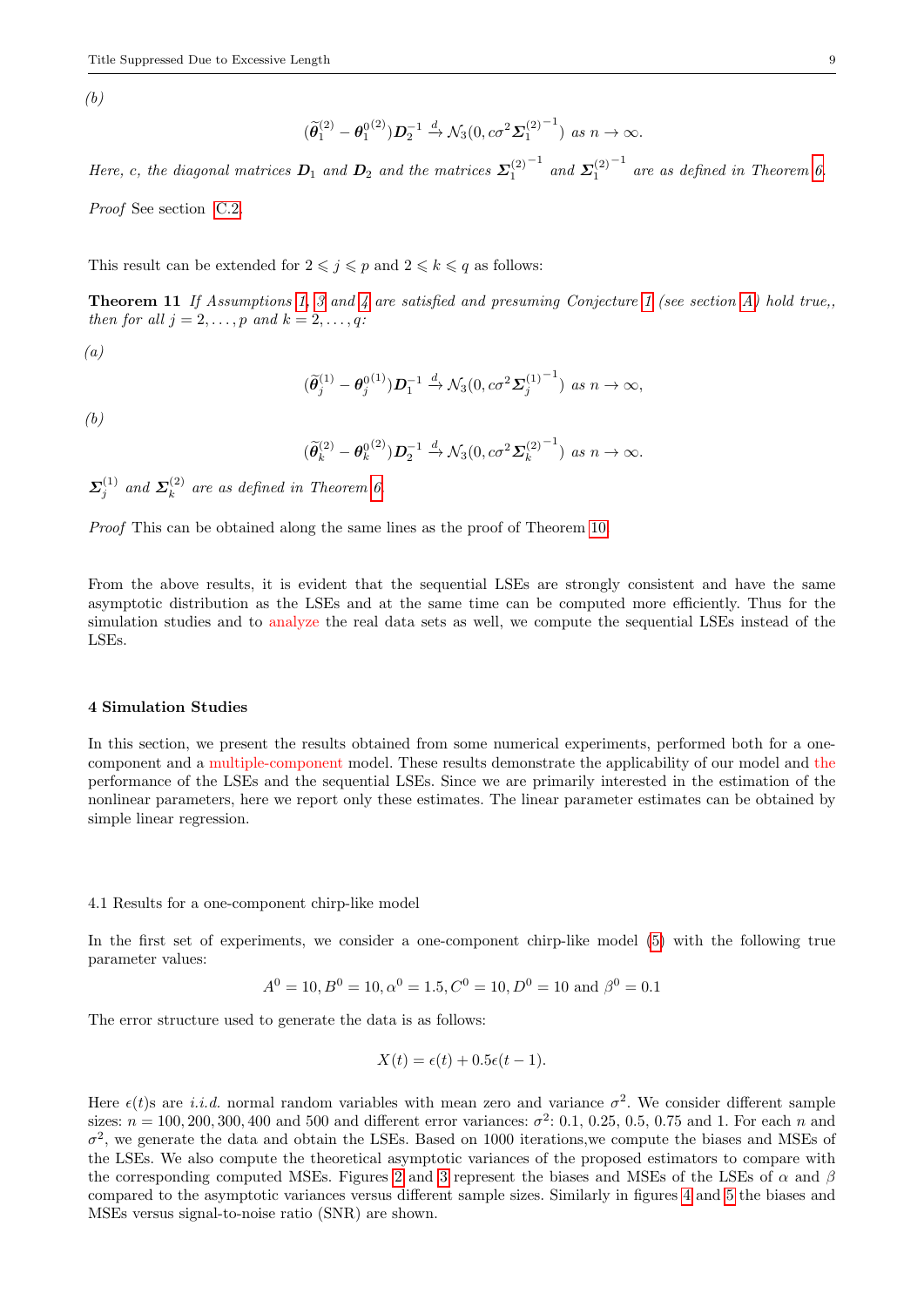

<span id="page-9-1"></span>Fig. 3 In each sub-plot the dashed line represents the MSEs of the estimates and the solid line represents the corresponding theoretical asymptotic variances of the estimators of parameters of the underlying simulated one-component model versus the sample size.



<span id="page-9-2"></span>Fig. 4 In each sub-plot, the solid line represents the absolute value of the biases of the estimators of parameters of the underlying simulated one-component model versus SNR.



<span id="page-9-3"></span>Fig. 5 In each sub-plot the dashed line represents the MSEs of the estimates and the solid line represents the corresponding theoretical asymptotic variances of the estimators of parameters of the underlying simulated one-component model versus SNR.



<span id="page-9-0"></span>Fig. 2 In each sub-plot, the solid line represents the absolute value of the biases of the estimators of parameters of the underlying simulated one-component model versus the sample size.

Figures [2](#page-9-0) and [4](#page-9-2) show that the biases of the estimates are quite small and therefore the average estimates are close to the true values. Figure [3](#page-9-1) depicts the consistent behaviour of the LSEs. It can be seen that as  $n$  increases,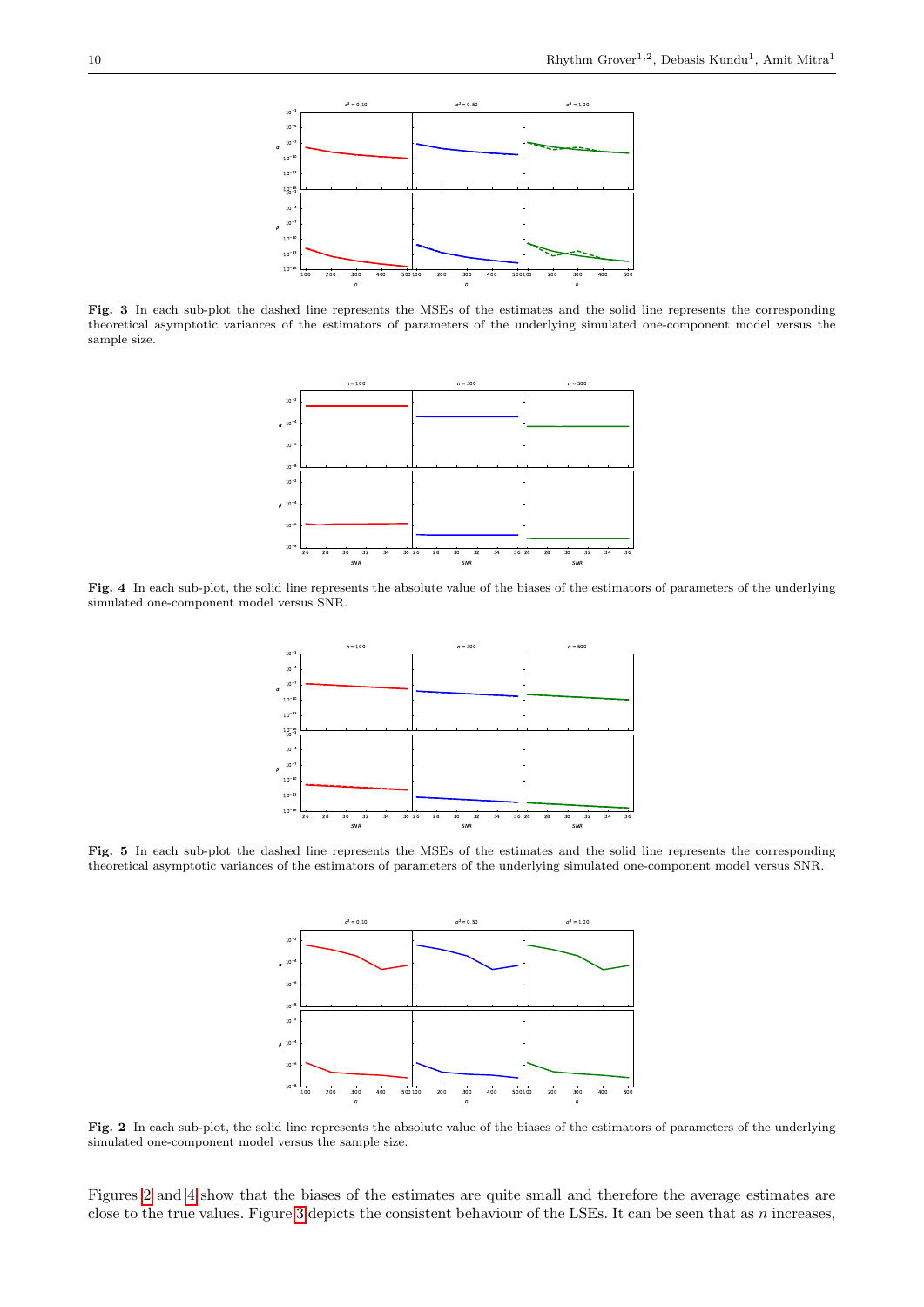the MSEs decrease. Similarly, Figure [5](#page-9-3) represents the performance of the LSEs for different SNRs compared with the asymptotic variances. The figure shows that MSEs decrease as the SNR increases and they match the corresponding asymptotic variances quite well.

### 4.2 Results for a multiple-component chirp-like model

Here we present the simulation results for the multiple-component chirp-like model [\(3\)](#page-1-0) with  $p = q = 2$ . Following are the true parameter values used for data generation:

$$
A_1^0 = 10, B_1^0 = 10, \alpha_1^0 = 1.5, C_1^0 = 10, D_1^0 = 10
$$
 and  $\beta_1^0 = 0.1$ ,  
 $A_2^0 = 8, B_2^0 = 8, \alpha_2^0 = 2.5, C_2^0 = 8, D_2^0 = 8$  and  $\beta_2^0 = 0.2$ .

The error structure used for data generation is again a moving average process, the same as used for the onecomponent model simulations. We compute the sequential LSEs of the parameters and report their biases, MSEs, and asymptotic variances. Again, the different sample sizes and error variances used for the simulations are the same as those for the one-component model. Figures [6](#page-10-0) and [7](#page-10-1) display the biases and the MSEs of the obtained estimates versus the varying sample size. It is observed that the estimates obtained have significantly small biases and thereby are close to the true values. We also observe that as n increases the biases and the MSEs decrease, thus depicting the desired consistency of the estimators. Moreover, the MSEs are on an equal footing with the corresponding asymptotic variances. The observations, therefore, validate the derived theoretical properties of the sequential estimators.



<span id="page-10-0"></span>Fig. 6 In each sub-plot, the solid line represents the absolute value of the biases of the estimators of parameters of the underlying simulated two component model versus sample size.



<span id="page-10-1"></span>Fig. 7 In each sub-plot, the dashed line represents the MSEs of the estimates and the solid line represents the corresponding theoretical asymptotic variances of the estimators of parameters of the underlying simulated two component model versus sample size.

In figures [8](#page-11-0) and [9](#page-11-1) the biases and the MSEs of the sequential estimates of the first component parameters versus the SNR are shown and in figures [10](#page-11-2) and [11](#page-11-3) the biases and the MSEs of the sequential estimates of the second component parameters versus SNR are displayed. The lines representing the MSEs and the asymptotic variances in figures [9](#page-11-1) and [11](#page-11-3) are visually indistinguishable, indicating high accuracy of the estimators.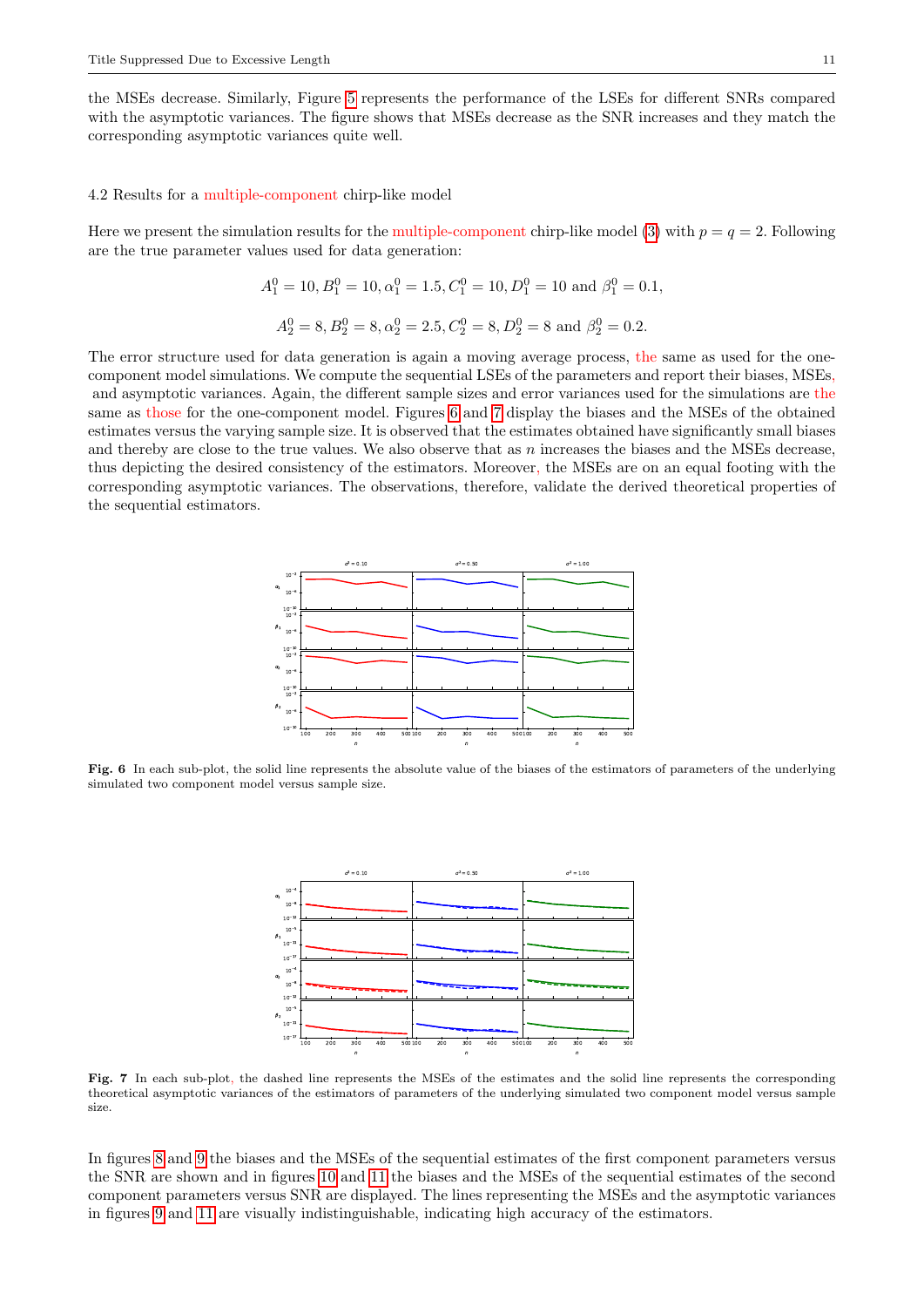

<span id="page-11-1"></span>Fig. 9 In each sub-plot, the dashed line represents the MSEs of the estimates and the solid line represents the corresponding theoretical asymptotic variances of the estimators of parameters of the first component of the simulated two component model versus SNR.



<span id="page-11-2"></span>Fig. 10 In each sub-plot, the solid line represents the absolute value of the biases of the estimators of parameters of the second component of the simulated two component model versus SNR.



<span id="page-11-3"></span>Fig. 11 In each sub-plot, the dashed line represents the MSEs of the estimates and the solid line represents the corresponding theoretical asymptotic variances of the estimators of parameters of the second component of the simulated two component model versus SNR.



<span id="page-11-0"></span>Fig. 8 In each sub-plot, the solid line represents the absolute value of the biases of the estimators of parameters of the first component of the simulated two component model versus SNR.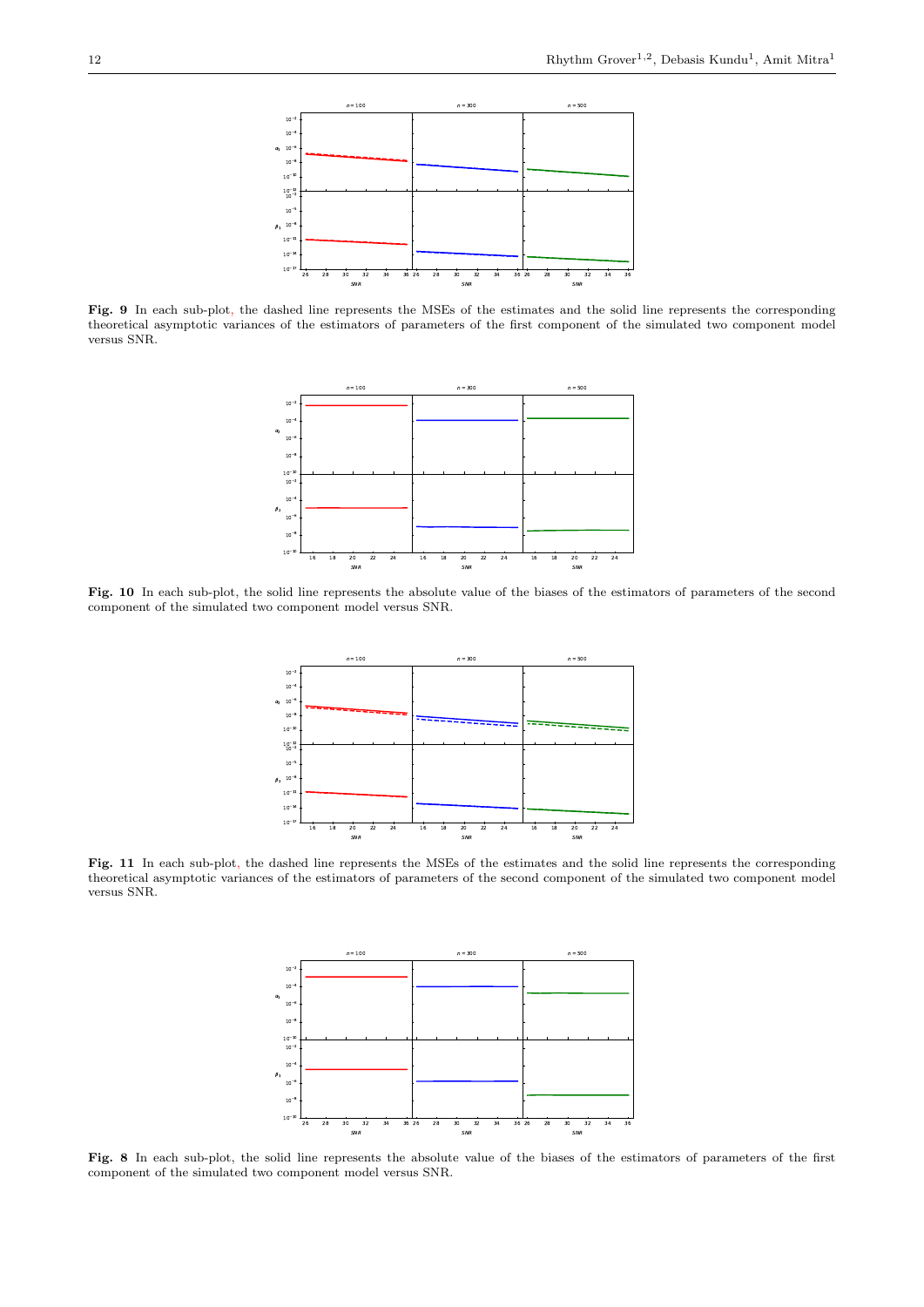#### 4.3 Fitting a chirp model versus a chirp-like model to a given data

In this section, we make a comparison of computational complexities involved in fitting a chirp-like model to a data set and that involved in modeling a data set using a chirp model. The method of estimation that we will use to fit either of these models is sequential LSEs as it significantly reduces the computational burden involved in finding the traditional LSEs. This is discussed in more detail in the next section.

It must be noted that for fitting a non-linear model finding the initial values is of prime importance. Once we have found the initial values, we can employ any iterative algorithm to find the sequential LSEs of the parameters. To find precise initial values, we have to resort to a fine grid search throughout the parameter space, but performing a grid search entails high computational load. We demonstrate in the following figures how replacing a chirp model with a chirp-like model reduces this computational load significantly. In Figure [12,](#page-12-0) we plot the size of the grid required to find accurate initial values of the parameters of one component of a chirp model and a chirp-like model. It is visually evident that the difference in the computational complexity involved in fitting a chirp model and a chirp-like model is huge. In Figure [13,](#page-12-1) time taken to fit a component of a chirp model and a chirp-like model is shown and the picture gives more insight into the computational difference.



<span id="page-12-0"></span>Fig. 12 Comparison of computational complexity involved in fitting a component of chirp model and of a chirp-like model.



<span id="page-12-1"></span>Fig. 13 Comparison of time consumption of fitting a component of chirp model and of a chirp-like model.

4.4 Fitting a chirp-like model using LSEs versus sequential LSEs.

In this section, we see how it is more expensive from a computational point of view to find the LSEs. As discussed before, finding the initial values accounts for most of the time consumption of finding the estimators of the non-linear parameters. Therefore the computational complexity of finding the LSEs and the sequential LSEs heavily depends on the grid search for initial values. In Figure [14,](#page-13-1) we bring out this comparison between the LSEs and the sequential LSEs. The number of grid points in the parameter space required for precise initial values of the parameter estimates of a chirp-like model with two sinusoids and two chirp components is reported. The figure reveals that the sequential method reduces the computational burden involved in finding the LSEs significantly.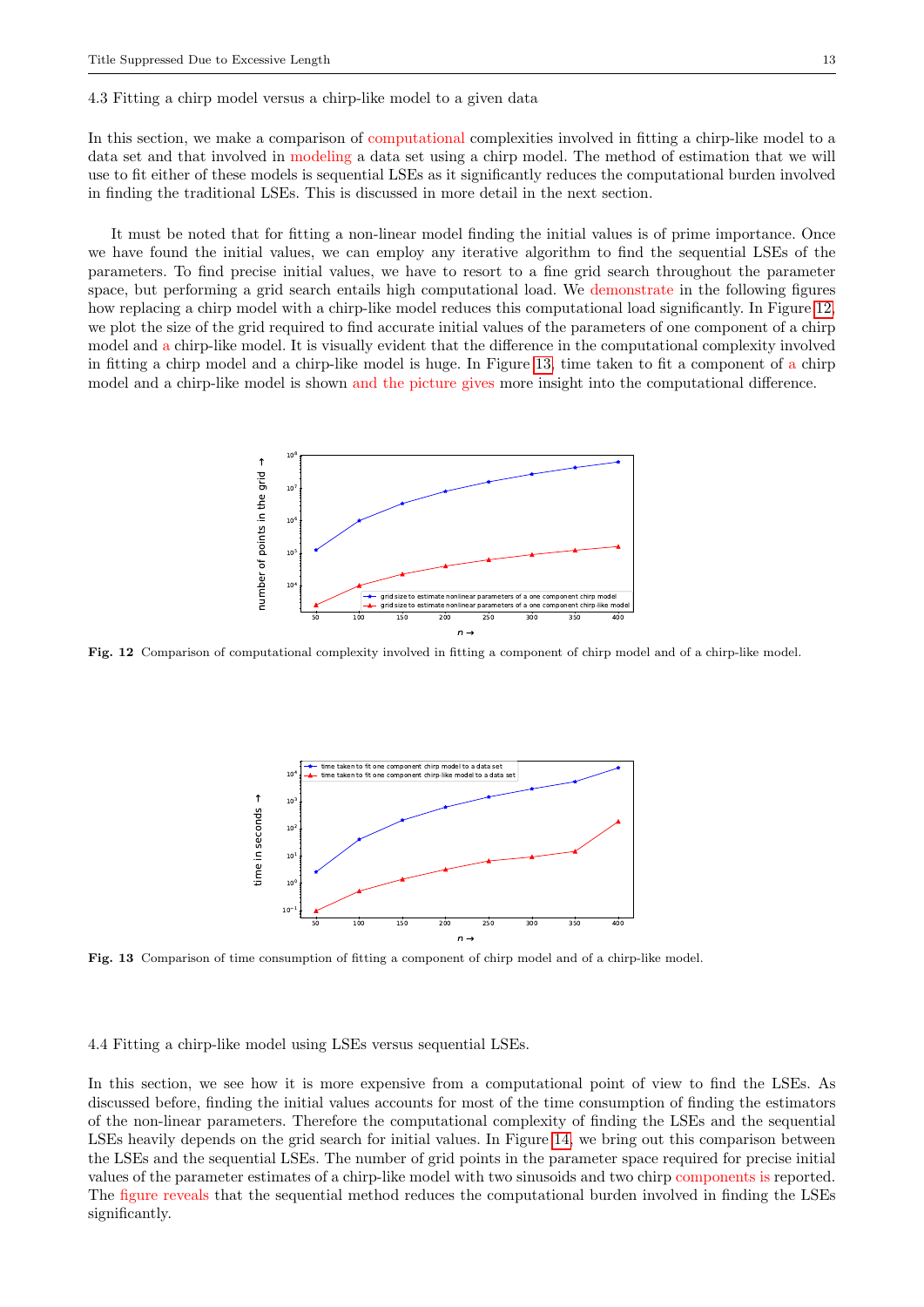

<span id="page-13-1"></span>Fig. 14 Comparison of computational complexity involved in finding the LSEs and sequential LSEs of a chirp-like model with two sinusoids and two chirp components.

# <span id="page-13-0"></span>5 Data Analysis

#### 5.1 Real Data Analysis

In this section, we analyze four different speech signal data sets: "AAA", "AHH", "UUU" and "EEE" using the chirp model as well as the proposed chirp-like model. These data sets have been obtained from a sound instrument at the Speech Signal Processing laboratory of the Indian Institute of Technology Kanpur. The data set "AAA", has 477 data points, the set "AHH" has 469 data points and the rest of them have 512 points each.

We fit the chirp-like model to these data sets using the sequential LSEs following the algorithm described in Section [3.2.](#page-6-1) As is evident from the description, we need to solve a 1D optimization problem to find these estimators and since the problem is nonlinear, we need to employ some iterative method to do so. Here we use Brent's method [\[3\]](#page-26-24) to solve 1D optimization problems, using an inbuilt function in R, known as 'optim'. For this method to work, we require very good initial values in the sense that they need to be close to the true values. Now one of the well-received methods for finding initial values for the frequencies of the sinusoidal model is to maximize the periodogram function:

$$
I_1(\alpha) = \frac{1}{n} \left| \sum_{t=1}^{n} y(t) e^{-i\alpha t} \right|^2
$$

at the points:  $\frac{\pi j}{n}$ ;  $j = 1, \dots, n-1$ , called the Fourier frequencies. The estimators obtained by this method, are called the Periodogram Estimators. After all the p sinusoidal components are fitted, we need to fit the q chirp components. Again we need to solve 1D optimization problem at each stage and for that we need good initial values. Analogous to the periodogram function  $I_1(\alpha)$ , we define a periodogram-type function as follows:

$$
I_2(\beta) = \frac{1}{n} \left| \sum_{t=1}^n y(t) e^{-i\beta t^2} \right|^2.
$$

To obtain the starting points for the frequency rate parameter  $\beta$ , we maximise this function at the points:  $\frac{\pi k}{n^2}$ ;  $k = 1, \dots, n^2 - 1$ , similar to the Fourier frequencies.

Since in practice, the number of components of a model are unknown, we need to estimate them. We use the following Bayesian Information Criterion (BIC) criterion, as a tool to estimate  $p$  and  $q$ :

$$
BIC(j,k) = n \ln(SS_{res}(j,k)) + 2 (3j + 3k) \ln(n); j = 1,...,J; k = 1,...,K,
$$
\n(15)

<span id="page-13-2"></span>for the present analysis of the data sets. For reference on the form of this criterion function, one may refer to the monograph by Kundu and Nandi [\[19\]](#page-26-4). Here,  $SS_{res}$  is the residual sum of squares when j sinusoidal components and k chirp components are fitted to the data. This is based on the assumption that the maximum number of sinusoidal components is  $J$  and chirp components is  $K$  and in practice, we choose a large values of  $J$  and  $K$ . We select the pair  $(j, k)$  as an estimate of the pair  $(p, q)$  corresponding to the minimum BIC.

For comparison of the chirp-like model with the chirp model, we re-analyze these data sets by fitting a chirp model to each of them (for methodology, see Lahiri, Kundu and Mitra [\[22\]](#page-26-21)). In the following table, we report the number of components required to fit the chirp model and the chirp-like model to each of the data sets and in the subsequent figures, we plot the original data along with the estimated signals obtained by fitting a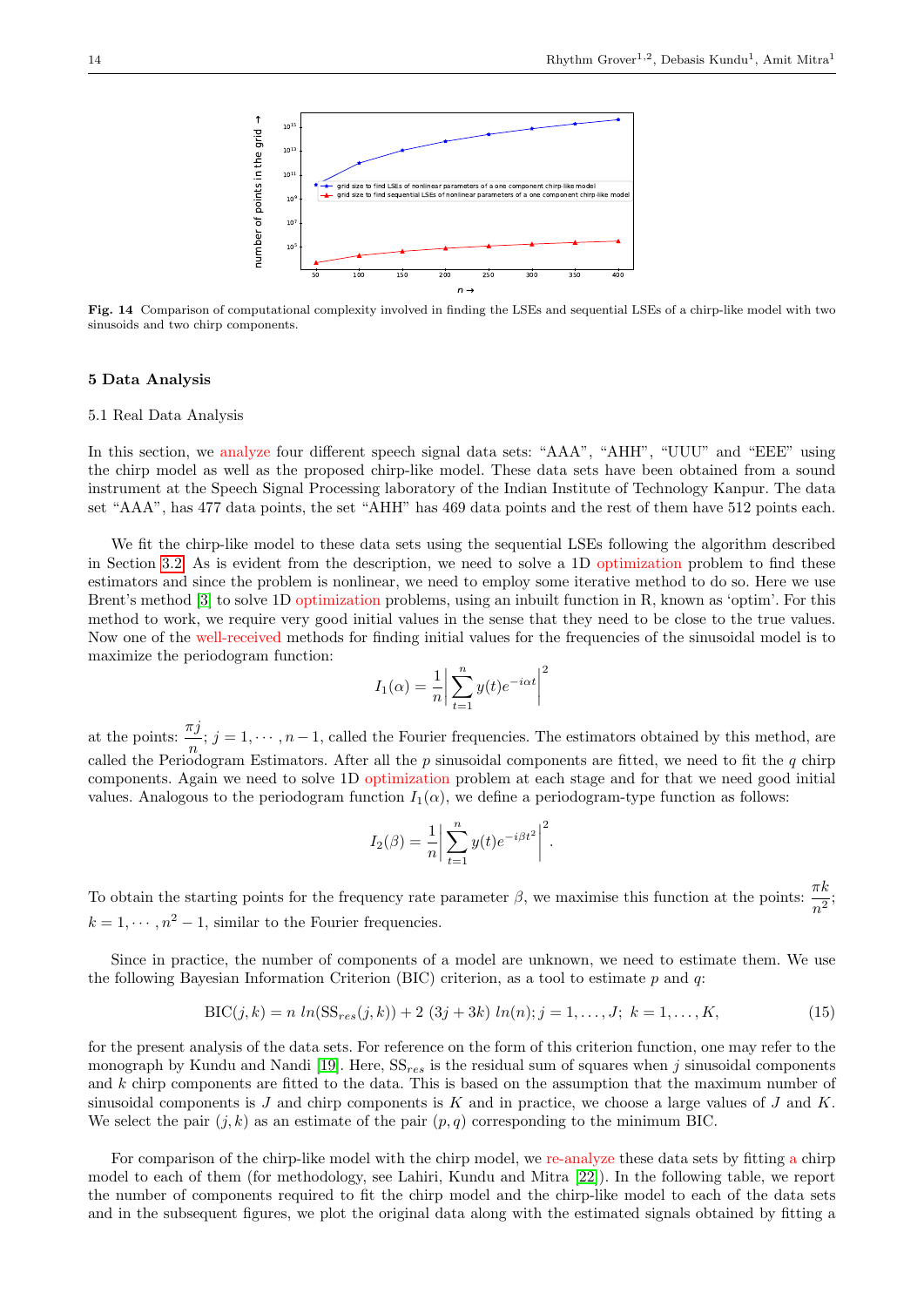| Number of components |             |            |                  |            |  |  |  |
|----------------------|-------------|------------|------------------|------------|--|--|--|
| Data Set             | Chirp Model |            | Chirp-like model |            |  |  |  |
|                      |             | Number of  | (p, q)           | Number of  |  |  |  |
|                      |             | parameters |                  | parameters |  |  |  |
| AAA                  |             | 36         | (10, 1)          | 33         |  |  |  |
| AHH                  |             | 32         | $\cdot$          | 24         |  |  |  |
| UUU                  |             | 36         | ΄8,              | 27         |  |  |  |
| EEE                  |             |            | 14,              | 45         |  |  |  |

Table 1 Number of components used to fit chirp and chirp-like model to the speech data sets.



Fig. 15 Speech Signal data sets: "AAA" and "AHH"; Observed data (red solid line) and fitted signal (blue dashed line). The sub-plots on the left represent chirp model fitting and those on the right represent chirp-like model fitting.

chirp model and a chirp-like model to these data. In both scenarios, the model is fitted using the sequential LSEs.

To validate the error assumption of stationarity, we test the residuals, for all the cases, using the augmented Dickey-Fuller test (for more details see Fuller [\[7\]](#page-26-25)). This tests the following null hypothesis:

 $H_0$ : There is a unit root present in the series,

against the following alternative:

 $H_1$ : No unit root present in the series, that is, the series is stationary.

We use an inbuilt function 'adftest' in MATLAB for this purpose. The test statistic values result in rejection of the null hypothesis of a presence of a unit root indicating that residuals, in all the cases, are stationary.

It is evident from the figures above, that visually both the models provide a good fit for all the speech data sets. However, to fit a chirp-like model using the sequential LSEs, we solve a 1D optimization problem at each step while for the fitting of a chirp model, at each step we need to deal with a 2D optimization problem. Moreover, to find the initial values, in both cases, a grid search is performed and for the chirp-like model, this means evaluation of the periodogram functions  $I_1(\alpha)$  and  $I_2(\beta)$  at n and  $n^2$  grid points respectively as opposed to the  $n^3$  grid points for the chirp model. Note that this is done at each step for the sequential estimators and hence becomes more complex as the number of components increases. Thus fitting a chirp-like model is computationally much more efficient than fitting a chirp model.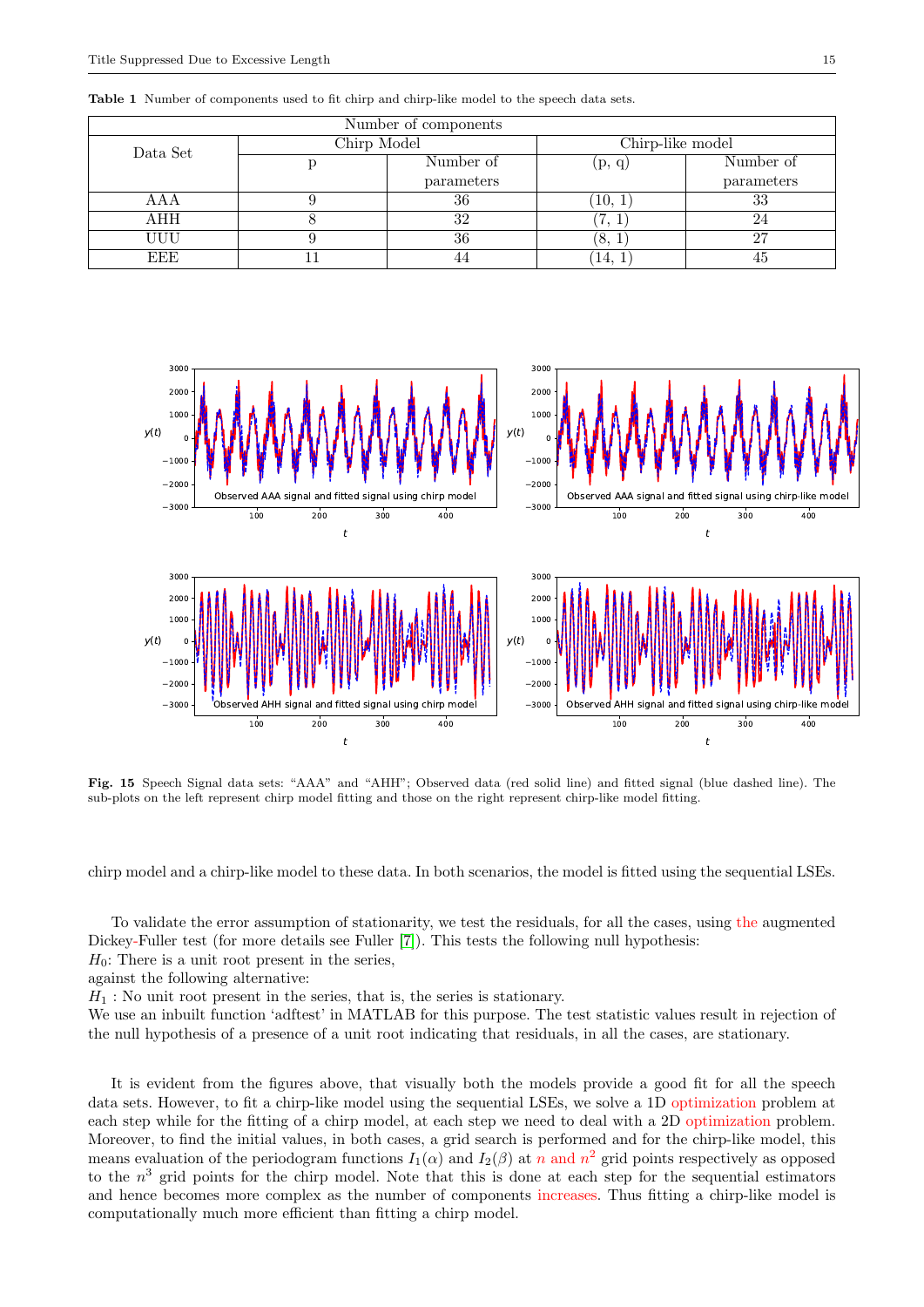

Fig. 16 Speech Signal data sets: "EEE" and "UUU"; Observed data (red solid line) and fitted signal (blue dashed line). The sub-plots on the left represent chirp model fitting and those on the right represent chirp-like model fitting.

Table 2 True parameters values of the synthetic data.

<span id="page-15-0"></span>

|                         | 951.12877 | 410.28077    | -205.56061   | -205.77076   | 160.16585 |
|-------------------------|-----------|--------------|--------------|--------------|-----------|
| $B^0_\nu$               | 942.76161 | $-325.20751$ | -412.32128   | -74.00592    | -67.47605 |
| $\overline{\alpha^0_k}$ | 2.6838036 | 2.7794191    | 0.5512842    | 0.2698761    | 2.9871480 |
| $\beta_k^0$             | 3.141577  | 3.141573     | 1.531575e-05 | 1.814701e-05 | -3.140960 |

#### 5.2 Simulated Data Analysis

We generate the data from a multiple-component chirp model. The number of components is set to 5 and the parameters, amplitudes, frequencies, and frequency rates are assigned prefixed values provided in Table [2.](#page-15-0)

The data here is generated with the following error structure:

$$
X(t) = 0.8897X(t-1) - 0.4858X(t-2) + e(t) - 0.2279e(t-1) + 0.2488e(t-2)
$$

Here  $e(t)$  are i.i.d. Gaussian random variables with mean 0 and variance 2. The simulated signal consists of 512 sample points and is shown in Figure [17.](#page-16-0)

The objective is to evaluate and compare the performance of the chirp model and the chirp-like model to fit the simulated data. First, we fit a chirp model to the data using the sequential least squares estimation method. For estimating the number of chirp components, we use the following form of BIC:

$$
BIC(j) = n \ln(SS_{res}(j)) + 2 * 4j * ln(n); j = 1, ..., J.
$$
\n(16)

Corresponding to the minimum value of BIC,  $\tilde{p} = 5$ . Using these 5 chirp components and sequential LSEs of the parameters we compute the estimated signal. The fitted chirp signal overlapping the synthesized signal is shown in Figure [18.](#page-16-1)

Next, to illustrate the effectiveness of a chirp-like model to clone a chirp signal, we fit a chirp-like model to the above synthesized data. We fit this model using the proposed sequential LSEs. Since the number of sinusoids and chirp components needed to fit this model to the simulated data is unknown, we again use BIC for the model selection as defined in [\(15\)](#page-13-2). Corresponding to the minimum value of BIC, we choose  $\tilde{p} = 9$  and  $\tilde{q} = 1$ , the estimates of the model order. In Figure [19,](#page-16-2) the model fitting corresponding to the selected model is shown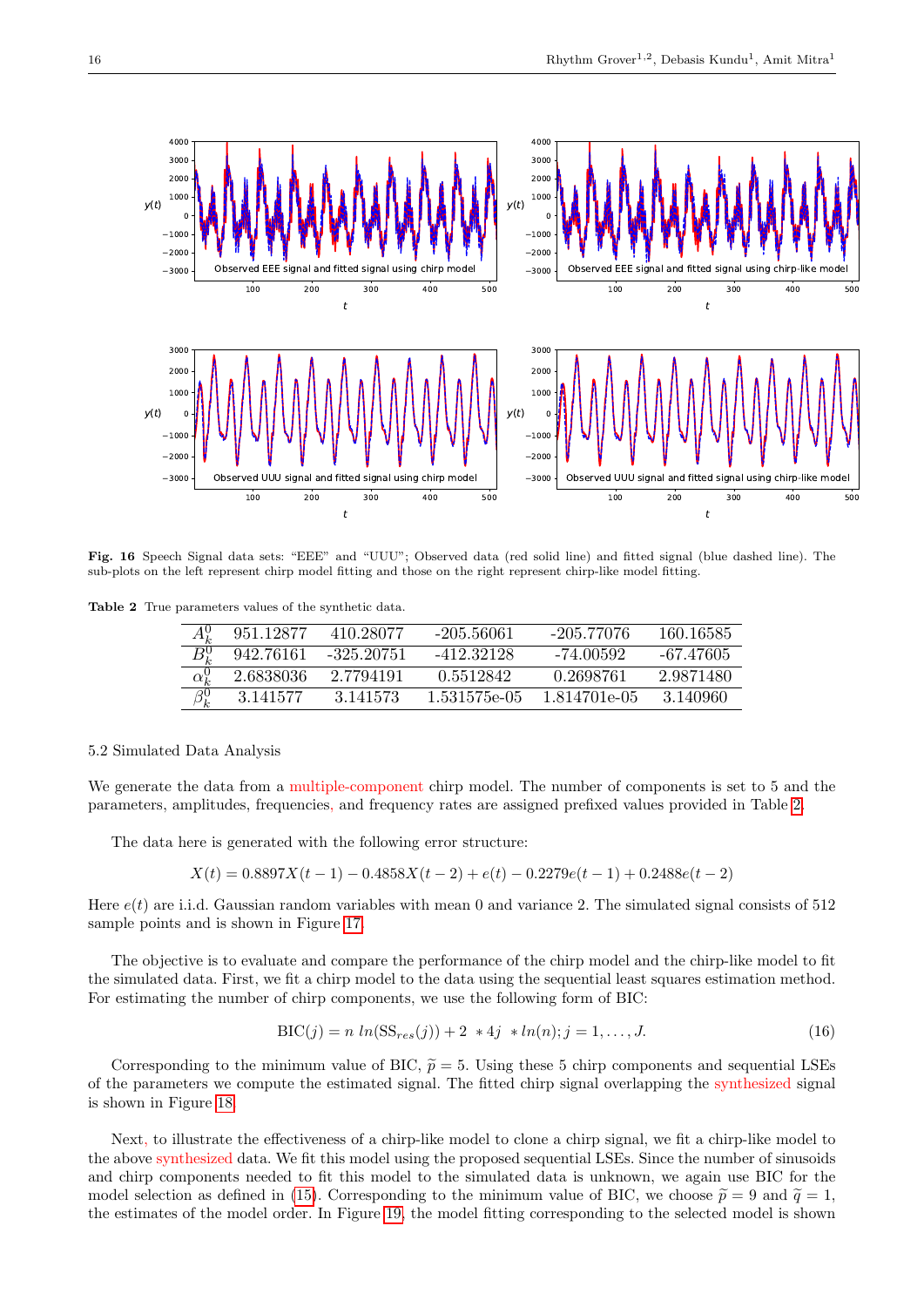<span id="page-16-0"></span>Fig. 17 Simulated data.





<span id="page-16-1"></span>Fig. 18 Simulated data signal along with estimated signal using chirp model.



<span id="page-16-2"></span>Fig. 19 Simulated data signal along with estimated signal using chirp-like model.

along with the simulated data.

It can be seen that the estimated signals using the chirp model as well as the chirp-like model envelop the simulated chirp data quite accurately. We also measure the accuracy of these fittings by calculating the residual root mean square errors (RMSEs) for the two model fittings. The residual RMSE for the chirp model fitting is 0.8750 while for the chirp-like model fitting it is 4.0727. The difference in the RMSEs is also reflected in Figure [19](#page-16-2) as a small gap can be observed at some time points. However, this gap can be reduced with an increase in the number of components fitted to the model. It is important to note that fitting 5 components of a chirp model to a data set of size  $512$ , needs  $512^3 * 5 = 67, 10, 88, 640$  function evaluations. On the other hand, fitting 9 sinusoid components and 1 chirp component of a chirp-like model to this data set requires  $(512 * 9) + (512 * 512 * 1) = 2,66,752$  function evaluations. Therefore, a trade-off must be made between the computational complexity and accuracy of the estimated fitting.

Another important point is that by increasing the number of components, we can improve the performance of the chirp-like model and reduce the residual RMSE to get at par with that in the case of the chirp model fitting. For example, if we use 48 sinusoids and 41 chirp components of a chirp-like model to explain this simulated data,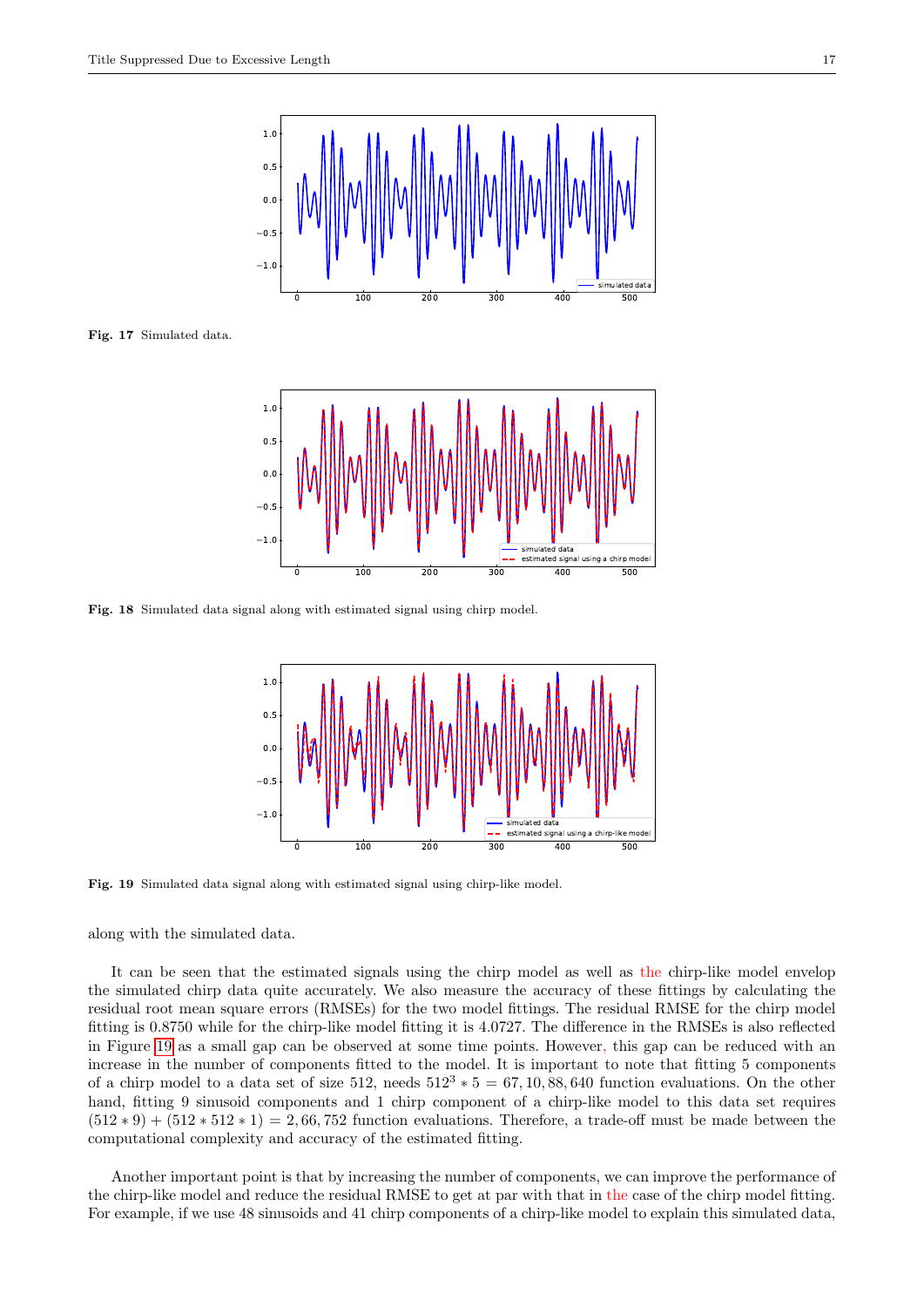the residual RMSE of the new fitting turns out to be 0.8720, which is less than that obtained by chirp model fitting. Moreover the computational expense  $((512 * 48) + (512 * 512 * 41) = 1,07,47,904$  function evaluations which is approximately 63 times less expensive than the chirp model fitting) will still be lower than that involved in fitting a 5 component chirp model. Therefore a chirp-like model can provide a better fit at a lower expense. From here, we can also conclude that the BIC method for model selection can under-estimate the model order and may not give the best estimation performance. We believe that there is a need to develop more efficient methods of model selection for better results. However, this is not explored here and is an open problem.

# <span id="page-17-0"></span>6 Conclusion

Chirp signals are ubiquitous in many areas of science and engineering and hence their parameter estimation is of great significance in signal processing. But it has been observed that parameter estimation of this model, particularly using the method of least squares is computationally complex. In this paper, we put forward an alternate model, named the chirp-like model. We observe that the data that have been analyzed using chirp models can also be analyzed using the chirp-like model and estimating its parameters using sequential LSEs is simpler than that for the chirp model. We show that the LSEs and the sequential LSEs of the parameters of this model are strongly consistent and asymptotically normally distributed. The rates of convergence of the parameter estimates of this model are the same as those for the chirp model. We analyze four speech data sets, and it is observed that the proposed model can be used quite effectively to analyze these data sets.

### 7 Acknowledgements

The authors would like to thank the unknown reviewers for their constructive comments which have helped to improve the manuscript significantly. Part of the work of the second author has been supported by a research grant from the Science and Engineering Research Board, Government of India.

# <span id="page-17-1"></span>A Some Preliminary Results

<span id="page-17-3"></span>To provide the proofs of the asymptotic properties established in this manuscript, we will require following results:

**Lemma 1** If  $\phi \in (0, \pi)$ , then the following hold true:

(a) 
$$
\lim_{n \to \infty} \frac{1}{n} \sum_{t=1}^{n} \cos(\phi t) = \lim_{n \to \infty} \frac{1}{n} \sum_{t=1}^{n} \sin(\phi t) = 0.
$$
  
\n(b)  $\lim_{n \to \infty} \frac{1}{n^{k+1}} \sum_{t=1}^{n} t^k \cos^2(\phi t) = \lim_{n \to \infty} \frac{1}{n^{k+1}} \sum_{t=1}^{n} t^k \sin^2(\phi t) = \frac{1}{2(k+1)}; k = 0, 1, 2, \cdots.$   
\n(c)  $\lim_{n \to \infty} \frac{1}{n^{k+1}} \sum_{t=1}^{n} t^k \sin(\phi t) \cos(\phi t) = 0; k = 0, 1, 2, \cdots.$ 

Proof Refer to Kundu and Nandi [\[19\]](#page-26-4).

<span id="page-17-4"></span>**Lemma 2** If  $\phi \in (0, \pi)$ , then except for a countable number of points, the following hold true:

(a) 
$$
\lim_{n \to \infty} \frac{1}{n} \sum_{t=1}^{n} \cos(\phi t^2) = \lim_{n \to \infty} \frac{1}{n} \sum_{t=1}^{n} \sin(\phi t^2) = 0.
$$
  
\n(b)  $\lim_{n \to \infty} \frac{1}{n^{k+1}} \sum_{t=1}^{n} t^k \cos^2(\phi t^2) = \lim_{n \to \infty} \frac{1}{n^{k+1}} \sum_{t=1}^{n} t^k \sin^2(\phi t^2) = \frac{1}{2(k+1)}; k = 0, 1, 2, \cdots.$   
\n(c)  $\lim_{n \to \infty} \frac{1}{n^{k+1}} \sum_{t=1}^{n} t^k \sin(\phi t^2) \cos(\phi t^2) = 0; k = 0, 1, 2, \cdots.$ 

Proof Refer to Lahiri [\[20\]](#page-26-26).

<span id="page-17-5"></span>**Lemma 3** If  $(\phi_1, \phi_2) \in (0, \pi) \times (0, \pi)$ , then except for a countable number of points, the following hold true:

(a) 
$$
\lim_{n \to \infty} \frac{1}{n^{k+1}} \sum_{t=1}^{n} t^k \cos(\phi_1 t) \cos(\phi_2 t^2) = 0
$$
  
\n(b)  $\lim_{n \to \infty} \frac{1}{n^{k+1}} \sum_{t=1}^{n} t^k \cos(\phi_1 t) \sin(\phi_2 t^2) = 0$   
\n(c)  $\lim_{n \to \infty} \frac{1}{n^{k+1}} \sum_{t=1}^{n} t^k \sin(\phi_1 t) \cos(\phi_2 t^2) = 0$   
\n(d)  $\lim_{n \to \infty} \frac{1}{n^{k+1}} \sum_{t=1}^{n} t^k \sin(\phi_1 t) \sin(\phi_2 t^2) = 0$   
\n $k = 0, 1, 2, \dots$ 

Proof This proof follows from the number theoretic result proved by Lahiri [\[20\]](#page-26-26) (see Lemma 2.2.1 of the reference).

<span id="page-17-2"></span>**Lemma 4** If  $X(t)$  satisfies Assumptions [1,](#page-2-2) [3](#page-5-1) and [4,](#page-5-2) then for  $k \geq 0$ :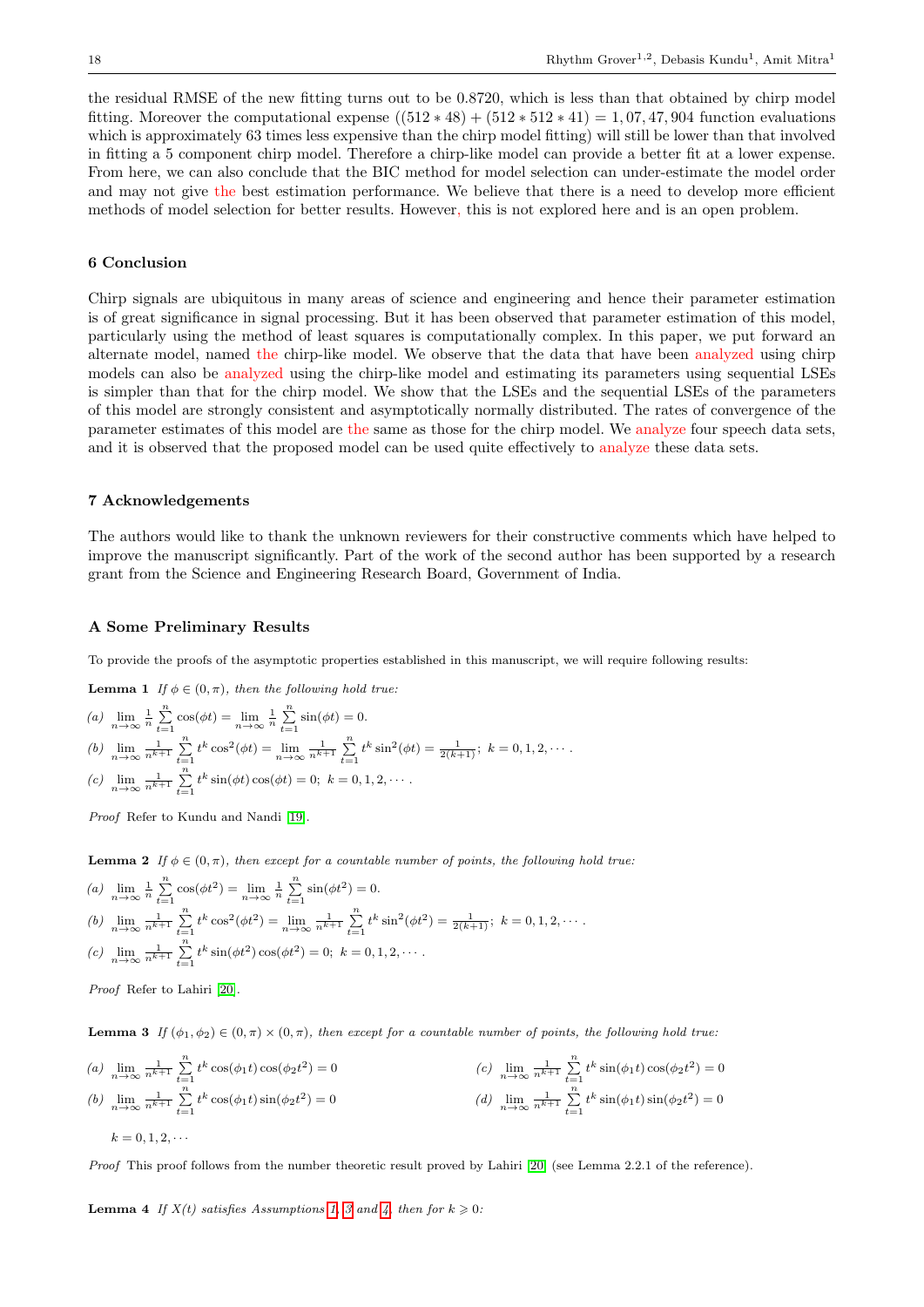(a) 
$$
\sup_{\phi} \left| \frac{1}{n^{k+1}} \sum_{t=1}^{n} t^k X(t) e^{i(\phi t)} \right| \xrightarrow{a.s.} 0
$$
  
\n(b)  $\sup_{\phi} \left| \frac{1}{n^{k+1}} \sum_{t=1}^{n} t^k X(t) e^{i(\phi t^2)} \right| \xrightarrow{a.s.} 0$   
\nHere  $i = \sqrt{-i}$ .

Proof These can be obtained as particular cases of Lemma 2.2.2 of Lahiri [\[20\]](#page-26-26).

Following is the famous number theoretic conjecture of Montgomery [\[29\]](#page-26-27).

Conjecture 1 If  $\theta_1$ ,  $\theta_2$ ,  $\theta'_1$ ,  $\theta'_2 \in (0, \pi)$ , then except for a countable number of points: (a)

<span id="page-18-1"></span>
$$
\lim_{n \to \infty} \frac{1}{n^k \sqrt{n}} \sum_{t=1}^n t^k \cos(\theta_1 t + \theta_2 t^2) \sin(\theta_1' t + \theta_2' t^2) = 0; \ k = 0, 1, 2, \dots,
$$

(b)

<span id="page-18-5"></span>
$$
\lim_{n \to \infty} \frac{1}{n^k \sqrt{n}} \sum_{t=1}^n t^k \cos(\theta_1 t + \theta_2 t^2) \cos(\theta_1' t + \theta_2' t^2) = 0; \ k = 0, 1, 2, \dots; \text{ if } \theta_2 \neq \theta_2',
$$
  

$$
\lim_{n \to \infty} \frac{1}{n^k \sqrt{n}} \sum_{t=1}^n t^k \sin(\theta_1 t + \theta_2 t^2) \sin(\theta_1' t + \theta_2' t^2) = 0; \ k = 0, 1, 2, \dots; \text{ if } \theta_2 \neq \theta_2'.
$$

The following conjecture follows from Montgomery's conjecture:

Conjecture 2 If  $(\phi_1, \phi_2) \in (0, \pi) \times (0, \pi)$ , then except for a countable number of points, the following hold true:

(a) 
$$
\lim_{n \to \infty} \frac{1}{n^k \sqrt{n}} \sum_{t=1}^n t^k \cos(\phi_1 t^2) = 0
$$
  
\n(b)  $\lim_{n \to \infty} \frac{1}{n^k \sqrt{n}} \sum_{t=1}^n t^k \sin(\phi_1 t^2) = 0$   
\n(c)  $\lim_{n \to \infty} \frac{1}{n^k \sqrt{n}} \sum_{t=1}^n t^k \cos(\phi_1 t) \cos(\phi_2 t) = 0$   
\n(d)  $\lim_{n \to \infty} \frac{1}{n^k \sqrt{n}} \sum_{t=1}^n t^k \cos(\phi_1 t) \sin(\phi_2 t) = 0$   
\n(e)  $\lim_{n \to \infty} \frac{1}{n^k \sqrt{n}} \sum_{t=1}^n t^k \sin(\phi_1 t) \sin(\phi_2 t) = 0$   
\n(f)  $\lim_{n \to \infty} \frac{1}{n^k \sqrt{n}} \sum_{t=1}^n t^k \cos(\phi_1 t) \cos(\phi_2 t^2) = 0$   
\n(g)  $\lim_{n \to \infty} \frac{1}{n^k \sqrt{n}} \sum_{t=1}^n t^k \cos(\phi_1 t) \sin(\phi_2 t^2) = 0$   
\n(h)  $\lim_{n \to \infty} \frac{1}{n^k \sqrt{n}} \sum_{t=1}^n t^k \sin(\phi_1 t) \cos(\phi_2 t^2) = 0$   
\n(i)  $\lim_{n \to \infty} \frac{1}{n^k \sqrt{n}} \sum_{t=1}^n t^k \sin(\phi_1 t) \sin(\phi_2 t^2) = 0$ 

 $k = 0, 1, 2, \cdots$ .

In the subsequent appendices, we show that if the above conjecture holds, then the asymptotic distribution of the sequential LSEs coincides with that of the usual LSEs.

# B One Component Chirp-like Model

#### <span id="page-18-0"></span>B.1 Proofs of the asymptotic properties of the LSEs

We need the following lemmas to prove the consistency of the LSEs:

**Lemma 5** Consider the set  $S_c = {\theta : |\theta - \theta^0| > c; \theta \in \Theta}$ . If the following holds true:

<span id="page-18-4"></span><span id="page-18-2"></span>
$$
\liminf_{S_c} \frac{1}{n} (Q(\boldsymbol{\theta}) - Q(\boldsymbol{\theta}^0)) > 0 \ a.s., \tag{17}
$$

then  $\hat{\theta} \xrightarrow{a.s.} \theta^0$  as  $n \to \infty$ 

*Proof* Let us denote  $\hat{\theta}$  by  $\hat{\theta}_n$ , to highlight the fact that the estimates depend on the sample size *n*. Now suppose,  $\hat{\theta}_n \to \theta^0$ , then there exists a subsequence  $\{n_k\}$  of  $\{n\}$ , such that  $\hat{\theta}_{n_k} \to \theta^$ 

 $1. \|\hat{A}_{n_k}| + |\hat{B}_{n_k}| + |\hat{C}_{n_k}| + |\hat{D}_{n_k}|$  is not bounded, that is, at least one of the  $|\hat{A}_{n_k}|$  or  $|\hat{B}_{n_k}|$  or  $|\hat{C}_{n_k}|$  or  $|\hat{D}_{n_k}| \to \infty \Rightarrow \frac{1}{n_k} Q_{n_k}(\hat{\theta}_{n_k}) \to$ ∞ But,  $\lim_{n_k \to \infty} \frac{1}{n_k} Q_{n_k}(\boldsymbol{\theta}^0) < \infty$  which implies,  $\frac{1}{n_k} (Q_{n_k}(\hat{\boldsymbol{\theta}}_{n_k}) - Q_{n_k}(\boldsymbol{\theta}^0)) \to \infty$ . This contradicts the fact that:

<span id="page-18-3"></span>
$$
Q_{n_k}(\hat{\boldsymbol{\theta}}_{n_k}) \leqslant Q_{n_k}(\boldsymbol{\theta}^0),\tag{18}
$$

which holds true as  $\hat{\theta}_{n_k}$  is the LSE of  $\theta^0$ .

2.  $|\hat{A}_{n_k}| + |\hat{B}_{n_k}| + |\hat{C}_{n_k}| + |\hat{D}_{n_k}|$  is bounded, then there exists a  $c > 0$  such that  $\hat{\theta}_{n_k} \in S_c$ , for all  $k = 1, 2, \cdots$ . Now, since [\(17\)](#page-18-2) is true, this contradicts  $(18)$ .

Hence, the result.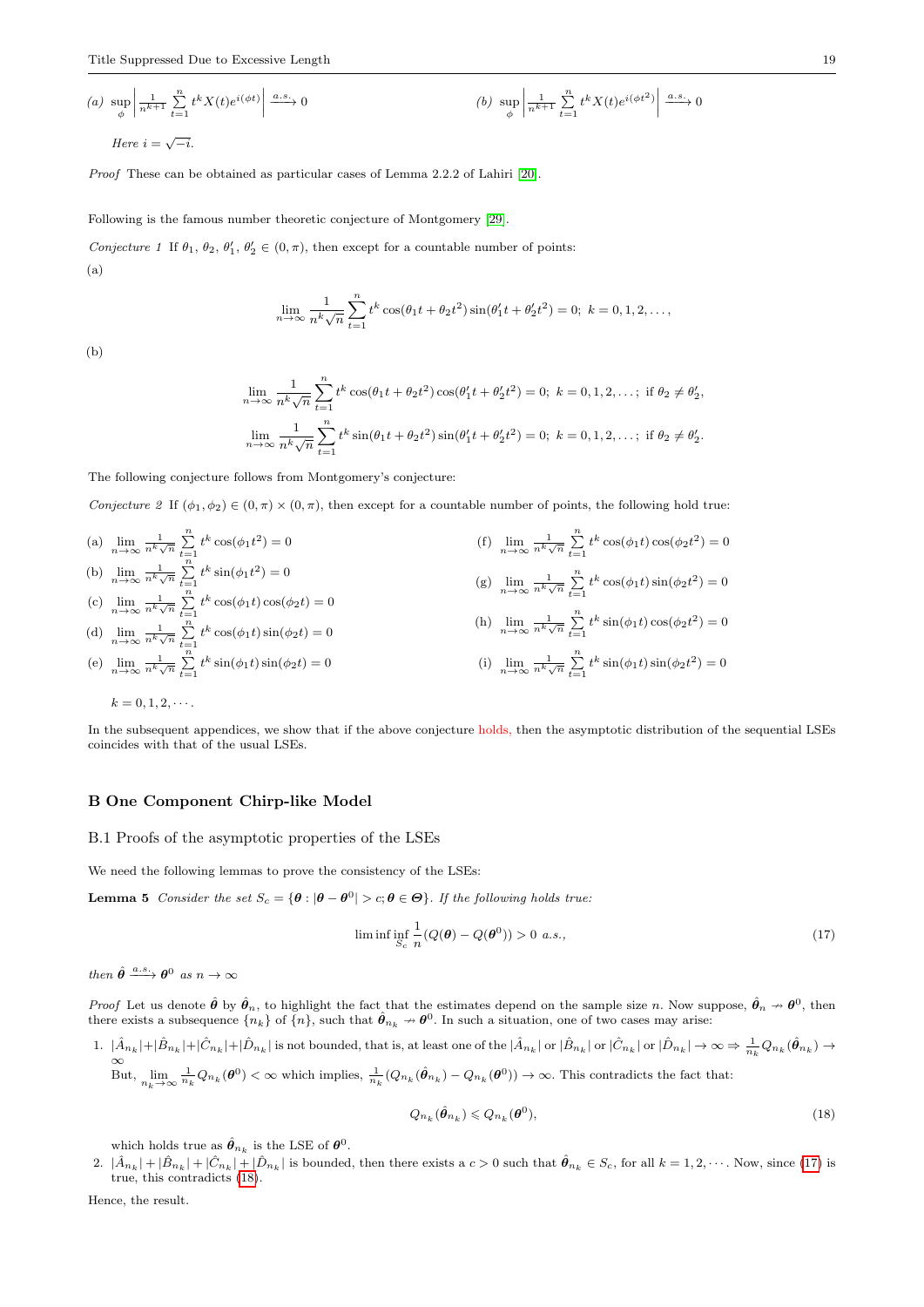Proof of Theorem [1:](#page-3-2) Consider the difference:

$$
\frac{1}{n} \left( Q(\theta) - Q(\theta^{0}) \right)
$$
\n
$$
= \frac{1}{n} \sum_{t=1}^{n} \left( y(t) - A \cos(\alpha t) - B \sin(\alpha t) - C \cos(\beta t^{2}) - D \sin(\beta t^{2}) \right)^{2}
$$
\n
$$
- \frac{1}{n} \sum_{t=1}^{n} \left( y(t) - A^{0} \cos(\alpha^{0} t) - B^{0} \sin(\alpha^{0} t) - C^{0} \cos(\beta^{0} t^{2}) - D^{0} \sin(\beta^{0} t^{2}) \right)^{2}
$$
\n
$$
= \frac{1}{n} \sum_{t=1}^{n} \left( A^{0} \cos(\alpha^{0} t) - A \cos(\alpha t) + B^{0} \sin(\alpha^{0} t) - B \sin(\alpha t) + C^{0} \cos(\beta^{0} t^{2}) - C \cos(\beta t^{2}) + D^{0} \sin(\beta^{0} t^{2}) - D \sin(\beta t^{2}) \right)^{2}
$$
\n
$$
+ \frac{1}{n} \sum_{t=1}^{n} X(t) \left( A^{0} \cos(\alpha^{0} t) - A \cos(\alpha t) + B^{0} \sin(\alpha^{0} t) - B \sin(\alpha t) + C^{0} \cos(\beta^{0} t^{2}) - C \cos(\beta t^{2}) + D^{0} \sin(\beta^{0} t^{2}) - D \sin(\beta t^{2}) \right)
$$
\n
$$
= f(\theta) + g(\theta).
$$

Now using Lemma [4,](#page-17-2) it can be easily seen that:

$$
\lim_{n \to \infty} \sup_{\theta \in S_c} g(\theta) = 0 \text{ a.s.}
$$
\n(19)

Thus, we have:

$$
\liminf_{\theta \in S_c} \frac{1}{n} \left( Q(\theta) - Q(\theta^0) \right) = \liminf_{\theta \in S_c} f(\theta).
$$

Note that the proof will follow if we show that  $\liminf_{\theta \in S_c} f(\theta) > 0$ . Consider the set  $S_c = \{ \theta : |\theta - \theta^0| \geq 6c; \theta \in \Theta \}$  $S_c^{(1)} \cup S_c^{(2)} \cup S_c^{(3)} \cup S_c^{(4)} \cup S_c^{(5)} \cup S_c^{(6)}$ , where

$$
S_c^{(1)} = \{ \theta : |A - A^0| \ge c; \theta \in \Theta \} \qquad S_c^{(2)} = \{ \theta : |B - B^0| \ge c; \theta \in \Theta \}
$$
  

$$
S_c^{(3)} = \{ \theta : | \alpha - \alpha^0| \ge c; \theta \in \Theta \} \qquad S_c^{(4)} = \{ \theta : |C - C^0| \ge c; \theta \in \Theta \}
$$
  

$$
S_c^{(5)} = \{ \theta : |D - D^0| \ge c; \theta \in \Theta \} \qquad S_c^{(6)} = \{ \theta : | \beta - \beta^0| \ge c; \theta \in \Theta \}
$$

Now, we split the set  $S_c^{(1)}$  as follows:

$$
S_c^{(1)} = \{ \theta : |A - A^0| \geq c; \theta \in \Theta \}
$$
  
\n
$$
\subset \{ \theta : |A - A^0| \geq c; \theta \in \Theta; \alpha = \alpha^0; \beta = \beta^0 \} \cup \{ \theta : |A - A^0| \geq c; \theta \in \Theta; \alpha \neq \alpha^0; \beta = \beta^0 \}
$$
  
\n
$$
\cup \{ \theta : |A - A^0| \geq c; \theta \in \Theta; \alpha = \alpha^0; \beta \neq \beta^0 \} \cup \{ \theta : |A - A^0| \geq c; \theta \in \Theta; \alpha \neq \alpha^0; \beta \neq \beta^0 \}
$$
  
\n
$$
= S_c^{(1)_1} \cup S_c^{(1)_2} \cup S_c^{(1)_3} \cup S_c^{(1)_4}
$$

Now let us consider:

$$
\liminf_{\theta \in S_c^{(1)}_1} \inf_{\theta \in S_c^{(1)}} f(\theta)
$$
\n
$$
= \liminf_{\theta \in S_c^{(1)}_1} \frac{1}{n} \sum_{t=1}^n \left( A^0 \cos(\alpha^0 t) - A \cos(\alpha t) + B^0 \sin(\alpha^0 t) - B \sin(\alpha t) + C^0 \cos(\beta^0 t^2) - C \cos(\beta t^2) \right)
$$
\n
$$
+ D^0 \sin(\beta^0 t^2) - D \sin(\beta t^2) \Big)^2
$$
\n
$$
= \liminf_{\theta \in S_c^{(1)}_1} \frac{1}{n} \sum_{t=1}^n \left( (A^0 - A) \cos(\alpha^0 t) + (B^0 - B) \sin(\alpha^0 t) + (C^0 - C) \cos(\beta^0 t^2) + (D^0 - D) \sin(\beta^0 t^2) \right)^2
$$
\n
$$
= \frac{(A^0 - A)^2}{2} + \frac{(B^0 - B)^2}{2} + \frac{(C^0 - C)^2}{2} + \frac{(D^0 - D)^2}{2} > 0
$$

lim inf inf  $\pmb{\theta} \in S_c^{(1)}2$  $f(\boldsymbol{\theta})$ 

$$
= \liminf_{\theta \in S_c^{(1)}_1} \frac{1}{n} \sum_{t=1}^n \left( A^0 \cos(\alpha^0 t) - A \cos(\alpha t) + B^0 \sin(\alpha^0 t) - B \sin(\alpha t) + (C^0 - C) \cos(\beta^0 t^2) + (D^0 - D) \sin(\beta^0 t^2) \right)^2 = \frac{A^{02}}{2} + \frac{A^2}{2} + \frac{B^{02}}{2} + \frac{B^2}{2} + \frac{(C^0 - C)^2}{2} + \frac{(D^0 - D)^2}{2} > 0
$$

lim inf inf  $\boldsymbol{\theta} {\in} S_c^{(1)}$ 3  $f(\boldsymbol{\theta})$ 

$$
= \liminf_{\theta \in S_c^{(1)}^3} \frac{1}{n} \sum_{t=1}^n \left( (A^0 - A) \cos(\alpha^0 t) + (B^0 - B) \sin(\alpha^0 t) + C^0 \cos(\beta^0 t^2) - C \cos(\beta t^2) \right)
$$

$$
+ D^0 \sin(\beta^0 t^2) - D \sin(\beta t^2) \bigg)^2 = \frac{(A^0 - A)^2}{2} + \frac{(B^0 - B)^2}{2} + \frac{C^0}{2} + \frac{C^2}{2} + \frac{D^0}{2} + \frac{D^2}{2} > 0
$$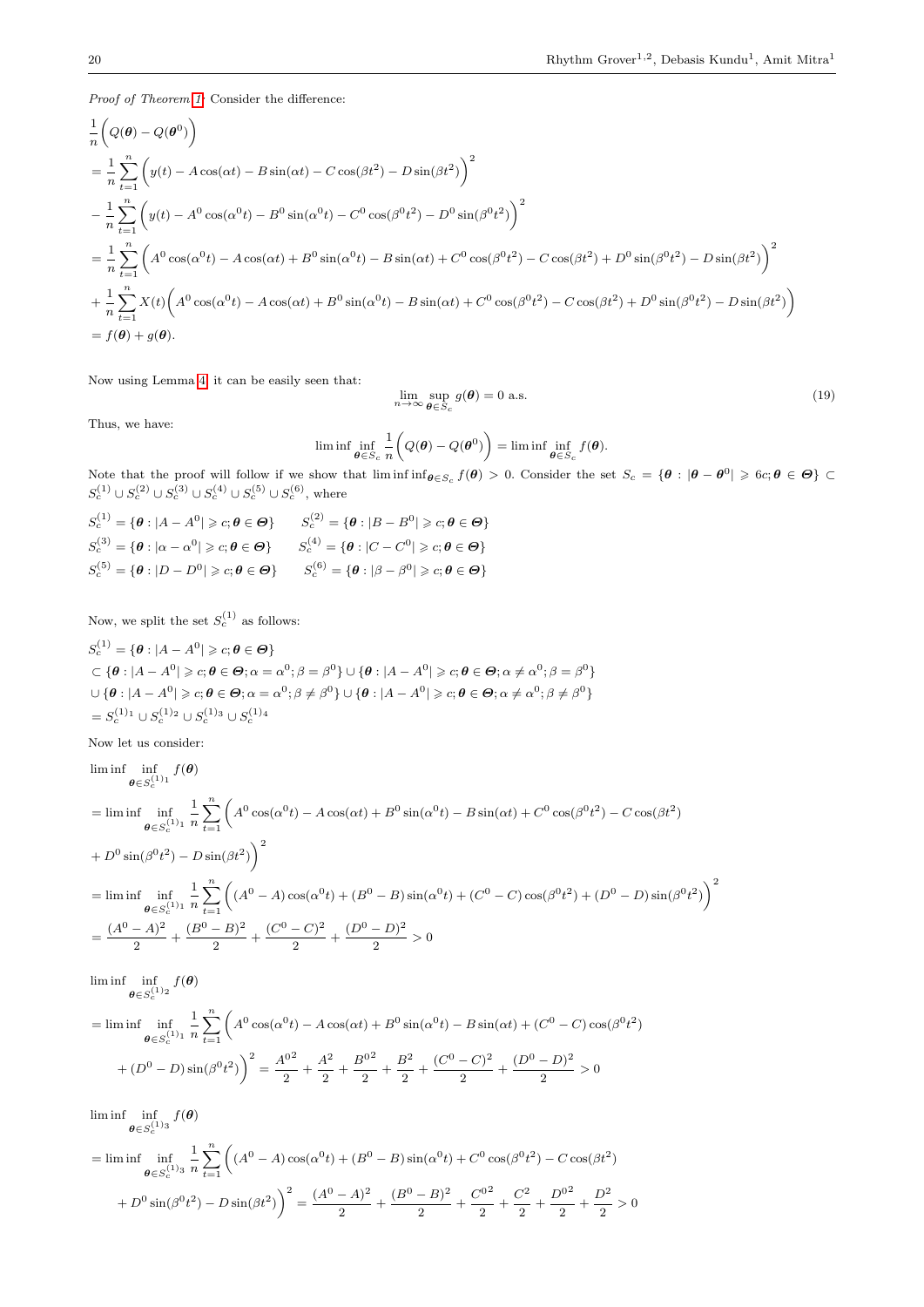Finally, lim inf inf  $\theta \in S_c^{(1)}{}^4$  $f(\boldsymbol{\theta})$ 

$$
= \liminf_{\theta \in S_c^{(1)}_1} \frac{1}{n} \sum_{t=1}^n \left( A^0 \cos(\alpha^0 t) - A \cos(\alpha t) + B^0 \sin(\alpha^0 t) - B \sin(\alpha t) + C^0 \cos(\beta^0 t^2) - C \cos(\beta t^2) \right)
$$

$$
+ D^0 \sin(\beta^0 t^2) - D \sin(\beta t^2) \bigg)^2 = \frac{A^{0^2}}{2} + \frac{A^2}{2} + \frac{B^{0^2}}{2} + \frac{B^2}{2} + \frac{C^{0^2}}{2} + \frac{C^2}{2} + \frac{D^0}{2} + \frac{D^2}{2} > 0
$$

Note that we used lemmas [1](#page-17-3) and [2](#page-17-4) in all the above computations of the limits. On combining all the above, we have lim inf  $\theta \in S_c^{(1)}$  $f(\boldsymbol{\theta}) >$ 

0. Similarly, it can be shown that the result holds for the rest of the sets. Therefore, by Lemma 5, 
$$
\hat{\theta}
$$
 is a strongly consistent estimator of  $\theta^0$ .

Proof of Theorem [2:](#page-3-1) To obtain the asymptotic distribution of the LSEs, we express  $\mathbf{Q}'(\hat{\theta})$  using multivariate Taylor series expansion arount the point  $\theta^0$ , as follows:

$$
\mathbf{Q}'(\hat{\theta}) - \mathbf{Q}'(\theta^0) = (\hat{\theta} - \theta^0)\mathbf{Q}''(\bar{\theta}).
$$
\n(20)

Here,  $\bar{\theta}$  is a point between  $\hat{\theta}$  and  $\theta^0$ . Since,  $\hat{\theta}$  is the LSE of  $\theta^0$ ,  $\mathbf{Q}'(\hat{\theta}) = 0$ . Thus, we have:

<span id="page-20-0"></span>
$$
(\hat{\boldsymbol{\theta}} - \boldsymbol{\theta}^0) = -\mathbf{Q}'(\boldsymbol{\theta}^0)[\mathbf{Q}''(\bar{\boldsymbol{\theta}})]^{-1}.
$$
\n(21)

Multiplying both sides of [\(21\)](#page-20-0)) by the  $6 \times 6$  diagonal matrix  $\mathbf{D} = diag(\frac{1}{\sqrt{n}}, \frac{1}{\sqrt{n}}, \frac{1}{n\sqrt{n}}, \frac{1}{n\sqrt{n}}, \frac{1}{\sqrt{n}}, \frac{1}{n^2\sqrt{n}})$ , we get:

<span id="page-20-3"></span>
$$
(\hat{\boldsymbol{\theta}} - \boldsymbol{\theta}^0)\mathbf{D}^{-1} = -\mathbf{Q}'(\boldsymbol{\theta}^0)\mathbf{D}[\mathbf{D}\mathbf{Q}''(\bar{\boldsymbol{\theta}})\mathbf{D}]^{-1}.
$$
\n(22)

First, we will show that:

<span id="page-20-1"></span>
$$
\lim_{n \to \infty} \mathbf{Q}'(\boldsymbol{\theta}^0) \mathbf{D} \xrightarrow{d} N(0, 4c\sigma^2 \Sigma).
$$
\n(23)

Here,

<span id="page-20-2"></span>
$$
\Sigma = \begin{pmatrix}\n\frac{1}{2} & 0 & \frac{B^{0}}{4} & 0 & 0 & 0 \\
0 & \frac{1}{2} & \frac{-A^{0}}{4} & 0 & 0 & 0 \\
\frac{B^{0}}{4} & \frac{-A^{0}}{4} & \frac{A^{0}\frac{2}{4}B^{0}\frac{2}{4}}{6} & 0 & 0 & 0 \\
0 & 0 & 0 & \frac{1}{2} & 0 & \frac{D^{0}}{6} \\
0 & 0 & 0 & 0 & \frac{1}{2} & \frac{-C^{0}}{6} \\
0 & 0 & 0 & \frac{D^{0}}{6} & \frac{-C^{0}}{6} & \frac{C^{0}\frac{2}{4}D^{0}\frac{2}{4}}{10}\n\end{pmatrix}
$$
\n(24)

To prove  $(23)$ ), we compute the elements of the  $6 \times 1$  vector  $\mathbf{Q}'(\boldsymbol{\theta}^0)\mathbf{D} = \begin{pmatrix} \frac{1}{\sqrt{n}} & \frac{\partial Q(\boldsymbol{\theta})}{\partial A} & \frac{1}{\sqrt{n}} & \frac{\partial Q(\boldsymbol{\theta})}{\partial B} & \frac{1}{n\sqrt{n}} & \frac{\partial Q(\boldsymbol{\theta})}{\partial \alpha} & \frac{1}{\sqrt{n}} & \frac{\partial Q(\boldsymbol{\theta})}{\partial C} & \frac{1}{\sqrt{n}} & \frac{\partial Q(\boldsymbol{\theta})}{\partial D} & \frac{1}{n^2\sqrt{n}} & \frac{\partial Q(\boldsymbol{\theta})}{\partial \beta} \end{pmatrix}$  as follows:

$$
\frac{1}{\sqrt{n}} \frac{\partial Q(\theta)}{\partial A} = \frac{-2}{\sqrt{n}} \sum_{t=1}^{n} \left( y(t) - A \cos(\alpha t) - B \sin(\alpha t) - C \cos(\beta t^2) - D \sin(\beta t^2) \right) \cos(\alpha t)
$$

$$
\Rightarrow \frac{1}{\sqrt{n}} \frac{\partial Q(\theta^0)}{\partial A} = \frac{-2}{\sqrt{n}} \sum_{t=1}^{n} X(t) \cos(\alpha^0 t).
$$

Similarly, the rest of the elements can be computed and we get:

$$
\mathbf{Q}'(\boldsymbol{\theta}^{0})\mathbf{D} = \begin{pmatrix} \frac{-2}{\sqrt{n}} \sum_{t=1}^{n} X(t) \cos(\alpha^{0} t) \\ \frac{-2}{\sqrt{n}} \sum_{t=1}^{n} X(t) \sin(\alpha^{0} t) \\ \frac{-2}{n\sqrt{n}} \sum_{t=1}^{n} tX(t) (-A^{0} \sin(\alpha^{0} t) + B^{0} \cos(\alpha^{0} t)) \\ \frac{-2}{\sqrt{n}} \sum_{t=1}^{n} X(t) \cos(\beta^{0} t^{2}) \\ \frac{-2}{\sqrt{n}} \sum_{t=1}^{n} X(t) \sin(\beta^{0} t^{2}) \\ \frac{-2}{n^{2}\sqrt{n}} \sum_{t=1}^{n} t^{2}X(t) (-C^{0} \sin(\beta^{0} t^{2}) + D^{0} \cos(\beta^{0} t^{2})) \end{pmatrix}
$$

Now using the Central Limit Theorem (CLT) of stochastic processes (see Fuller [\[7\]](#page-26-25)), the above vector tends to a 6-variate Gaussian distribution with mean 0 and variance  $4c\sigma^2\mathbf{\Sigma}$  and hence [\(23\)](#page-20-1) holds true. Now we consider the second derivative matrix  $\mathbf{D}\mathbf{Q}''(\bar{\theta})\mathbf{D}$ . Note that, since  $\hat{\theta} \stackrel{a.s.}{\longrightarrow} \theta^0$  as  $n \to \infty$  and  $\bar{\theta}$  is a point between  $\hat{\theta}$  and  $\theta^0$ ,

$$
\lim_{n\to\infty} \mathbf{D}\mathbf{Q}''(\bar{\boldsymbol{\theta}})\mathbf{D} = \lim_{n\to\infty} \mathbf{D}\mathbf{Q}''(\boldsymbol{\theta}^0)\mathbf{D}.
$$

Using lemmas [1,](#page-17-3) [2,](#page-17-4) [3](#page-17-5) and [4](#page-17-2) and after some calculations, it can be shown that:

<span id="page-20-4"></span>
$$
DQ''(\theta^0)D = 2\Sigma,
$$
\n(25)

 $\Box$ 

.

where  $\Sigma$  is as defined in [\(24\)](#page-20-2). On combining, [\(22\)](#page-20-3),[\(23\)](#page-20-1) and [\(25\)](#page-20-4), the desired result follows.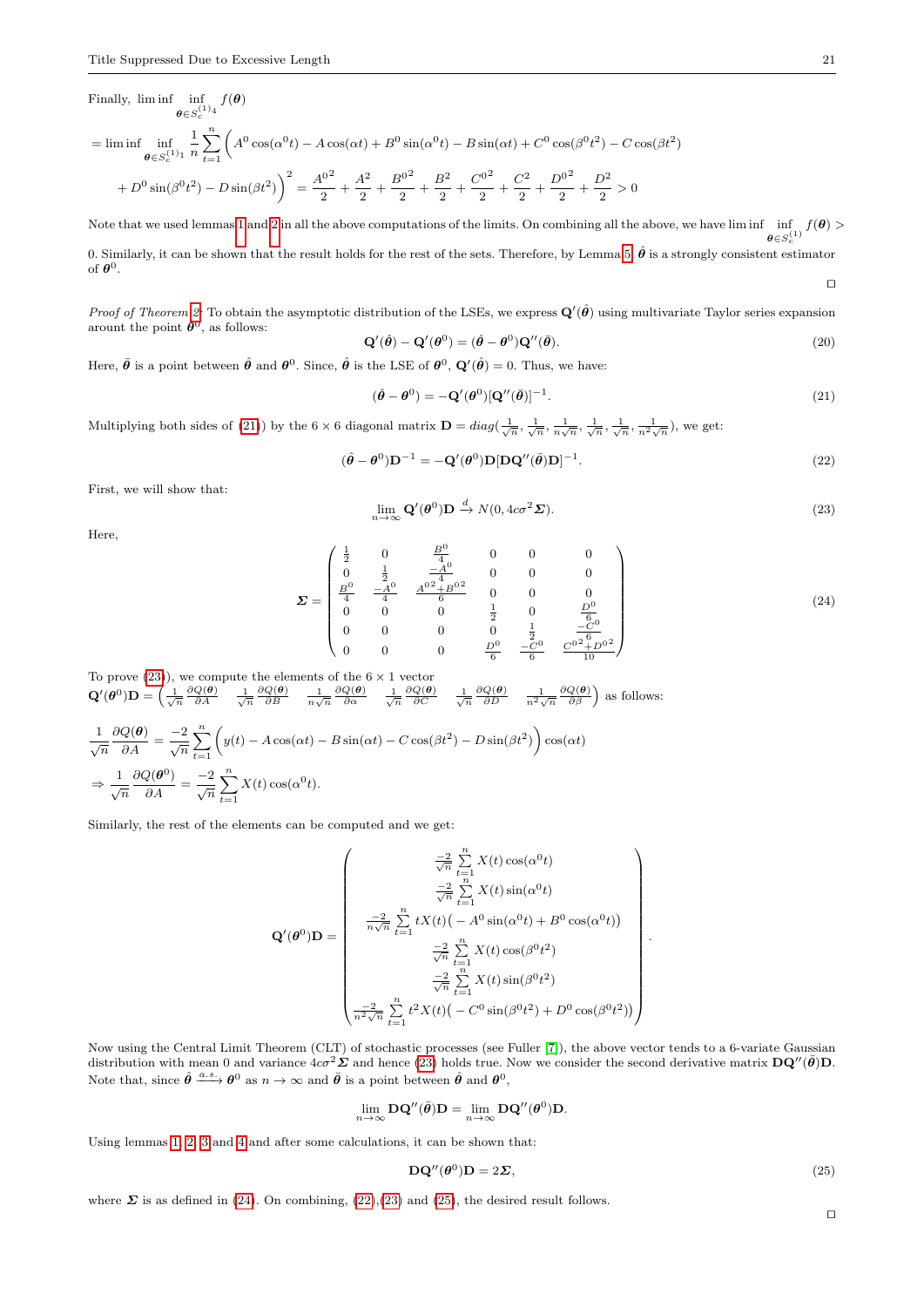# <span id="page-21-0"></span>B.2 Proofs of the asymptotic properties of the sequential LSEs

Following lemmas are required to prove the consistency of the sequential LSEs:

**Lemma 6** Let us define the set  $M_c = \{ \theta^{(1)} : |\theta^{(1)} - \theta^{0(1)}| \geq 3c; \theta^{(1)} \in \Theta^{(1)} \}$ . If the following holds true:

<span id="page-21-1"></span>
$$
\liminf_{M_c} \frac{1}{n} (Q_1(\boldsymbol{\theta}^{(1)}) - Q_1(\boldsymbol{\theta}^{(1)})) > 0 \ a.s.
$$
\n(26)

then  $\tilde{\theta}^{(1)} \xrightarrow{a.s.} \theta^{0^{(1)}}$  as  $n \to \infty$ 

Proof This can be proved by contradiction along the same lines as Lemma [5.](#page-18-4)

<span id="page-21-2"></span>**Lemma 7** Let us define the set  $N_c = \{ \theta^{(2)} : \theta^{(2)} \in \Theta^{(2)}; |\theta^{(2)} - \theta^{(02)}| \geq 3c \}.$  If for any  $c > 0$ ,

$$
\liminf_{\theta^{(2)} \in N_c} \frac{1}{n} (Q_2(\theta^{(2)}) - Q_2(\theta^{(2)})) > 0 \text{ a.s.}
$$
\n(27)

then  $\tilde{\theta}^{(2)} \xrightarrow{a.s.} \theta^{0^{(2)}}$  as  $n \to \infty$ .

Proof This can be proved by contradiction along the same lines as Lemma [5.](#page-18-4)

*Proof of Theorem [3:](#page-5-3)* First we prove the consistency of the parameter estimates of the sinusoidal component,  $\tilde{\theta}^{(1)}$ . For this, consider the difference:

$$
\frac{1}{n}(Q_{1}(\theta^{(1)}) - Q_{1}(\theta^{0(1)}))
$$
\n
$$
= \frac{1}{n} \left[ \sum_{t=1}^{n} \left( y(t) - A \cos(\alpha t) - B \sin(\alpha t) \right)^{2} - \left( y(t) - A^{0} \cos(\alpha^{0} t) - B^{0} \sin(\alpha^{0} t) \right)^{2} \right]
$$
\n
$$
= \frac{1}{n} \sum_{t=1}^{n} \left( A^{0} \cos(\alpha^{0} t) - A \cos(\alpha t) + B^{0} \sin(\alpha^{0} t) - B \sin(\alpha t) + C^{0} \cos(\beta^{0} t^{2}) + D^{0} \sin(\beta^{0} t^{2}) + X(t) \right)^{2}
$$
\n
$$
- \frac{1}{n} \sum_{t=1}^{n} \left( C^{0} \cos(\beta^{0} t^{2}) + D^{0} \sin(\beta^{0} t^{2}) + X(t) \right)^{2}
$$
\n
$$
= \frac{1}{n} \sum_{t=1}^{n} \left( A^{0} \cos(\alpha^{0} t) + B^{0} \sin(\alpha^{0} t) - A \cos(\alpha t) - B \sin(\alpha t) \right)^{2}
$$
\n
$$
+ \frac{2}{n} \sum_{t=1}^{n} (C^{0} \cos(\beta^{0} t^{2}) + D^{0} \sin(\beta^{0} t^{2}) + X(t) \right) \left( A^{0} \cos(\alpha^{0} t) + B^{0} \sin(\alpha^{0} t) - A \cos(\alpha t) - B \sin(\alpha t) \right)
$$
\n
$$
= f_{1}(\theta^{(1)}) + g_{1}(\theta^{(1)}).
$$

Here,

$$
f_1(\theta^{(1)}) = \frac{1}{n} \sum_{t=1}^n \left( A^0 \cos(\alpha^0 t) + B^0 \sin(\alpha^0 t) - A \cos(\alpha t) - B \sin(\alpha t) \right)^2 \text{ and,}
$$

$$
g_1(\theta^{(1)}) = \frac{2}{n} \sum_{t=1}^n \left( C^0 \cos(\beta^0 t^2) + D^0 \sin(\beta^0 t^2) + X(t) \right) \left( A^0 \cos(\alpha^0 t) + B^0 \sin(\alpha^0 t) - A \cos(\alpha t) - B \sin(\alpha t) \right)
$$

Now using lemmas [3](#page-17-5) and [4,](#page-17-2) it is easy to see that:

$$
\sup_{\boldsymbol{\theta}\in M_c}|g_1(\boldsymbol{\theta}^{(1)})|\xrightarrow{a.s.}0.
$$

Thus if we prove that  $\liminf_{M_c} f_1(\boldsymbol{\theta}^{(1)}) > 0$  a.s., it will follow that  $\liminf_{M_c} f_2(\boldsymbol{\theta}^{(1)})$  $\frac{1}{n}(Q_1(\theta^{(1)}) - Q_1(\theta^{0(1)})) > 0$  a.s. . First consider the set  $M_c = \{ \theta^{(1)} : |\theta^{(1)} - \theta^{(1)}| \geqslant 3c; \theta^{(1)} \in \Theta^{(1)} \}.$  It is evident that:

$$
M_c \subset M_c^{(1)} \cup M_c^{(2)} \cup M_c^{(3)},
$$

 ${\cal M}^{(1)}_c = \{{\boldsymbol \theta}^{(1)}: |A-A^0| \geqslant c; {\boldsymbol \theta}^{(1)}\in {\boldsymbol \Theta}^{(1)}\}, \ {\cal M}^{(2)}_c = \{{\boldsymbol \theta}^{(1)}: |B-B^0| \geqslant c; {\boldsymbol \theta}^{(1)}\in {\boldsymbol \Theta}^{(1)}\} \text{ and } {\cal M}^{(3)}_c = \{{\boldsymbol \theta}^{(1)}: |\alpha-\alpha^0| \geqslant c; {\boldsymbol \theta}^{(1)}\in {\boldsymbol \Theta}^{(1)}\}$  $\mathbf{\Theta}^{(1)}$ }. Now we further split the set  $M_c^{(1)}$  which can be written as:  $M_c^{(1)}$   $\cup$   $M_c^{(1)}$ <sup>2</sup>, where

$$
M_c^{(1)} = \{ \theta^{(1)} : |A - A^0| \ge c; \theta^{(1)} \in \Theta^{(1)}; \alpha = \alpha^0 \} \text{ and } M_c^{(1)} = \{ \theta^{(1)} : |A - A^0| \ge c; \theta^{(1)} \in \Theta^{(1)}; \alpha \ne \alpha^0 \}
$$
  
Consider,  $\liminf_{M_c^{(1)}_1} \inf_{f_1(\theta^{(1)})} f_1(\theta^{(1)}) = \liminf_{M_c^{(1)}_1} \frac{1}{n} \sum_{t=1}^n \left( A^0 \cos(\alpha^0 t) + B^0 \sin(\alpha^0 t) - A \cos(\alpha t) - B \sin(\alpha t) \right)^2$   

$$
= \frac{(A^0 - A)^2}{2} + \frac{(B^0 - B)^2}{2} > 0 \text{ a.s. (using Lemma 1).}
$$
  
Again, using Lemma 1,  $\liminf_{M_c^{(1)}_2} \frac{1}{n} \sum_{t=1}^n \left( A^0 \cos(\alpha^0 t) + B^0 \sin(\alpha^0 t) - A \cos(\alpha t) - B \sin(\alpha t) \right)^2$ 

$$
= \frac{A^{02}}{2} + \frac{B^{02}}{2} + \frac{A^{2}}{2} + \frac{B^{2}}{2} > 0
$$
 a.s..

=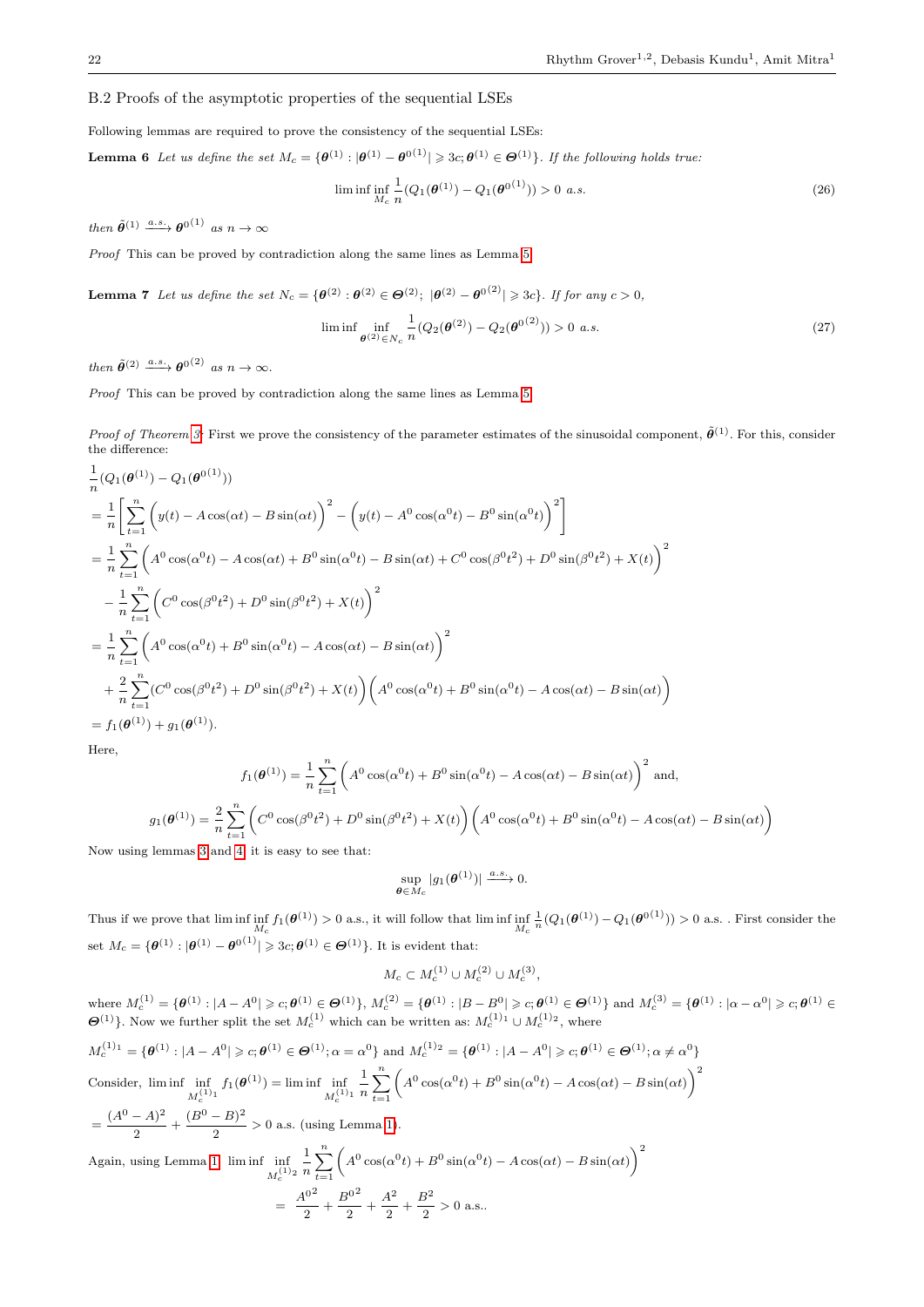Similarly, it can be shown that  $\liminf_{M_c^{(2)}}$  $f_1(\theta^{(1)}) > 0$  a.s. and lim inf  $\inf_{M_c^{(3)}}$  $f_1(\boldsymbol{\theta}^{(1)}) > 0$  a.s.. Now using Lemma [6,](#page-21-1)  $\tilde{A}$ ,  $\tilde{B}$  and  $\tilde{\alpha}$  are strongly consistent estimators of  $A^0$ ,  $B^0$  and  $\alpha^0$  respectively. To prove the consistency of the chirp parameter sequential estimates,  $\tilde{C}$ ,  $\tilde{D}$  and  $\tilde{\beta}$ , we need the following lemma:

Lemma 8 If Assumptions 1,2 and 3 are satisfied, then:

<span id="page-22-4"></span>
$$
(\tilde{\theta}^{(1)} - \theta^{0(1)}) (\sqrt{n} D_1)^{-1} \xrightarrow{a.s.} 0.
$$

Here,  $D_1 = diag(\frac{1}{\sqrt{n}}, \frac{1}{\sqrt{n}}, \frac{1}{n\sqrt{n}})$ .

*Proof* Consider the error sum of squares:  $Q_1(\theta) = \frac{1}{n} \sum_{t=1}^{n} (y(t) - A \cos(\alpha t) - B \sin(\alpha t))^2$ . By Taylor series expansion of  $\mathbf{Q}'_1(\tilde{\theta}^{(1)})$  around the point  $\theta^{0}(1)}$ , we get:

<span id="page-22-0"></span>
$$
\mathbf{Q}'_1(\tilde{\theta}^{(1)}) - \mathbf{Q}'_1(\theta^{0(1)}) = (\tilde{\theta}^{(1)} - \theta^{0(1)})\mathbf{Q}''_1(\tilde{\theta}^{(1)})
$$
\n(28)

where,  $\bar{\theta}^{(1)}$  is a point lying between  $\tilde{\theta}^{(1)}$  and  $\theta^{0}(1)}$ . Since,  $\tilde{\theta}^{(1)}$  minimises  $Q_1(\theta)$ , it implies that  $\mathbf{Q}'_1(\tilde{\theta}^{(1)}) = 0$  and therefore [\(28\)](#page-22-0) can be written as:

$$
(\tilde{\theta}^{(1)} - \theta^{0(1)}) = -\mathbf{Q}'_1(\theta^{0(1)})[\mathbf{Q}''_1(\bar{\theta}^{(1)})]^{-1}
$$
  
\n
$$
\Rightarrow (\tilde{\theta}^{(1)} - \theta^{0(1)})(\sqrt{n}\mathbf{D}_1)^{-1} = [-\frac{1}{\sqrt{n}}\mathbf{Q}'_1(\theta^{0(1)})\mathbf{D}_1][\mathbf{D}_1\mathbf{Q}''_1(\bar{\theta}^{(1)})\mathbf{D}_1]^{-1}
$$
\n(30)

Now let us calculate the right hand side explicitly. First consider the first derivative vector  $\frac{1}{\sqrt{n}}\mathbf{Q}'_1(\boldsymbol{\theta}^{0(1)})\mathbf{D}_1$ .

$$
\frac{1}{\sqrt{n}}\mathbf{Q}'_1(\boldsymbol{\theta}^{0(1)})\mathbf{D}_1 = \begin{pmatrix} \frac{1}{n} \frac{\partial Q_1(\boldsymbol{\theta}^{0(1)})}{\partial A} & \frac{1}{n} \frac{\partial Q_1(\boldsymbol{\theta}^{0(1)})}{\partial B} & \frac{1}{n^2} \frac{\partial Q_1(\boldsymbol{\theta}^{0(1)})}{\partial \alpha} \end{pmatrix}
$$

By straight forward calculations and using lemmas [3](#page-17-5) and  $4(a)$ , one can easily see that:

<span id="page-22-3"></span><span id="page-22-1"></span>
$$
\frac{1}{\sqrt{n}}\mathbf{Q}'_1(\boldsymbol{\theta}^{0(1)})\mathbf{D}_1 \to 0 \text{ a.s.}
$$
\n(31)

Now let us consider the second derivative matrix  $D_1 Q''_1(\bar{\theta}^{(1)}) D_1$ . Since  $\tilde{\theta}^{(1)} \xrightarrow{a.s.} \theta^{0^{(1)}}$  and  $\bar{\theta}^{(1)}$  is a point between them, we have:

$$
\mathbf{D}_1\mathbf{Q}_1''(\bar{\boldsymbol{\theta}}^{(1)})\mathbf{D}_1 = \lim_{n\to\infty} \mathbf{D}_1\mathbf{Q}_1''(\boldsymbol{\theta}^{0(1)})\mathbf{D}_1
$$

Again by routine calculations and using lemmas [1,](#page-17-3) [3](#page-17-5) and  $4(a)$ , one can evaluate each element of this  $3 \times 3$  matrix, and get:

<span id="page-22-2"></span>
$$
\lim_{n \to \infty} \mathbf{D}_1 \mathbf{Q}_1''(\boldsymbol{\theta}^{0(1)}) \mathbf{D}_1 = 2\boldsymbol{\Sigma}_1,\tag{32}
$$

where  $\Sigma_1 =$  $\sqrt{ }$  $\overline{\phantom{a}}$  $\begin{array}{ccc} \frac{1}{2} & 0 & \frac{B^0}{4} \\ 0 & \frac{1}{2} & \frac{-A^0}{4} \\ B^0 & -A^0 & A^{02} + B^{02} \end{array}$ 4 4 6  $\setminus$  $> 0$ , a positive definite matrix. Hence combining [\(31\)](#page-22-1) and [\(32\)](#page-22-2), we get the desired result.

Using the above lemma, we get the following relationship between the sinusoidal component of the model and its estimate:

<span id="page-22-5"></span>
$$
\tilde{A}\cos(\tilde{\alpha}t) + \tilde{B}\sin(\tilde{\alpha}t) = A^0\cos(\alpha^0 t) + B^0\sin(\alpha^0 t) + o(1)
$$
\n(33)

Now to prove the consistency of  $\tilde{\theta}^{(1)} = (\tilde{C}, \tilde{D}, \tilde{\beta})$ , we consider the following difference:

$$
\frac{1}{n}(Q_2(\theta^{(2)}) - Q_2(\theta^{(2)}))
$$
\n
$$
= \frac{1}{n} \left[ \sum_{t=1}^n \left( y_1(t) - C \cos(\beta t^2) - D \sin(\beta t^2) \right)^2 - \left( y_1(t) - C^0 \cos(\beta^0 t^2) - D^0 \sin(\beta^0 t^2) \right)^2 \right]
$$
\n
$$
= \frac{1}{n} \sum_{t=1}^n \left( C^0 \cos(\beta^0 t^2) + D^0 \sin(\beta^0 t^2) - C \cos(\beta t^2) - D \sin(\beta t^2) \right)^2
$$
\n
$$
+ \frac{2}{n} \sum_{t=1}^n (A^0 \cos(\alpha^0 t) + B^0 \sin(\alpha^0 t^2) + X(t)) \left( C^0 \cos(\beta^0 t^2) + D^0 \sin(\beta^0 t^2) - C \cos(\beta t^2) - D \sin(\beta t^2) \right)
$$
\n
$$
= f_2(\theta^{(2)}) + g_2(\theta^{(2)}).
$$

Using lemmas [3](#page-17-5) and [4,](#page-17-2) we have

$$
\sup_{\pmb{\theta}\in N_c}|g_2(\pmb{\theta}^{(2)})|\xrightarrow{a.s.}0,
$$

and using straight forward, but lengthy calculations and splitting the set  $N_c$ , similar to the splitting of set  $M_c$ , before, it can be shown that  $\liminf_{\xi \in N_c} \inf_{f_2(\theta^{(2)})} > 0.$ 

Thus,  $\tilde{\theta}^{(2)} \xrightarrow{a.s.} \theta^{(02)}$  as  $n \to \infty$  by Lemma [7.](#page-21-2) Hence, the result.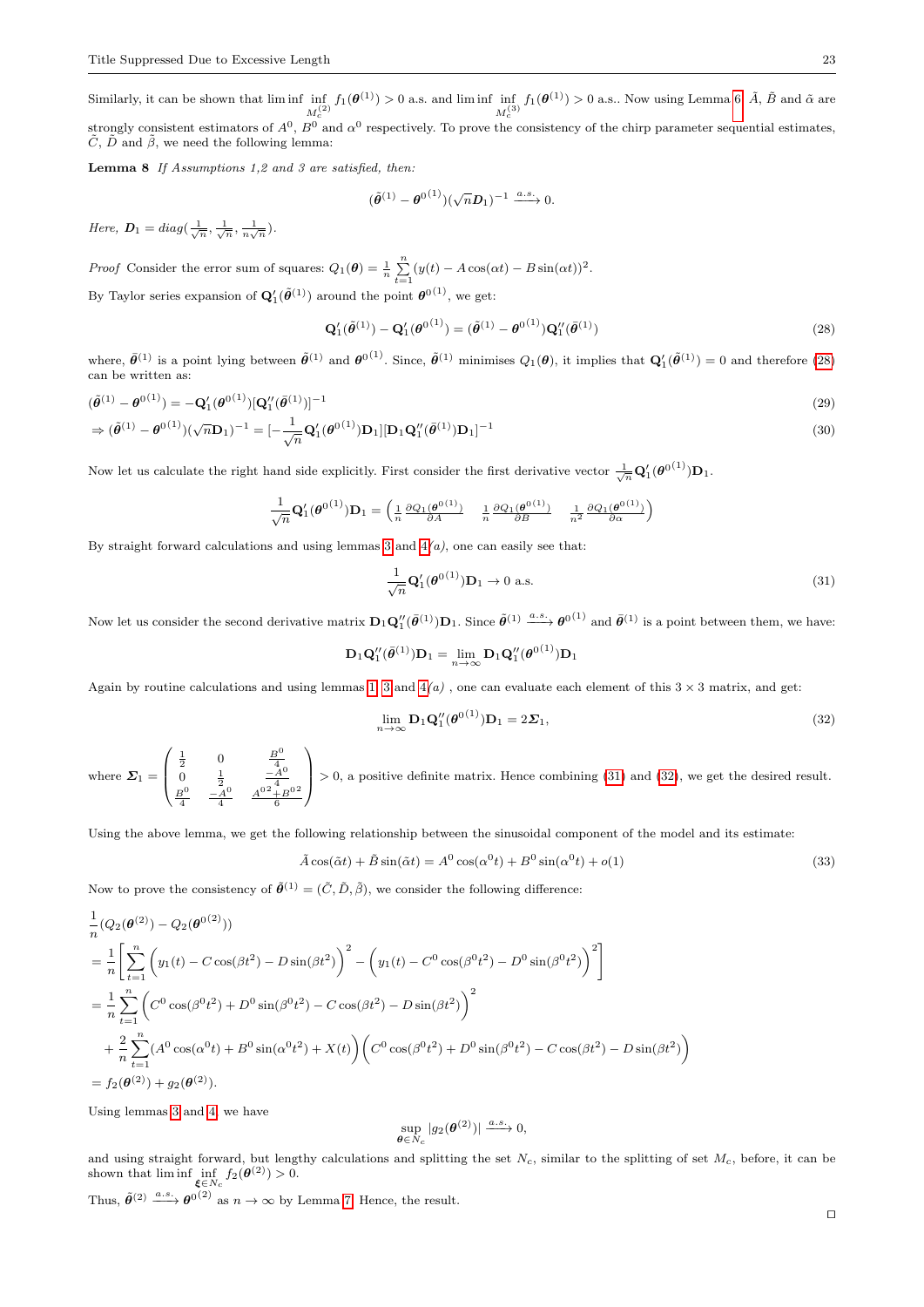Proof of Theorem [4:](#page-5-4) We first examine the asymptotic distribution of the sequential estimates of the sinusoidal component, that is  $\tilde{\theta}^{(1)}$  From [29,](#page-22-3) we have:

$$
(\tilde{\theta}^{(1)} - \theta^{0(1)})\mathbf{D}_1^{-1} = -\mathbf{Q}'_1(\theta^{0(1)})\mathbf{D}_1[\mathbf{D}_1\mathbf{Q}''_1(\bar{\theta}^{(1)})\mathbf{D}_1]^{-1}.
$$

First we show that  $Q'_1(\theta^{0(1)})D_1 \to N_3(0, 4\sigma^2c\Sigma_1)$ . We compute the elements of the derivative vector  $Q'_1(\theta^{0(1)})$  and using Conjecture [2](#page-18-5)  $(e)$ ,  $(f)$ ,  $(g)$  and  $(h)$  (see section [A\)](#page-17-1), we obtain:

<span id="page-23-1"></span>
$$
\mathbf{Q}'_1(\boldsymbol{\theta}^{0(1)})\mathbf{D}_1 \stackrel{a.eq}{=} -2 \begin{pmatrix} \frac{1}{\sqrt{n}} \sum_{t=1}^n X(t) \cos(\alpha^0 t) \\ \frac{1}{\sqrt{n}} \sum_{t=1}^n X(t) \sin(\alpha^0 t) \\ \frac{1}{n\sqrt{n}} \sum_{t=1}^n tX(t) (-A_1^0 \sin(\alpha^0 t) + B^0 \cos(\alpha^0 t)) \end{pmatrix} .
$$
\n(34)

.

Here,  $a_{eq}$  means asymptotically equivalent. Now again using CLT, the right hand side of [\(34\)](#page-23-1) tends to 3-variate Gaussian distribution with mean 0 and variance-covariance matrix,  $4\sigma^2 c \Sigma_1$ . Using this and [\(32\)](#page-22-2), we have the desired result.

Next we determine the asymptotic distribution of  $\tilde{\theta}^{(2)}$ . For this, we consider the error sum of squares,  $Q_2(\theta^{(2)})$  as defined in [\(12\)](#page-4-2). Let  $Q_2'(\theta^{(2)})$  be the first derivative vector and  $Q_2''(\theta^{(2)})$ , the second derivative matrix of  $Q_2(\theta^{(2)})$ . Using multivariate Taylor series expansion, we expand  $\mathbf{Q}'_2(\tilde{\theta}^{(2)})$  around the point  $\theta^{0(2)}$ , and get:

$$
(\tilde{\theta}^{(2)} - {\theta^0}^{(2)}) = -Q_2'({\theta^0}^{(2)})[Q_2''(\bar{\theta}^{(2)})]^{-1}
$$

Multiplying both sides by the matrix  $D_2^{-1}$ , where  $D_2 = diag(\frac{1}{\sqrt{n}}, \frac{1}{\sqrt{n}}, \frac{1}{n^2\sqrt{n}})$ , we get:

$$
(\tilde{\theta}^{(2)} - \theta^{(2)})\mathbf{D}_2^{-1} = -\mathbf{Q}'_2(\theta^{(2)})\mathbf{D}_2[\mathbf{D}_2\mathbf{Q}''_2(\bar{\theta}^{(2)})\mathbf{D}_2]^{-1}.
$$

Now when we evaluate the first derivative vector  $Q'_2(\theta^{(0)}), D_2$ , using Conjecture [2](#page-18-5) (*a*) (see section [A\)](#page-17-1), we obtain:

<span id="page-23-2"></span>
$$
\mathbf{Q}'_2(\boldsymbol{\theta}^{0(2)})\mathbf{D}_2 \stackrel{a.eq.}{=} -2 \begin{pmatrix} \frac{1}{\sqrt{n}} \sum_{t=1}^n X(t) \cos(\beta^0 t^2) \\ \frac{1}{\sqrt{n}} \sum_{t=1}^n X(t) \sin(\beta^0 t^2) \\ \frac{1}{n^2 \sqrt{n}} \sum_{t=1}^n t X(t) (-C^0 \sin(\beta^0 t^2) + D^0 \cos(\beta^0 t^2)) \end{pmatrix} .
$$
 (35)

Again using the CLT, the vector on the right hand side of [\(35\)](#page-23-2) tends to  $N_3(0, 4\sigma^2 c\Sigma_2)$ , where  $\Sigma_2$  $\overline{\mathcal{L}}$  $\begin{array}{ccc} \frac{1}{2} & 0 & \frac{D^0}{6}\\ 0 & \frac{1}{2} & \frac{-C^0}{6}\\ \frac{D^0}{6} & \frac{-C^0}{6} & \frac{C^{02}+D^{02}}{10} \end{array}$ 

Note that:

$$
\lim_{n\rightarrow\infty} \mathbf{D}_2\bm{Q}''_2(\bar{\bm{\theta}}^{(2)})\mathbf{D}_2=\lim_{n\rightarrow\infty} \mathbf{D}_2\bm{Q}''_2(\bm{\theta}^{0\,(2)})\mathbf{D}_2.
$$

On computing the second derivative  $3 \times 3$  $3 \times 3$  matrix  $\mathbf{D}_2 \mathbf{Q}_2''(\boldsymbol{\theta}^{0(2)}) \mathbf{D}_2$  and using lemmas [2,](#page-17-4) 3 and [4](#page-17-2) (b), we get:

<span id="page-23-3"></span>
$$
\lim_{n \to \infty} \mathbf{D}_2 \mathbf{Q}_2''(\boldsymbol{\theta}^{0^{(2)}}) \mathbf{D}_2 = 2 \Sigma_2.
$$
\n(36)

 $\sqrt{ }$ 

 $\setminus$ 

 $\Big\} > 0.$ 

 $\Box$ 

Combining results [\(35\)](#page-23-2) and [\(36\)](#page-23-3), we get the stated asymptotic distribution of  $\tilde{\theta}^{(2)}$ . Hence, the result.

# C Multiple Component Chirp-like model

### <span id="page-23-0"></span>C.1 Proofs of the asymptotic properties of the LSEs

*Proof of Theorm [6:](#page-6-0)* Consider the error sum of squares, defined in [\(14\)](#page-6-2). Let us denote  $\mathbf{Q}'(\vartheta)$  as the  $3(p+q) \times 1$  first derivative vector and  $\mathbf{Q}''(\vartheta)$  as the  $3(p+q) \times 3(p+q)$  second derivative matrix. Using multivariate Taylor series expansion, we have:

$$
\mathbf{Q}'(\hat{\boldsymbol{\vartheta}}) - \mathbf{Q}'(\boldsymbol{\vartheta}^0) = (\hat{\boldsymbol{\vartheta}} - \boldsymbol{\vartheta}^0)\mathbf{Q}''(\bar{\boldsymbol{\vartheta}}).
$$

Here  $\bar{\theta}$  is a point between  $\hat{\theta}$  and  $\theta^0$ . Now using the fact that  $\mathbf{Q}'(\hat{\theta}) = 0$  and multiplying both sides of the above equation by  $\mathfrak{D}^{-1}$ , we have:  $(\hat{\boldsymbol{\vartheta}} - \boldsymbol{\vartheta}^0) \mathfrak{D}^{-1} = - \mathbf{Q}'(\hat{\boldsymbol{\vartheta}}) \mathfrak{D} [\mathfrak{D} \mathbf{Q}''(\bar{\boldsymbol{\vartheta}}) \mathfrak{D}]^{-1}.$ 

Also note that, 
$$
(\hat{\theta} - \theta^0)\mathfrak{D}^{-1} = ((\hat{\theta}_1^{(1)} - \theta_1^{0(1)}), \cdots, (\hat{\theta}_p^{(1)} - \theta_p^{0(1)}), (\hat{\theta}_1^{(2)} - \theta_1^{0(2)}), \cdots, (\hat{\theta}_q^{(2)} - \theta_q^{0(2)})\mathfrak{D}^{-1}
$$
.

Now we evaluate the elements of the vector  $\mathbf{Q}'(\boldsymbol{\vartheta}^0)$  and the matrix  $\mathbf{Q}''(\bar{\boldsymbol{\vartheta}})$ :

$$
\frac{\partial Q(\boldsymbol{\vartheta})}{\partial A_j}\Big|_{\boldsymbol{\vartheta}^0} = -2\sum_{t=1}^n X(t)\cos(\alpha_j^0 t), \quad \frac{\partial Q(\boldsymbol{\vartheta})}{\partial B_j}\Big|_{\boldsymbol{\vartheta}^0} = -2\sum_{t=1}^n X(t)\sin(\alpha_j^0 t), \text{ and}
$$

$$
\frac{\partial Q(\boldsymbol{\vartheta})}{\partial \alpha_j}\Big|_{\boldsymbol{\vartheta}^0} = -2\sum_{t=1}^n tX(t)\Big(-A_j^0\sin(\alpha_j^0 t) + B_j^0\cos(\alpha_j^0 t)\Big), \text{ for } j = 1, \cdots, p.
$$
Similarly, for  $k = 1, \cdots, q$ ,  $\frac{\partial Q(\boldsymbol{\vartheta})}{\partial \alpha_j}\Big|_{\alpha_j^0} = -2\sum_{t=1}^n X(t)\cos(\beta_k^0 t^2), \quad \frac{\partial Q(\boldsymbol{\vartheta})}{\partial \alpha_j}\Big|_{\alpha_j^0} = -2\sum_{t=1}^n X(t)\sin(\beta_k^0 t^2).$ 

 $\partial C_k$  $\bigg|_{\vartheta^0} = -2 \sum_{t=1}^n$  $t=1$  $X(t) \cos(\beta_k^0 t^2), \quad \frac{\partial Q(\boldsymbol{\vartheta})}{\partial D_t}$  $\partial D_k$  $\bigg|_{\vartheta^0} = -2 \sum_{t=1}^n$  $t=1$  $X(t)\sin(\beta_k^0 t^2)$  and .

$$
\frac{\partial Q(\boldsymbol{\vartheta})}{\partial \beta_k}\bigg|_{\boldsymbol{\vartheta}^0} = -2\sum_{t=1}^n t^2 X(t) \bigg(-C_k^0 \sin(\beta_k^0 t^2) + D_k^0 \cos(\beta_k^0 t)\bigg)
$$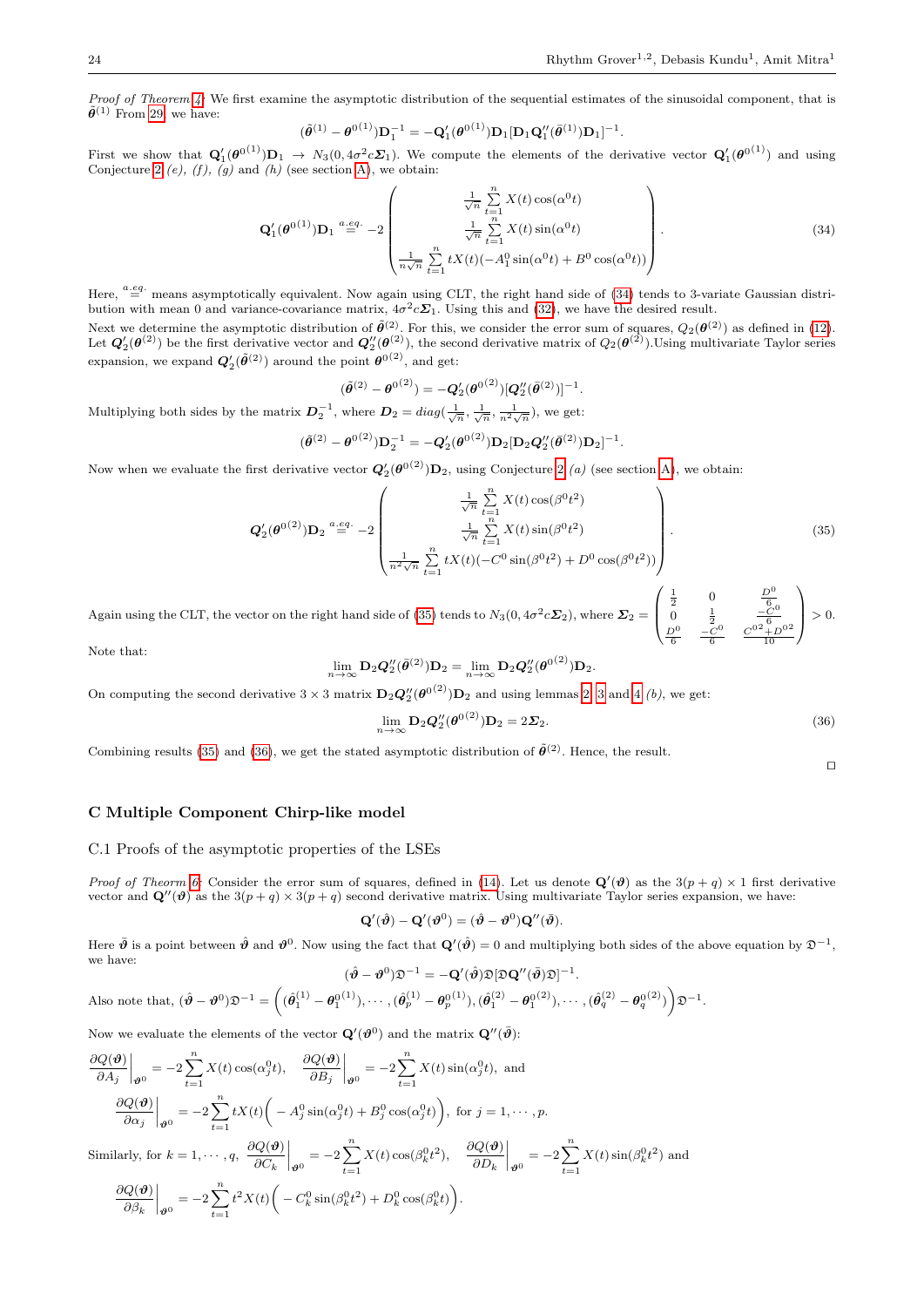$$
\frac{\partial^2 Q(\boldsymbol{\vartheta})}{\partial A_j^2}\Big|_{\boldsymbol{\vartheta}^0} = 2 \sum_{t=1}^n \cos^2(\alpha_j^0 t), \left. \frac{\partial^2 Q(\boldsymbol{\vartheta})}{\partial B_j^2}\right|_{\boldsymbol{\vartheta}^0} = 2 \sum_{t=1}^n \sin^2(\alpha_j^0 t), \ j = 1, \cdots, p,
$$
\n
$$
\frac{\partial^2 Q(\boldsymbol{\vartheta})}{\partial C_k^2}\Big|_{\boldsymbol{\vartheta}^0} = 2 \sum_{t=1}^n \cos^2(\beta_k^0 t^2) \text{ and } \frac{\partial^2 Q(\boldsymbol{\vartheta})}{\partial D_k^2}\Big|_{\boldsymbol{\vartheta}^0} = 2 \sum_{t=1}^n \sin^2(\beta_k^0 t^2), \ k = 1, \cdots, q.
$$
\n
$$
\frac{\partial^2 Q(\boldsymbol{\vartheta})}{\partial A_j \partial B_j}\Big|_{\boldsymbol{\vartheta}^0} = 2 \sum_{t=1}^n \sin(\alpha_j^0 t) \cos(\alpha_j^0 t),
$$
\n
$$
\frac{\partial^2 Q(\boldsymbol{\vartheta})}{\partial A_j \partial \alpha_j}\Big|_{\boldsymbol{\vartheta}^0} = 2 \sum_{t=1}^n tX(t) \sin(\alpha_j^0 t) - 2A_j^0 \sum_{t=1}^n t \cos(\alpha_j^0 t) \sin(\alpha_j^0 t) + 2B_j^0 \sum_{t=1}^n t \cos^2(\alpha_j^0 t),
$$
\n
$$
\frac{\partial^2 Q(\boldsymbol{\vartheta})}{\partial A_j \partial C_k}\Big|_{\boldsymbol{\vartheta}^0} = 2 \sum_{t=1}^n \cos(\beta_k^0 t^2) \cos(\alpha_j^0 t), \left. \frac{\partial^2 Q(\boldsymbol{\vartheta})}{\partial A_j \partial D_k}\right|_{\boldsymbol{\vartheta}^0} = 2 \sum_{t=1}^n \sin(\beta_k^0 t^2) \cos(\alpha_j^0 t),
$$
\n
$$
\frac{\partial^2 Q(\boldsymbol{\vartheta})}{\partial A_j \partial \beta_k}\Big|_{\boldsymbol{\vartheta}^0} = -2C_k^0 \sum_{t=1}^n t^2 \cos(\alpha_j^0 t) \sin(\beta_k^0 t^2) + 2D_k^0 \sum_{t=1}^n t^2 \cos(\alpha_j^0 t) \cos(\beta_k^0 t^2
$$

Similarly the rest of the partial derivatives can be computed and using lemmas [1,](#page-17-3) [2,](#page-17-4) [3](#page-17-5) and [4,](#page-17-2) it can be shown that:

$$
\mathfrak{D}\mathbf{Q}''(\bar{\boldsymbol{\vartheta}})\mathfrak{D}\to 2\mathcal{E}(\boldsymbol{\vartheta}^0).
$$

Now, using CLT on the first derivative vector,  $\mathbf{Q}'(\vartheta^0)\mathfrak{D}$ , it can be shown that it converges to a multivariate Gaussian distribution. Using routine calculations, and again using lemmas [1,](#page-17-3) [2,](#page-17-4) [3](#page-17-5) and [4,](#page-17-2) we compute the asymptotic variances for each of the elements and their covariances and we get:

$$
\mathbf{Q}'(\boldsymbol{\vartheta}^{0})\mathfrak{D} \xrightarrow{d} N_{3(p+q)}(0, 4c\sigma^{2}\mathcal{E}(\boldsymbol{\vartheta}^{0})).
$$

Hence, the result.

<span id="page-24-0"></span>C.2 Proofs of the asymptotic properties of the LSEs

To prove theorems [7](#page-7-1) and [8,](#page-7-2) we need the following lemmas:

**Lemma 9** (a) Consider the set  $M_c^{(j)} = {\theta_j^{(1)} : |\theta_j^{(1)} - \theta_j^{0(1)}| \geqslant 3c; \theta_j^{(1)} \in {\Theta}^{(1)}}, j = 1, \cdots, p$ . If the following holds true.

$$
\liminf_{M_c^{(j)}} \frac{1}{n} (Q_{2j-1}(\boldsymbol{\theta}_j^{(1)}) - Q_{2j-1}(\boldsymbol{\theta}_j^{(01)})) > 0 \ a.s.
$$
\n(37)

then 
$$
\tilde{\theta}_j^{(1)} \xrightarrow{a.s.} \theta_j^{0(1)}
$$
 as  $n \to \infty$ 

(b) Let us define the set  $N_c^{(k)} = {\theta_k^{(2)} : \theta_k^{(2)} \in \Theta^{(2)}; |\theta_k^{(2)} - \theta_k^{(2)}| \geqslant 3c}, k = 1, \dots, q$ . If for any  $c > 0$ ,

$$
\liminf_{\theta_k^{(2)} \in N_c^{(k)}} \frac{1}{n} (Q_{2k}(\theta_k^{(2)}) - Q_{2k}(\theta_k^{(2)})) > 0 \text{ a.s.}
$$
\n(38)

then  $\tilde{\theta}_k^{(2)} \xrightarrow{a.s.} \theta_k^{0^{(2)}}$  as  $n \to \infty$ .

Proof This can be proved by contradiction along the same lines as Lemma [5.](#page-18-4)

**Lemma 10** If the Assumptions 1, 3 and 4 are satisfied, then for  $j \leq p$  and  $k \leq q$ :

- (a)  $(\tilde{\theta}_j \theta_j^0)(\sqrt{n}\mathbf{D}_1)^{-1} \xrightarrow{a.s.} 0.$
- (b)  $(\tilde{\xi}_k \xi_k^0)(\sqrt{n}\mathbf{D}_2)^{-1} \xrightarrow{a.s.} 0.$
- Here,  $D_1 = diag(\frac{1}{\sqrt{n}}, \frac{1}{\sqrt{n}}, \frac{1}{n\sqrt{n}})$  and  $D_2 = diag(\frac{1}{\sqrt{n}}, \frac{1}{\sqrt{n}}, \frac{1}{n^2\sqrt{n}})$ .

Proof This proof can be obtained along the same lines as Lemma [8.](#page-22-4)

Now the proofs of theorems [7](#page-7-1) and [8](#page-7-2) can be obtained by using the above lemmas and following the same argument as in Theorem [3.](#page-5-3)

Next, we examine the situation when the number of components is overestimated (see Theorem [9\)](#page-7-3). The proof of Theorem [9](#page-7-3) will follow consequently from the below-stated lemmas:

<span id="page-24-1"></span>**Lemma 11** If  $X(t)$ , is the error component as defined before, and if  $\tilde{A}$ ,  $\tilde{B}$  and  $\tilde{\alpha}$  are obtained by minimizing the following function:

$$
Q_{p+q+1}(\theta^{(1)}) = \frac{1}{n} \sum_{t=1}^{N} \left( X(t) - A \cos(\alpha t) - B \sin(\alpha t) \right)^2,
$$

then  $\tilde{A} \xrightarrow{a.s.} 0$  and  $\tilde{B} \xrightarrow{a.s.} 0$ .

 $\Box$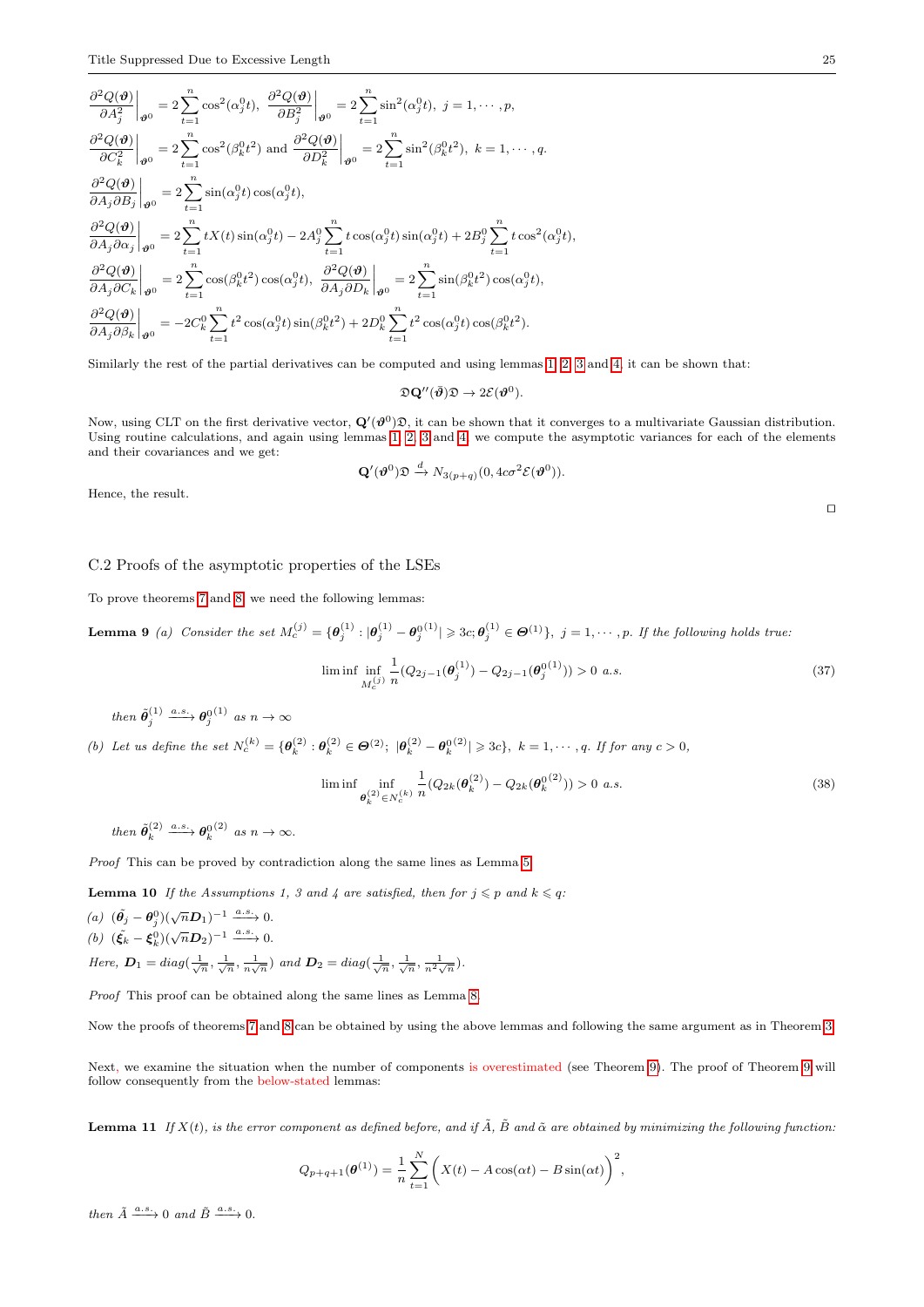*Proof* The sum of squares function  $Q_{p+q+1}(\boldsymbol{\theta}^{(1)})$  can be written as:

$$
\frac{1}{n}\sum_{t=1}^{n} X^{2}(t) - \frac{2}{n}\sum_{t=1}^{n} X(t) \left(A\cos(\alpha t) + B\sin(\alpha t)\right) + \frac{A^{2} + B^{2}}{2} + o(1)
$$

$$
= R(\theta^{(1)}) + o(1).
$$

Since the difference between  $Q_{p+q+1}(\theta^{(1)})$  and  $R(\theta^{(1)})$  is  $o(1)$ , replacing former with latter will have negligible effect on the estimators. Thus, we have

$$
\tilde{A} = \frac{2}{n} \sum_{t=1}^{n} X(t) \cos(\alpha t) + o(1)
$$
 and  $\tilde{B} = \frac{2}{n} \sum_{t=1}^{n} X(t) \sin(\alpha t) + o(1)$ .

Now using Lemma [4](#page-17-2) (a), the result follows.

**Lemma 12** If  $X(t)$ , is the error component as defined before, and if  $\tilde{C}$ ,  $\tilde{D}$  and  $\tilde{\beta}$  are obtained by minimizing the following function:

$$
\frac{1}{n}\sum_{t=1}^{N}\left(X(t) - C\cos(\beta t^2) - D\sin(\beta t^2)\right)^2,
$$

then  $\tilde{C} \xrightarrow{a.s.} 0$  and  $\tilde{D} \xrightarrow{a.s.} 0$ .

Proof The proof of this lemma follows along the same lines as Lemma [11.](#page-24-1)

Now we provide the proof of the fact that the sequential LSEs have the same asymptotic distribution as the LSEs.

*Proof of Theorem [10:](#page-7-0) (a)* By Taylor series expansion of  $Q'_1(\tilde{\theta}_1^{(1)})$  around the point  $\theta_1^{(1)}$ , we have:

$$
(\tilde{\pmb{\theta}}_1^{(1)} - {\pmb{\theta}}_1^{0(1)}) = -{\pmb{Q}}_1'({\pmb{\theta}}_1^{0(1)}) [{\pmb{Q}}_1''(\bar{\pmb{\theta}}_1^{(1)})]^{-1}
$$

Multiplying both sides by the matrix  $D_1^{-1}$ , where  $D_1 = diag(\frac{1}{\sqrt{n}}, \frac{1}{\sqrt{n}}, \frac{1}{n\sqrt{n}})$ , we get:

$$
(\tilde{\theta}_1^{(1)} - \theta_1^{0\,(1)})\boldsymbol{D}_1^{-1} = -\boldsymbol{Q}_1'(\theta_1^{0\,(1)})\boldsymbol{D}_1[\boldsymbol{D}_1\boldsymbol{Q}_1''(\bar{\theta}_1^{(1)})\boldsymbol{D}_1]^{-1}
$$

First we show that  $Q'_1(\theta_1^{0(1)})D_1 \to N_3(0, 4\sigma^2 c \Sigma_1^{(1)})$ .

To prove this, we compute the elements of the derivative vector  $Q'_{1}(\theta_1^{0(1)})$ :

$$
\begin{split} \frac{\partial Q_{1}(\theta_{1}^{0(1)})}{\partial A_{1}}&=-2\sum_{t=1}^{n}\bigg(\sum_{j=2}^{p}(A_{j}^{0}\cos(\alpha_{j}^{0}t)+B_{j}^{0}\sin(\alpha_{j}^{0}t))+\sum_{k=1}^{q}(C_{k}^{0}\cos(\beta_{k}^{0}t^{2})+D_{k}^{0}\sin(\beta_{k}^{0}t^{2}))+X(t)\bigg)\cos(\alpha_{1}^{0}t),\\ \frac{\partial Q_{1}(\theta_{1}^{0(1)})}{\partial B_{1}}&=-2\sum_{t=1}^{n}\bigg(\sum_{j=2}^{p}(A_{j}^{0}\cos(\alpha_{j}^{0}t)+B_{j}^{0}\sin(\alpha_{j}^{0}t))+\sum_{k=1}^{q}(C_{k}^{0}\cos(\beta_{k}^{0}t^{2})+D_{k}^{0}\sin(\beta_{k}^{0}t^{2}))+X(t)\bigg)\sin(\alpha_{1}^{0}t),\\ \frac{\partial Q_{1}(\theta_{1}^{0(1)})}{\partial \alpha_{1}}&=-2\sum_{t=1}^{n}t\bigg(\sum_{j=2}^{p}(A_{j}^{0}\cos(\alpha_{j}^{0}t)+B_{j}^{0}\sin(\alpha_{j}^{0}t))+\sum_{k=1}^{q}(C_{k}^{0}\cos(\beta_{k}^{0}t^{2})+D_{k}^{0}\sin(\beta_{k}^{0}t^{2}))+X(t)\bigg)\times\\ &\bigg(-A_{1}^{0}\sin(\alpha_{1}^{0}t)+B_{1}^{0}\cos(\alpha_{1}^{0}t)\bigg). \end{split}
$$

Using Conjecture [2](#page-18-5) (see section [A\)](#page-17-1), it can be shown that:

$$
\mathbf{Q}'_1(\boldsymbol{\theta}_1^{0(1)})\mathbf{D}_1 \stackrel{a.eq.}{=} -2 \left(\begin{matrix} \frac{1}{\sqrt{n}} \sum\limits_{t=1}^n X(t) \cos(\alpha_1^0 t) \\ \frac{1}{\sqrt{n}} \sum\limits_{t=1}^n X(t) \sin(\alpha_1^0 t) \\ \frac{1}{n\sqrt{n}} \sum\limits_{t=1}^n tX(t) (-A_1^0 \sin(\alpha_1^0 t) + B_1^0 \cos(\alpha_1^0 t)) \end{matrix}\right).
$$

Now using CLT, we have:

$$
\mathbf{Q}'_1(\boldsymbol{\theta}_1^{0(1)})\mathbf{D}_1 \to N_3(0, 4\sigma^2 c \mathbf{\Sigma}_1^{(1)})
$$

Next, we compute the elements of the second derivative matrix,  $D_1 Q_1''(\theta_1^{0(1)}) D_1$ . By straightforward calculations and using lemmas [1,](#page-17-3) [2,](#page-17-4) [3](#page-17-5) and [4,](#page-17-2) it is easy to show that:

$$
\mathbf{D}_1\mathbf{Q}_1''(\theta_1^{0(1)})\mathbf{D}_1=2\mathbf{\Sigma}_1^{(1)}.
$$

Thus, we have the desired result.

(b) Consider the error sum of squares  $Q_2(\theta^{(2)}) = \sum_{t=1}^n \left( y_1(t) - C \cos(\beta t^2) - D \sin(\beta t^2) \right)^2$ . Here  $y_1(t) = y(t) - \tilde{A} \cos(\tilde{\alpha} t) - \tilde{B} \sin(\tilde{\alpha} t)$ ,  $t = 1, \dots, n$ . Let  $Q'_{2}(\theta^{(2)})$  be the first derivative vector and  $Q''_{2}(\theta^{(2)})$ , the second derivative matrix of  $Q_{2}(\theta^{(2)})$ . By Taylor series expansion of  $\mathbf{Q}'_2(\tilde{\theta}_1^{(2)})$  around the point  $\theta_1^{0(2)}$ , we have:

$$
(\tilde{\boldsymbol{\theta}}_1^{(2)} - \boldsymbol{\theta}_1^{0\,(2)}) = -\boldsymbol{Q}_2'(\boldsymbol{\theta}_1^{0\,(2)}) [\boldsymbol{Q}_2''(\bar{\boldsymbol{\theta}}_1^{(2)})]^{-1}
$$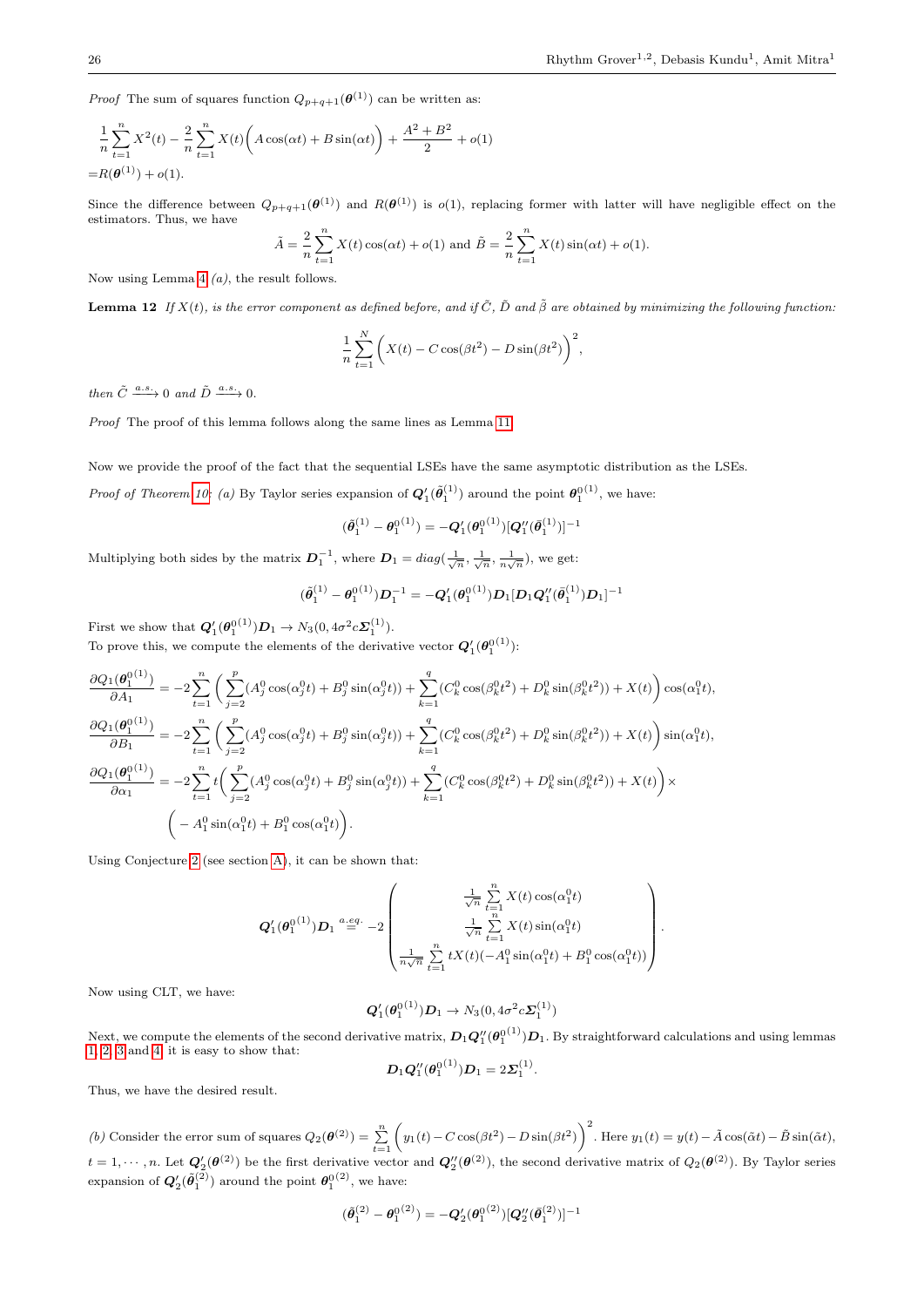Multiplying both sides by the matrix  $D_2^{-1}$ , where  $D_2 = diag(\frac{1}{\sqrt{n}}, \frac{1}{\sqrt{n}}, \frac{1}{n^2\sqrt{n}})$ , we get:

$$
(\tilde{\boldsymbol{\theta}}_1^{(2)} - \boldsymbol{\theta}_1^{0\,(2)}) \boldsymbol{D}_2^{-1} = -\boldsymbol{Q}_2'(\boldsymbol{\theta}_1^{0\,(2)}) \boldsymbol{D}_2 [\boldsymbol{D}_2 \boldsymbol{Q}_2''(\bar{\boldsymbol{\theta}}_1^{(2)}) \boldsymbol{D}_2]^{-1}
$$

Now using  $(33)$ , and proceeding exactly as in part  $(a)$ , we get:

$$
(\tilde{\theta}_1^{(2)} - \theta_1^{0(2)}) \mathbf{D}_2^{-1} \xrightarrow{d} N_3(0, \sigma^2 c \mathbf{\Sigma}_1^{(2)}^{-1}).
$$

Hence, the result.

#### Data Availability Statement

The datasets analyzed during the current study are available from the corresponding author on reasonable request.

#### References

- <span id="page-26-13"></span>1. Abatzoglou, T. J., 1986 [Fast maximnurm likelihood joint estimation of frequency and frequency rate.](http://ieeexplore.ieee.org/stamp/stamp.jsp?arnumber=4104290) IEEE Transactions on Aerospace and Electronic Systems, 6, pp. 708-715.
- <span id="page-26-11"></span>2. Bello, P., 1960 [Joint estimation of delay, Doppler, and Doppler rate.](http://ieeexplore.ieee.org/stamp/stamp.jsp?arnumber=1057562) IRE Transactions on Information Theory, Vol. 6, Issue 3, pp. 330-341.
- <span id="page-26-24"></span>3. Brent, R.P., 1973. Algorithms for Minimization without Derivatives, chap. 4.
- <span id="page-26-22"></span>4. Casazza, P.G. and Fickus, M., 2006. [Fourier transforms of finite chirps.](https://link.springer.com/content/pdf/10.1155/ASP/2006/70204.pdf) EURASIP Journal on Applied Signal Processing, Vol. 2006, Article ID 70204, pp. 1–7.
- <span id="page-26-8"></span>5. Christensen, M.G., Stoica, P., Jakobsson, A. and Jensen, S.H., 2008. Multi-pitch estimation. Signal Processing, 88(4), pp.972- 983.
- <span id="page-26-14"></span>6. Djuric, P. M., and Kay, S. M., 1990 [Parameter estimation of chirp signals.](http://ieeexplore.ieee.org/stamp/stamp.jsp?arnumber=61538) IEEE Transactions on Acoustics, Speech, and Signal Processing, 38(12), pp. 2118-2126.
- <span id="page-26-25"></span>7. Fuller, W.A., 2009. Introduction to statistical time series (Vol. 428). John Wiley & Sons.
- <span id="page-26-6"></span>8. Flandrin, P., 1988. Time-frequency processing of bat sonar signals. In Animal Sonar (pp. 797-802). Springer, Boston, MA.
- 9. Flandrin, P., 2001, March. Time frequency and chirps. In Wavelet Applications VIII. International Society for Optics and Photonics. Vol. 4391, pp. 161-176.
- <span id="page-26-18"></span>10. Gholami, S., Mahmoudi, A. and Farshidi, E., 2019. Two-stage estimator for frequency rate and initial frequency in LFM signal using linear prediction approach. Circuits, Systems, and Signal Processing, 38(1), pp.105-117.
- <span id="page-26-10"></span>11. Gini, F., Luise, M. and Reggiannini, R., 1998. Cramer-Rao bounds in the parametric estimation of fading radiotransmission channels. IEEE Transactions on communications, 46(10), pp.1390-1398.
- <span id="page-26-0"></span>12. Grover, R., Kundu, D. and Mitra, A., 2018, September. [Chirp-like model and its parameters estimation.](https://ieeexplore.ieee.org/stamp/stamp.jsp?arnumber=8674970) In 2018 International Conference on Computing, Power and Communication Technologies (GUCON) (pp. 1095-1100). IEEE.
- <span id="page-26-3"></span>13. Hassani, H. and Thomakos, D., 2010. A review on singular spectrum analysis for economic and financial time series. Statistics and its Interface, 3(3), pp.377-397.
- <span id="page-26-15"></span>14. Ikram, M. Z., Abed-Meraim, K. and Hua, Y., 1997 [Fast quadratic phase transform for estimating the parameters of multi](http://ac.els-cdn.com/S1051200497902864/1-s2.0-S1051200497902864-main.pdf?_tid=4430bc46-6ec2-11e7-ad19-00000aacb35f&acdnat=1500716810_80c53c229d30f17ef6e4d4812811e175)[component chirp signals.](http://ac.els-cdn.com/S1051200497902864/1-s2.0-S1051200497902864-main.pdf?_tid=4430bc46-6ec2-11e7-ad19-00000aacb35f&acdnat=1500716810_80c53c229d30f17ef6e4d4812811e175) Digital Signal Processing, 7(2), pp. 127-135.
- <span id="page-26-7"></span>15. Jones, D.L. and Baraniuk, R.G., 1995. An adaptive optimal-kernel time-frequency representation. IEEE Transactions on Signal Processing, 43(10), pp.2361-2371.
- <span id="page-26-5"></span>16. Kay, S.M. and Marple, S.L., 1981. Spectrum analysis− a modern perspective. Proceedings of the IEEE, Vol. 69 , Issue 11, pp. 1380-1419.
- <span id="page-26-12"></span>17. Kelly, E. J., 1961 [The radar measurement of range, velocity and acceleration.](http://ieeexplore.ieee.org/stamp/stamp.jsp?arnumber=5008321) IRE Transactions on Military Electronics, Vol. 1051, Issue 2, pp. 51-57.
- <span id="page-26-20"></span>18. Kundu, D. and Nandi, S., 2008 [Parameter estimation of chirp signals in presence of stationary noise.](http://home.iitk.ac.in/~kundu/paper117.pdf) Statistica Sinica, pp. 187-201.
- <span id="page-26-4"></span>19. Kundu, D. and Nandi, S., 2012 [Statistical Signal Processing: Frequency Estimation.](http://www.springer.com/in/book/9788132206279) New Delhi.
- <span id="page-26-26"></span>20. Lahiri, A. 2011. Estimators of Parameters of Chirp Signals and Their Properties. PhD thesis, Indian Institute of Technology, Kanpur.
- <span id="page-26-16"></span>21. Lahiri, A., Kundu, D. and Mitra, A., 2014 [On least absolute deviation estimators for one-dimensional chirp model.](http://home.iitk.ac.in/~kundu/chirp-one-LAD-rev-2.pdf) Statistics, 48(2), pp. 405-420.
- <span id="page-26-21"></span>22. Lahiri, A., Kundu, D. and Mitra, A., 2015 [Estimating the parameters of multiple chirp signals.](http://www.sciencedirect.com/science/article/pii/S0047259X15000329) Journal of Multivariate Analysis, 139, pp. 189-206.
- <span id="page-26-19"></span>23. Li, L. and Qiu, T., 2019. A robust parameter estimation of LFM signal based on sigmoid transform under the alpha stable distribution noise. Circuits, Systems, and Signal Processing, 38(7), pp.3170-3186.
- 24. Legendre, A.M., 1805. Nouvelles méthodes pour la détermination des orbites des cométes. F. Didot.
- <span id="page-26-9"></span>25. Ma, N. and Vray, D., 1998, May. Bottom backscattering coefficient estimation from wideband chirp sonar echoes by chirp adapted time-frequency representation. In Proceedings of the 1998 IEEE International Conference on Acoustics, Speech and Signal Processing, ICASSP'98 (Cat. No. 98CH36181), Vol. 4, pp. 2461-2464. IEEE.
- <span id="page-26-17"></span>26. Mazumder, S., 2017 [Single-step and multiple-step forecasting in one-dimensional single chirp signal using MCMC-based](http://www.tandfonline.com/doi/pdf/10.1080/03610918.2015.1053921?needAccess=true) [Bayesian analysis.](http://www.tandfonline.com/doi/pdf/10.1080/03610918.2015.1053921?needAccess=true) Communications in Statistics-Simulation and Computation, 46(4), pp. 2529-2547.
- <span id="page-26-23"></span>27. Mboup, M. and Adal, T., 2012. [A generalization of the Fourier transform and its application to spectral analysis of chirp-like](https://www.sciencedirect.com/science/article/pii/S1063520311001229) [signals.](https://www.sciencedirect.com/science/article/pii/S1063520311001229) Applied and Computational Harmonic Analysis, Vol. 32, Issue 2, pp. 305-312.
- <span id="page-26-1"></span>28. McAulay, R. and Quatieri, T., 1986. Speech analysis/synthesis based on a sinusoidal representation. IEEE Transactions on Acoustics, Speech, and Signal Processing, 34(4), pp.744-754.
- <span id="page-26-27"></span>29. Montgomery, H.L., 1994. Ten lectures on the interface between analytic number theory and harmonic analysis (No. 84). American Mathematical Society.
- <span id="page-26-2"></span>30. Murthy, V.K., Haywood, L.J., Richardson, J., Kalaba, R., Salzberg, S., Harvey, G. and Vereeke, D., 1971. Analysis of power spectral densities of electrocardiograms. Mathematical Biosciences, 12(1-2), pp.41-51.

 $\Box$